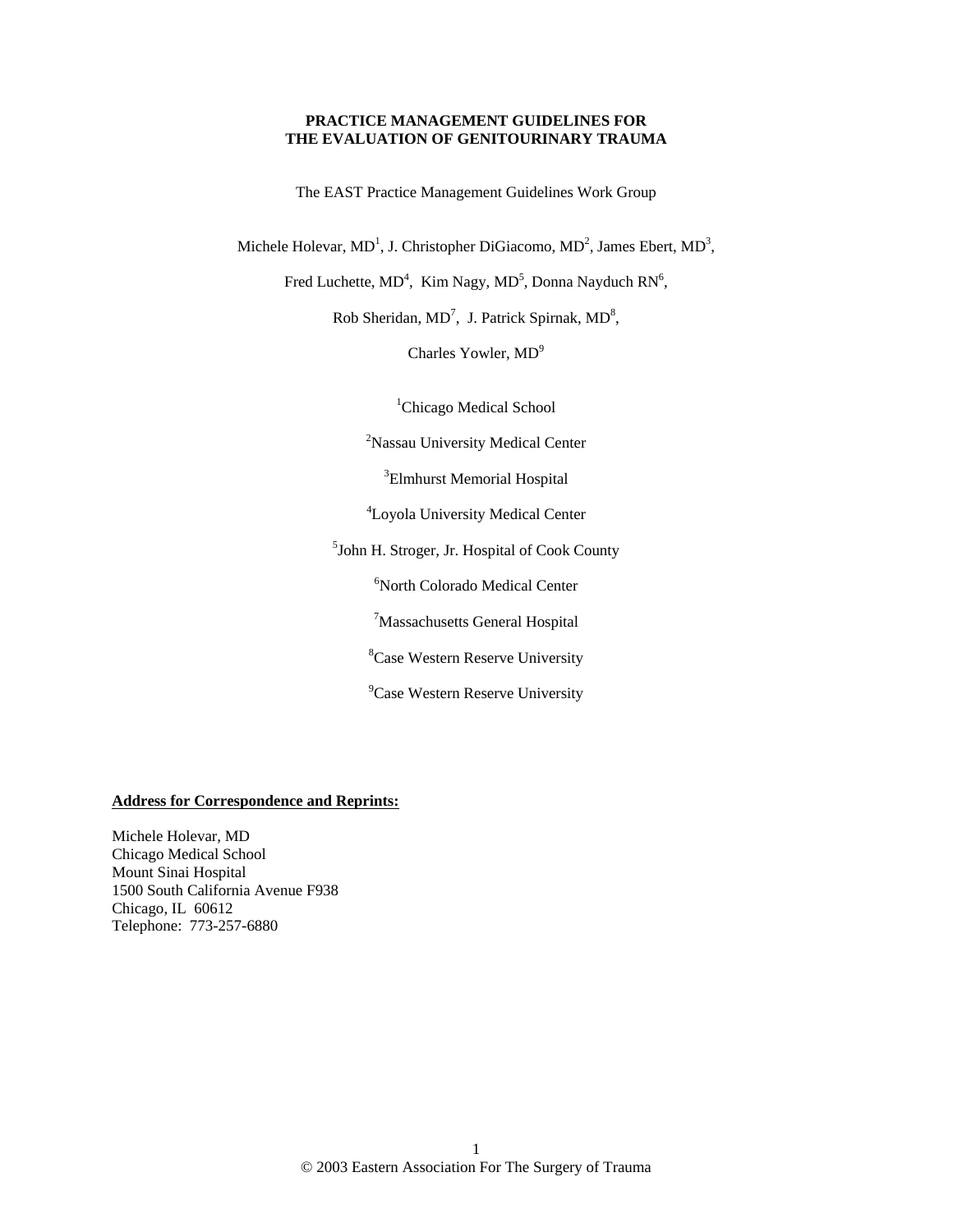# **PRACTICE MANAGEMENT GUIDELINES FOR THE EVALUATION OF GENITOURINARY TRAUMA**

#### **I. STATEMENT OF THE PROBLEM**

Injury to the genitourinary tract is a common occurrence after both blunt and penetrating trauma. Delayed recognition of these injuries may have the unique complication of urinary extravasation. To avoid the subsequent morbidity, a high index of suspicion must be maintained, and the appropriate radiographic evaluation performed. The indications, timing, and method of diagnostic imaging performed in patients with suspected urinary tract injury have been controversial. Additionally, improved imaging techniques have led to re-evaluation of methods of diagnosing potential urinary tract injury.

We initiated our review by converting the need for information about diagnosis of urinary tract trauma into several answerable questions:

- 1) What are the indications for preoperative imaging of the kidneys in blunt trauma? In penetrating trauma?
- 2) What renal imaging study should be used for blunt trauma? Penetrating trauma?
- 3) What are the indications for imaging of the bladder in blunt trauma? In penetrating trauma?
- 4) What imaging study should be used to visualize the bladder?
- 5) What are the indications for imaging of the urethra after blunt trauma? After penetrating trauma?
- 6) What are the indications for imaging of the renal vessels in blunt trauma? In penetrating trauma?
- 7) What imaging study should be used to visualize the renal vessels?

#### **II. PROCESS**

#### **A. IDENTIFICATION OF REFERENCES**

A computerized search was undertaken using Medline with citations published between the years of 1966 and 2001. Using the search words "genitourinary", "renal", "kidney", "urethra", "renovascular", "trauma", "wounds", and "injury", and by limiting the search to citations dealing with human subjects and published in the English language, we identified over 3,200 articles. From this initial search, case reports, review articles, editorials, letters to the editor, pediatric series, and meta-analyses were excluded prior to formal review. Additional references, selected by the individual subcommittee members, were then included to compile the master reference list of 123 citations.

Articles were distributed among the subcommittee members for formal review. A data sheet was completed for each article reviewed which summarized the purpose of the study, hypothesis, methods, main results, and conclusions. The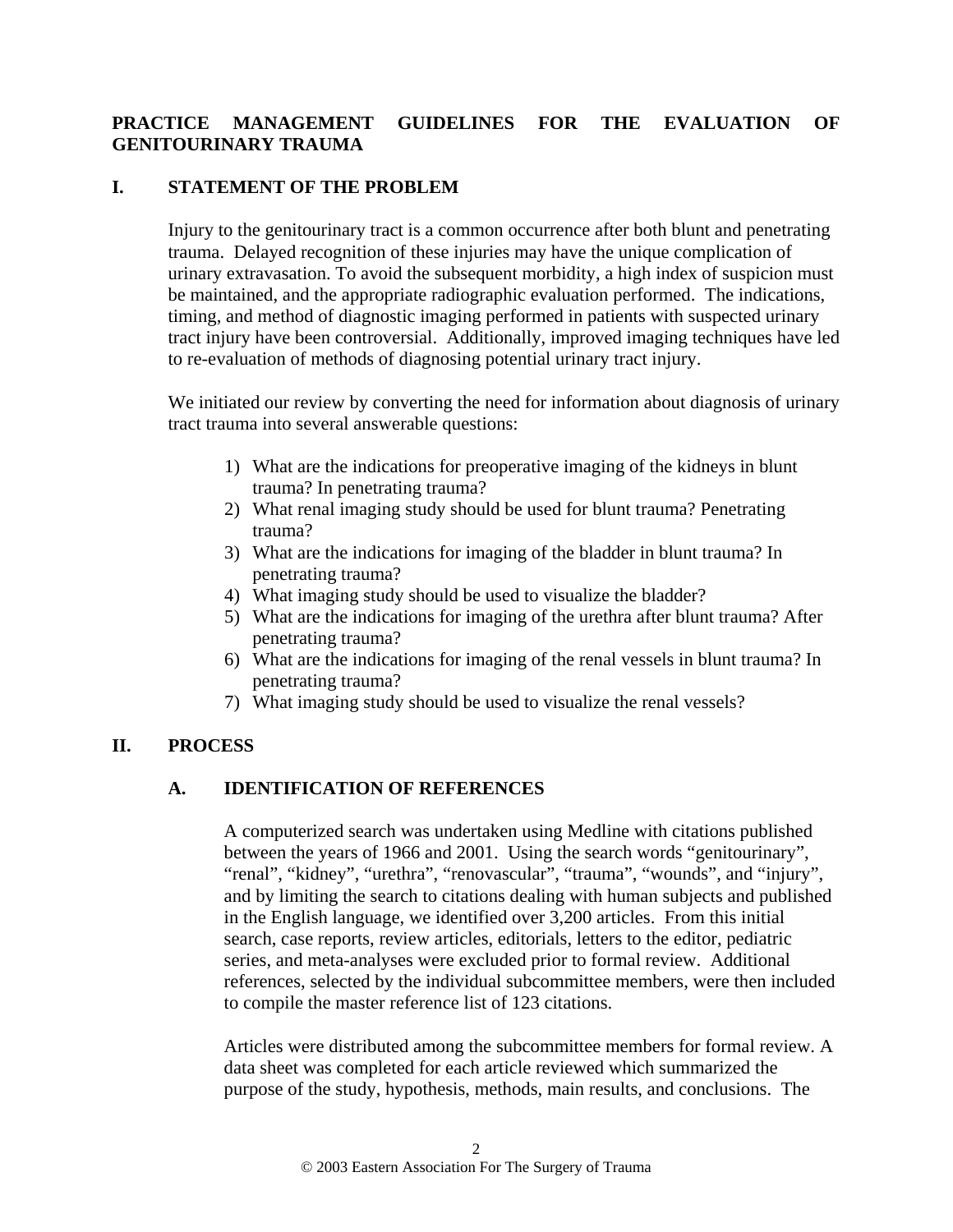reviewers classified each reference by the methodology established by the Agency for Health Care Policy and Research (AHCPR) of the U.S. Department of Health and Human Services.

# **B. QUALITY OF THE REFERENCES**

- **Class I:** Prospective randomized controlled trials, **(0 references)**
- **Class II:** Clinical studies in which the data was collected prospectively, and retrospective analyses which were based on clearly reliable data. Types of studies so classified include: observational studies, cohort studies, prevalence studies, and case control studies. **(23 references)**
- **Class III:** Studies based on retrospectively collected data. Evidence used in this class includes clinical series and database or registry review. **(100 references)**

An evidentiary table was constructed using the remaining 136 references. Recommendations were based on studies included in the evidentiary tables.

# **III. RECOMMENDATIONS**

#### **A. RENAL TRAUMA**

#### **1. Level I**

There is insufficient Class I and Class II data to support any standards regarding evaluation of renal trauma.

#### **2. Level II**

- 1) Patients who require urologic imaging after blunt trauma include those with gross hematuria and those with microscopic hematuria in the face of hemodynamic instability. Microscopic hematuria can be reliably detected using urine dipstick, although different brands of dipstick may have different levels of sensitivity and specificity.
- 2) CT has a higher sensitivity and specificity in the evaluation of blunt renal trauma as compared to IVP and is the diagnostic modality of choice in imaging patients with suspected blunt renal trauma.
- 3) MRI equals CT in correctly grading blunt renal injuries and detecting the presence and size of perirenal hematomas. MRI differentiates intrarenal hematoma from perirenal hematoma more accurately and is able to determine recent bleeding in the hematoma by regional differences in signal intensity. Although MRI can replace CT in patients with iodine allergy and may be helpful in patients with equivocal findings on CT, it should be reserved for selected patients, due to increased cost and increased imaging time.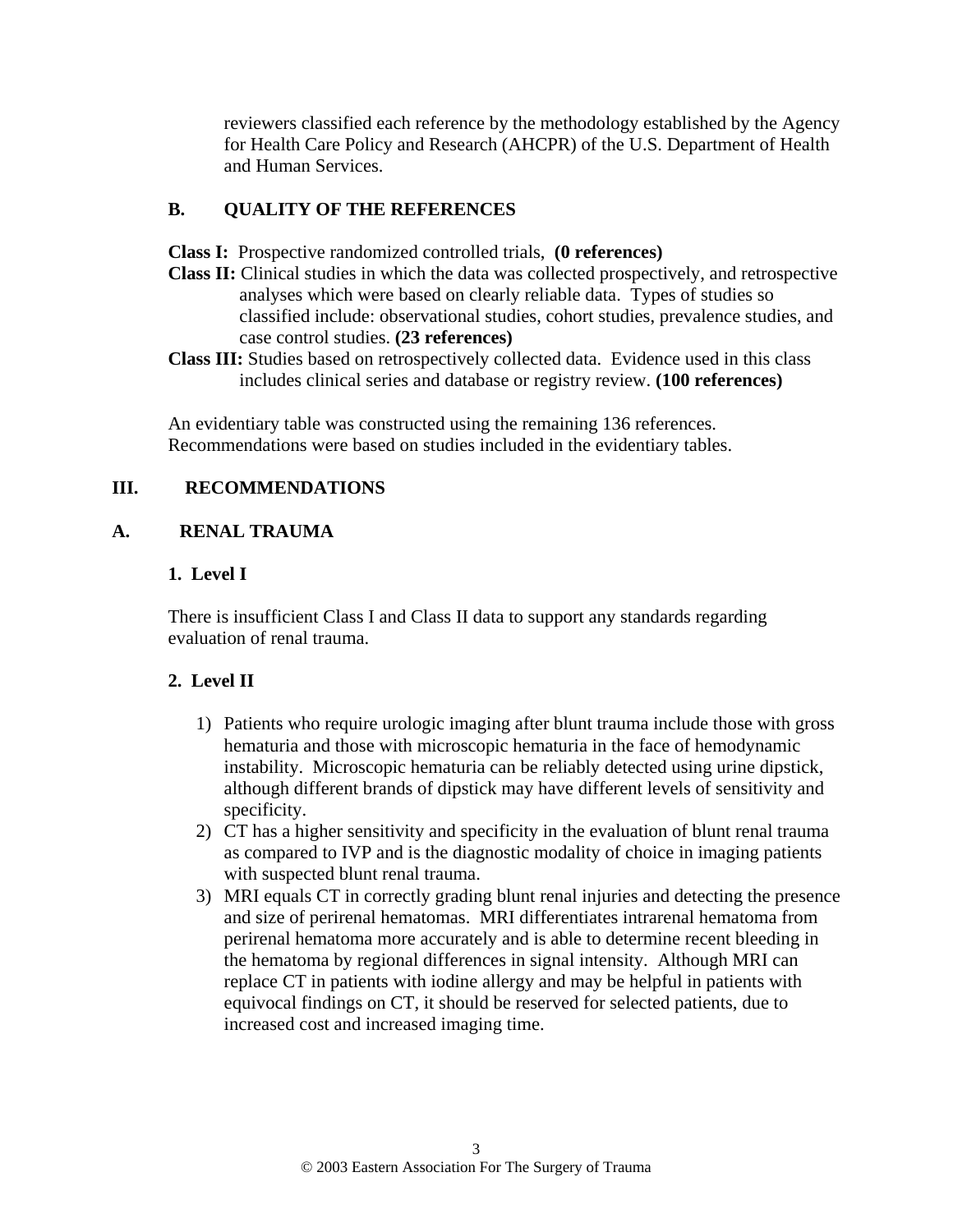# **3. Level III**

- 1) There is a correlation between degree of hematuria in blunt trauma and likelihood of significant intra-abdominal injury not related to the genitourinary system.
- 2) Negative ultrasound does not exclude renal injury.
- 3) There is no correlation between presence and amount of hematuria and extent of renal injury after penetrating trauma.
- 4) Limited one-shot IVP is of no significant value in assessing penetrating abdominal trauma patients prior to laparotomy, other than to determine the presence of a second kidney prior to nephrectomy.
- 5) CT should be the primary diagnostic study in penetrating trauma at risk for renal trauma. Renal hematoma area: total body area may be helpful in determining the grade of renal injury.
- 6) In penetrating renal trauma, after IVP or CT, renal angiogram is the second study of choice because it reliably stages significant injuries and offers the possibility of embolization.

# **B. URETERAL TRAUMA**

#### **1. Level I**

There is insufficient Class I and Class II data to support any standards regarding evaluation of ureteral trauma.

# **2. Level II**

There is insufficient Class II data to support any recommendations regarding evaluation of ureteral trauma.

#### **3. Level III**

- 1) Urinalysis, IVP, and operative exploration may miss ureteral injuries, requiring a high index of suspicion during celiotomy.
- 2) Delaying spiral CT for 5-8 minutes after contrast infusion may increase the sensitivity in detecting ureteral disruption from blunt trauma.

# **C. BLADDER TRAUMA**

#### **1. Level I**

There is insufficient Class I and Class II data to support any standards regarding evaluation of bladder trauma.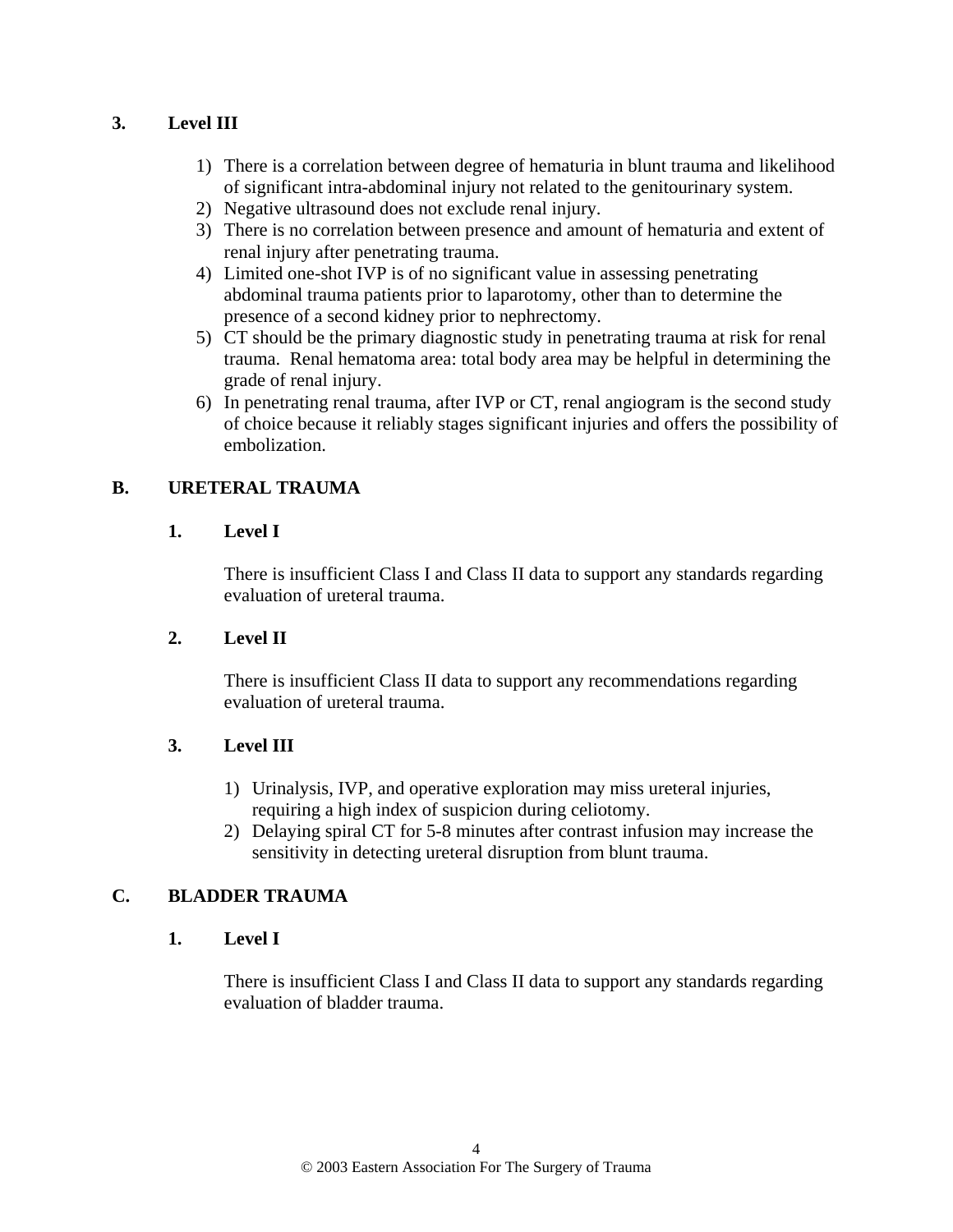# **2. Level II**

- a. Routine Ct of the abdomen alone (without cystography) is inadequate to detect bladder rupture, even when the foley is clamped and bladder distended.
- b. CT cystography is as accurate as conventional cystography in the detecting bladder rupture and may be used interchangeably with conventional cystography.
- c. Gross hematuria, pelvic fluid, pelvic fractures (other than acetabular fractures) on CT should prompt conventional cystography or CT cystography. Drainage films and adequate distension of the bladder with contrast medium increases the sensitivity of cystography in the detection of bladder injuries.

#### **2. Level III**

There are no Level III recommendations for the evaluation of bladder trauma.

# **D. URETHRAL TRAUMA**

#### **1. Level I**

There is insufficient Class I and Class II data to support any standards regarding evaluation of urethral trauma.

### **2. Level II**

Urethral injury should be suspected when a pubic arch fracture exists and an urethrogram performed. The risk of urethral injury is increased when there is involvement of both the anterior and posterior pelvic arch.

# **3. Level III**

- a. Although blood at the urethral meatus, gross hematuria, and displacement of the prostate are signs of disruption and should prompt urologic work-up, their absence does not exclude urethral injury. Successful passage of a foley does not exclude a small urethral perforation.
- b. Although the female urethra is relatively resistant to injury, it should be suspected in patients with either vaginal bleeding or external genitalia injury or with severe pelvic fractures and incontinence problems.

# **E. RENOVASCULAR TRAUMA**

#### **1. Level I**

There is insufficient Class I and Class II data to support any standards regarding evaluation of renovascular trauma.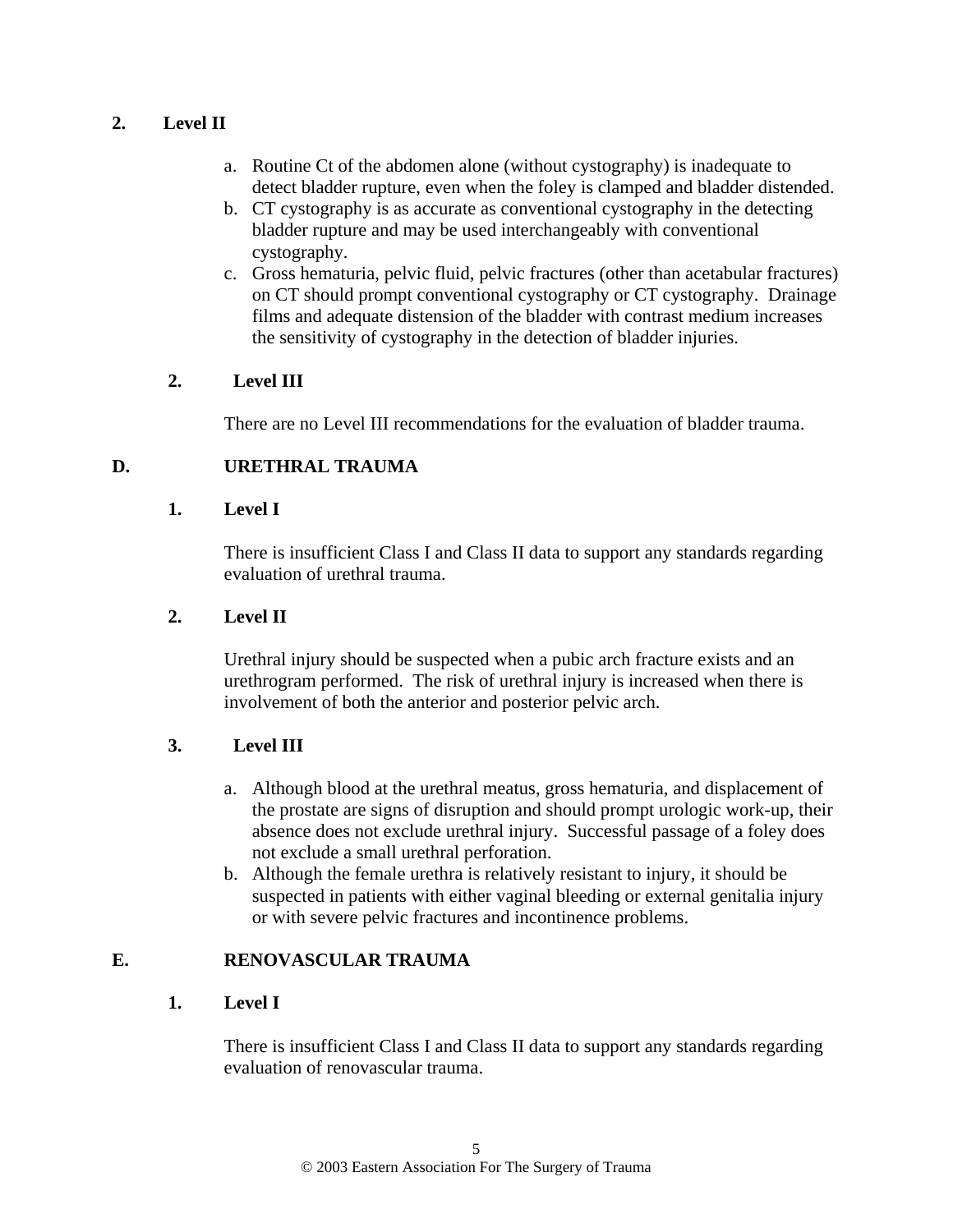#### **2. Level II**

There is insufficient Class II data to support any recommendations regarding of renovascular trauma.

#### **3. Level III**

There is insufficient Class III data to support any recommendations regarding evaluation of renovascular trauma.

# **IV. SCIENTIFIC FOUNDATIONS**

# **A. RENAL TRAUMA**

The kidney is the most frequently injured urologic organ, with 70% to 80% being a consequence of blunt trauma. Although few urologic injuries are immediately life threatening, they do account for some of the more frequent complications of trauma. Renal injuries are diagnosed by combining clinical, laboratory, and radiographic modalities. Hematuria, defined as greater than five red blood cells per high-power field, is the single best primary indicator of renal injury and is present in 90% of renal injuries. Microscopic hematuria can be reliably detected using urine dipstick, although different brands of dipstick may have different levels of sensitivity and specificity 44, 48.

In the adult, patients with clinically significant renal injuries usually demonstrate either gross hematuria or microscopic hematuria with hemodynamic instability 20, 33, 36, 37, 38, 52 although the absence of hematuria does not exclude a vascular injury 110 . . . Hardeman et al prospectively studied 406 consecutive patients with suspected blunt renal trauma and found of the 365 patients with microscopic hematuria without hemodynamic ins7ability, only one patient had a renal injury sufficiently severe to warrant further study 51. Furthermore, 21 of 25 patients with documented renal injury in demonstrated gross hematuria. In a prospective study of 996 patients with suspected renal trauma, the 4.4% who sustained significant blunt renal injury had either gross hematuria (>50 red blood cels per high-power field) or microscopic hematuria accompanied by hemodynamic instability 91. Thus, the patients who require urologic imaging after blunt trauma include those with gross hematuria and those with microscopic hematuria in the face of hemodynamic instability.

Penetrating flank wounds have generally been explored in the past to determine the extent of injury, but more recently, the extension of nonoperative therapy has been extended to these injuries, as well. Although clinical examination can determine the need for exploration in up to 90% of patients, the remainder may have clinically significant but occult injuries. Unfortunately, there is no correlation between presence and amount of hematuria and extent of renal injury after penetrating trauma 30, 48, 24. In a retrospective review of 244 consecutive patients with renal proximity stab wounds, significant renal injury was found in 5 of 184 without hematuria, 24 of 46 with microscopic hematuria and all 14 patients with gross hematuria 30. Similarly, Federele et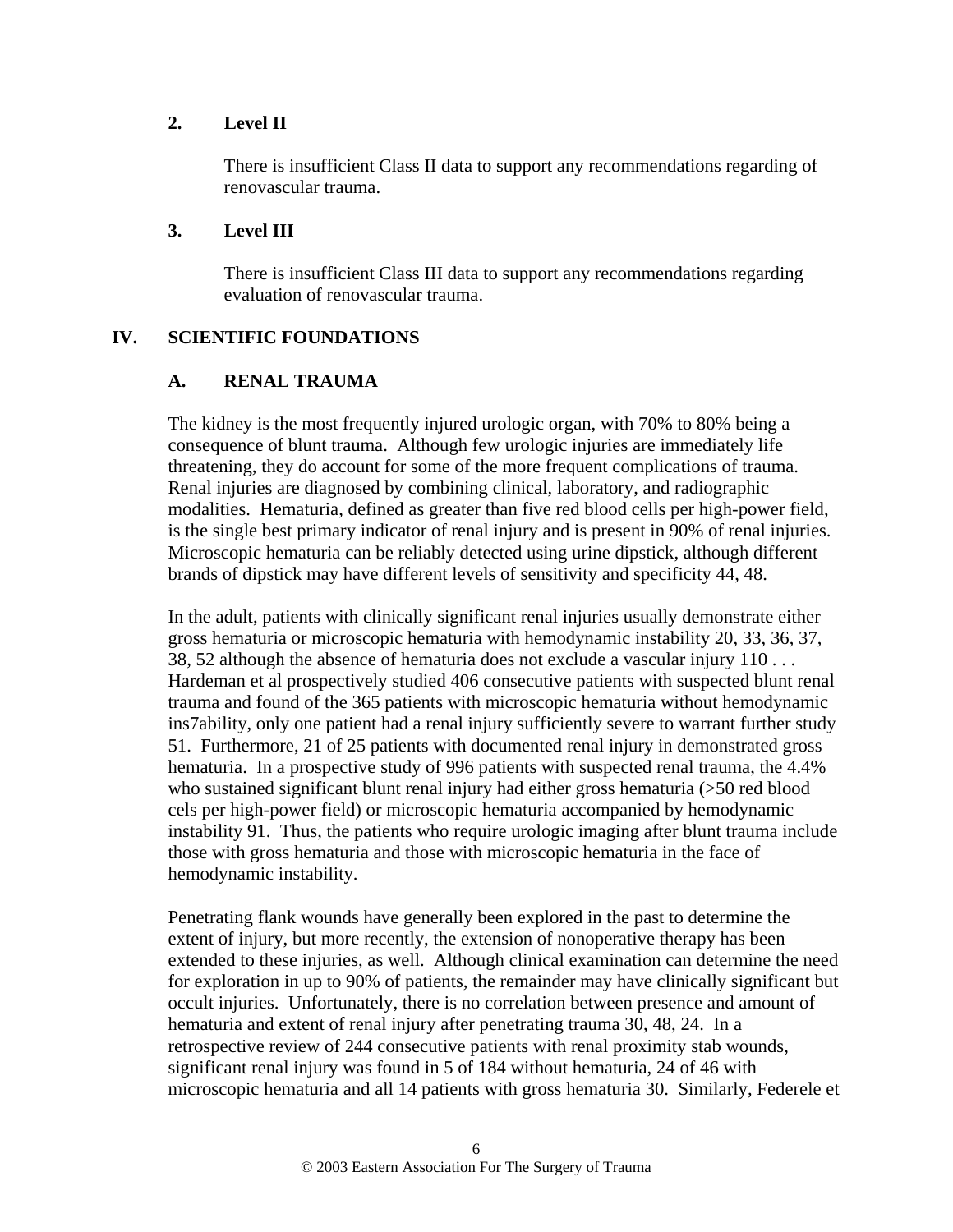al found that 13 of 41 patients explored for penetrating flank and back trauma had renal pedicle injuries in the absence of hematuria. In a retrospective series of 101 patients with penetrating renal injuries, Wilson et al found that 12% lacked hematuria, and 45% of those with renal pedicle injuries had a normal urinalysis 52.

Traditionally, a one-shot IVP has been performed in patients with penetrating trauma prior to laparotomy. IVP is unreliable with a high false-negative rate for patients with penetrating trauma. Urinary extravasion and nonfunction, generally considered to be relatively reliable indications of renal injury, are seen in less than 50% of patients with major or vascular injuries 115, 160. In a retrospective review of 40 patients with penetrating renal trauma, Patel et al found the IVP to have false-negative rate of 75% 76. Thus, limited one-shot IVP is of no significant value in assessing penetrating abdominal prior trauma patients to laparotomy 28, 56, 66, 73, 92. Whether IVP should be performed to confirm the presence of a contralateral functioning kidney has not been addressed. Delaying definitive therapy to obtain a preoperative IVP in an unstable pt is not warranted 28.

A number of imaging modes are available, including intravenous pyelography (IVP), computerized tomography (CT), ultrasonography (USG), and magnetic resonance imaging (MRI). The choice of modality depends on both the sensitivity and specificity of the technique, as well as it's availability. Although IVP is the oldest and most widely available technique, CT appears to be more sensitive and specific in the diagnosis of renal trauma 36, 49, 54. In a prospective study of 60 patients with blunt renal trauma, Halsell found five injuries detected on CT in patients with negative IVPs, all of which were managed nonoperatively 49. In a prospective series of 22 patients, Cass et al compared IVP and CT findings. IVP was indeterminate in 82%, whereas CT provided determinate diagnoses in all the cases of severe renal injury 54.

CT provides precise anatomic and functional renal information, while also simultaneously detecting other coexisting intra-and extraperitoneal injuries. In a 15 year review of 55 patients with blunt renal trauma, Ichigi et al found the renal hematoma area to total body area ratio to be helpful in grading renal injuries, facilitating selection for intervention 27. Therefore, if CT is available, it should be the initial diagnostic modality of choice for the stable patient in the evaluation of suspected renal injury 48.

Despite the popularity of USG for the rapid diagnosis of intra-abdominal injury, it has not been found to be accurate in the evaluation of renal injury. In a prospective study of 32 patients with known renal injuries, 78% of those with isolated renal injuries had negative renal sonograms7. McGahan et al, whose retrospective series of 20 patients with isolated renal trauma demonstrated renal parenchymal abnormalities in 22% and free fluid in only 35%, supported these findings 26. Although sonography may be used in triage of patients with abdominal trauma and possible renal injury, a negative USG does not exclude renal injury and is not the definitive modality of choice.

Although MRI has not been widely used in renal trauma because of the expense, the length of the examination, and the comparative accuracy of other techniques, it may be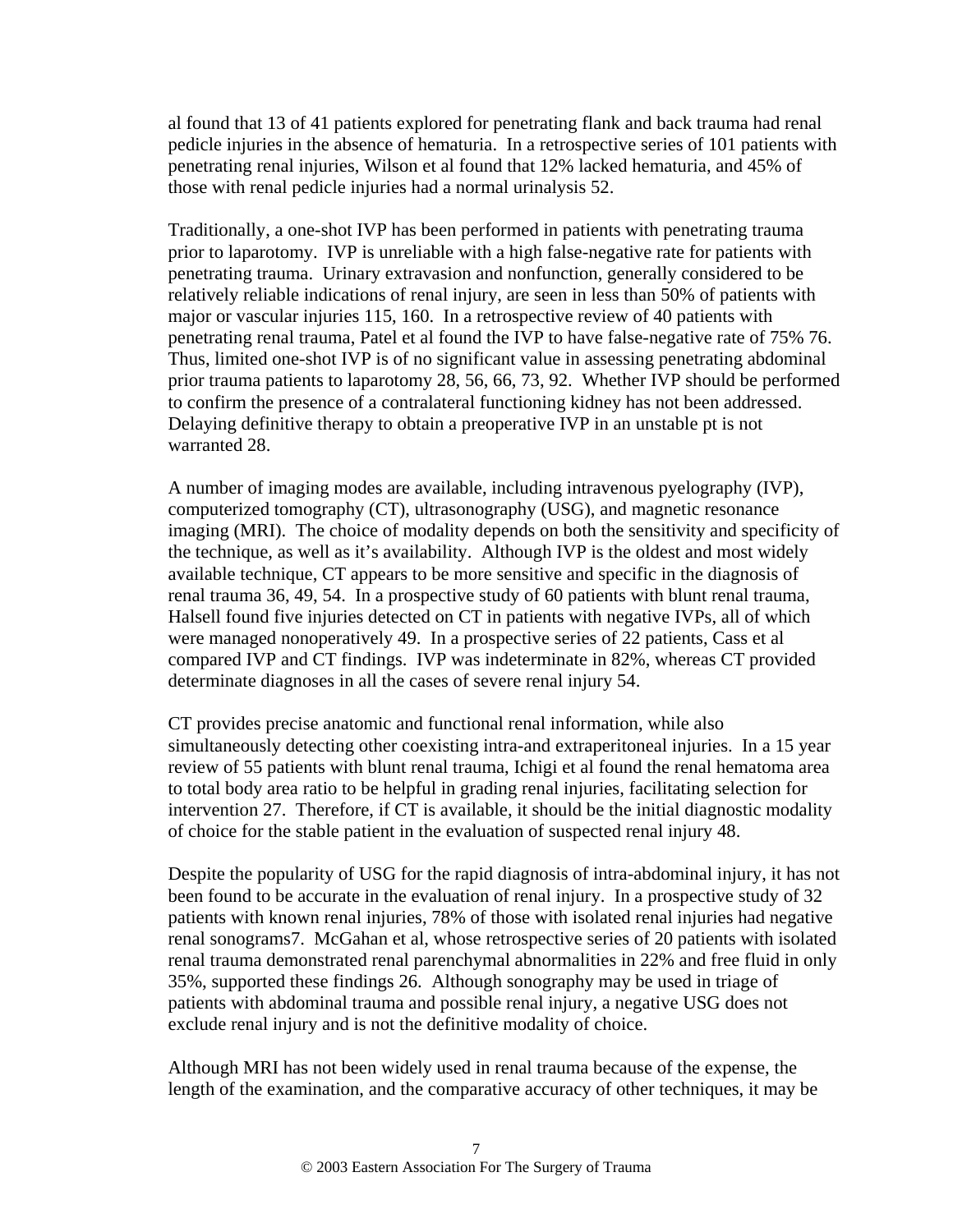valuable in selected patients. MRI equals CT in correctly grading blunt renal injuries and detecting the presence and size of perirenal hematomas 81, 86. MRI differentiates intrarenal hematoma from perirenal hematoma more accurately than CT, and is able to determine recent bleeding in the hematoma by regional differences in signal intensity. MRI can replace CT in patients with iodine allergy and may be helpful in patients with equivocal findings on CT. It should be limited to selective patients, however, due to increased cost and imaging time 86.

The evolution of high-resolution CT has reduced the necessity for angiographic staging of renal injuries. CT will reliably detect renal artery injury 110, 111. Occlusion is demonstrated by lack of renal enhancement with a normal renal contour. Cortical rim enhancement takes a minimum of eight hours after injury to become apparent on CT scan 76. If CT identifies thrombosis of the renal artery and revascularization is indicated, surgical repair can be undertaken without angiography. In the stable patient with persistent bleeding, angiography may allow selective arterial embolization, obviating the need for operative exploration 120.

# **B. URETERAL TRAUMA**

Ureteral injuries from external trauma constitute less than 1% of all urinary tract injuries. 95% result from gunshot wounds. The early diagnosis of a ureteral injury is primarily based on 30% of patients with ureteral injuries 121, 122, 123. Neither CT nor IVP acutely has been found to be reliable in the detection of ureteral injuries. In a retrospective review of five patients with ureteral injuries secondary to blunt trauma, 80% of injuries were missed on initial CT and detected only on delayed CT 24 hours later 15. These findings were confirmed by Brown et al in a similar study, who recommended delaying spiral CT for five to eight minutes after contrast infusion to increase the sensitivity in detecting ureteropelvic junction disruption from blunt trauma 12.

In a review of 118 patients with penetrating ureteral injury, Perez-Brayfield et al found a false-negative rate of IVP of 33%86. In Azimuddin's review of 20 patients with penetrating ureteral injury, only one of seven patients demonstrated injury on preoperative or intraoperative IVP 123. In another recent report on 12 ureteral injuries, the IVP missed the ureteral injury in all nine cases in which it was used 121. In this series, four of 20 injuries were missed at initial operation. These authors concluded that since ureteral injuries are infrequent and few surgeons have significant experience with their management, a high index of suspicion is required during celiotomy 17. When inspection is inconclusive, intraoperative recognition may be facilitated by the intravenous or intraureteral injection of indigo carmine or methylene blue.

# **C. BLADDER TRAUMA**

Blunt trauma accounts for 60% to 80% of all bladder injuries. Although only 10% to 15% of patients with pelvic fractures sustain bladder injuries, greater than 70% of bladder injuries are associated with pelvic fractures. In a recent retrospective review of 53 patients with bladder rupture from blunt trauma, Morey et al found that 85% of patients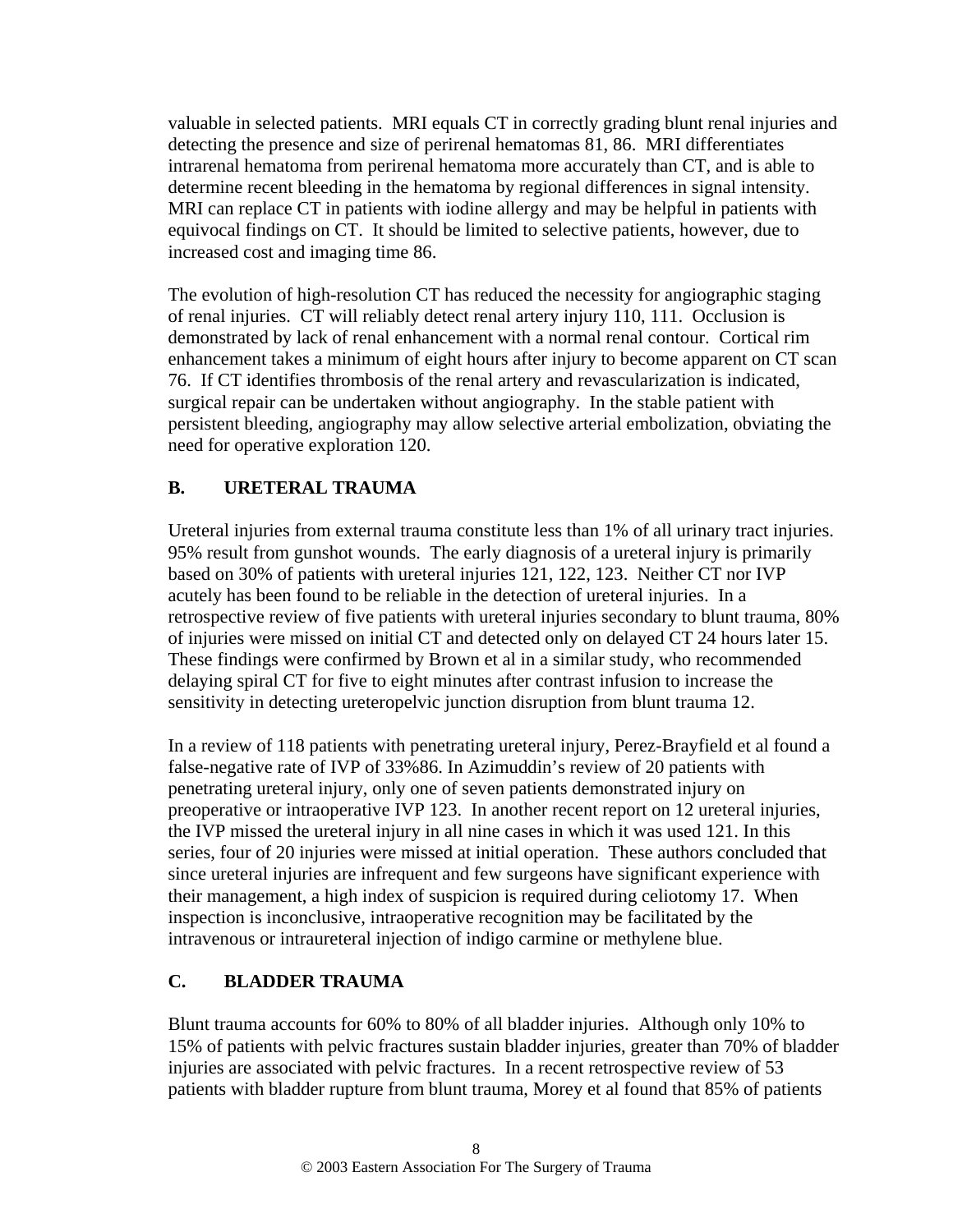had pelvic fractures and all of the patients had gross hematuria 89. In a prospective study of 157 patients with hematuria suspected to have bladder injury, Morgan et al identified 12 patients with bladder rupture2. Pelvic fractures were present in 75%, but isolated acetabular fractures were not correlated with rupture. 67% of patients with bladder rupture had gross hematuria, and 100% demonstrated pelvic fluid on standard contrastenhanced CT. Gross hematuria or pelvic fluid in patients with pelvic fractures other than acetabular fractures should prompt cystography 1, 2, 224, 94, 109. Existing data do not support diagnostic imaging for patients with either pelvic fractures or hematuria alone 22.

IVP or conventional CT of the abdomen may demonstrate extravasated contrast material from a ruptured bladder, but there are many false-negatives, and they are not a substitute for cystography. In a retrospective series of 54 patients with clinically suspected bladder rupture by Pao et al, contrast extravasation was identified in only four of the eight patients with bladder rupture in whom contrast had been excreted into the bladder at the time of CT. In two of the four patients without extravasation, the bladder was distended at the time of CT 3. In a similar study by Haas et al, conventional abdominal CT identified only nine of 15 bladder ruptures which were diagnosed with CT cystography 25. Therefore, routine IVP or CT of the abdomen (without cystography) is inadequate to detect bladder rupture even when the foley is clamped and the bladder distended 3, 25, 579, 82.

CT cystography is as accurate as conventional cystography in the detection of bladder rupture and may be used interchangeably with conventional cystography. In a prospective series, Peng et al screened 55 patients with hematuria and blunt abdominal trauma with CT cystograms, identifying five patients with bladder rupture1. The injuries in these five patients were confirmed intraoperatively. The 50 patients with negative CT cystograms underwent conventional cystography, and no other bladder rupture, CT cystography identified the rupture in 42 for an overall sensitivity and specificity of 95% and 100%, respectively. For intraperitoneal rupture, sensitivity was 78% and specificity was 99% 10. if CT scanning is being performed for abdominal evaluation, CT cystography may be performed; if not, conventional cystography is preferred.

# **D. URETHRAL TRAUMA**

Urethral injuries are most often associated with pelvic fractures, especially anterior arch fractures with displacement 77. Lowe et al found that the combining injuries of the sacro-iliac joint with pubic rami injuries had a positive predictive value of 86% and a negative predictive value of 73% in identifying patients with urethral injury 40. In a prospective study of 203 male patients with pelvic fracture, Koraitim et al found the incidence of urethral injury was 24 times greater in patients with a straddle fracture when combined with diastasis of the sacro-iliac joint as compared to other pelvic fractures 77.

Although blood at the urethral meatus, gross hematuria, and displacement of the prostate are signs of urethral disruption, their absence does not exclude urethral injury. In a retrospective review of 405 patients with pelvic fracture, Lowe et al identified 21 patients with urethral injury. Of these 21, only 12 demonstrated blood at the urethral meatus,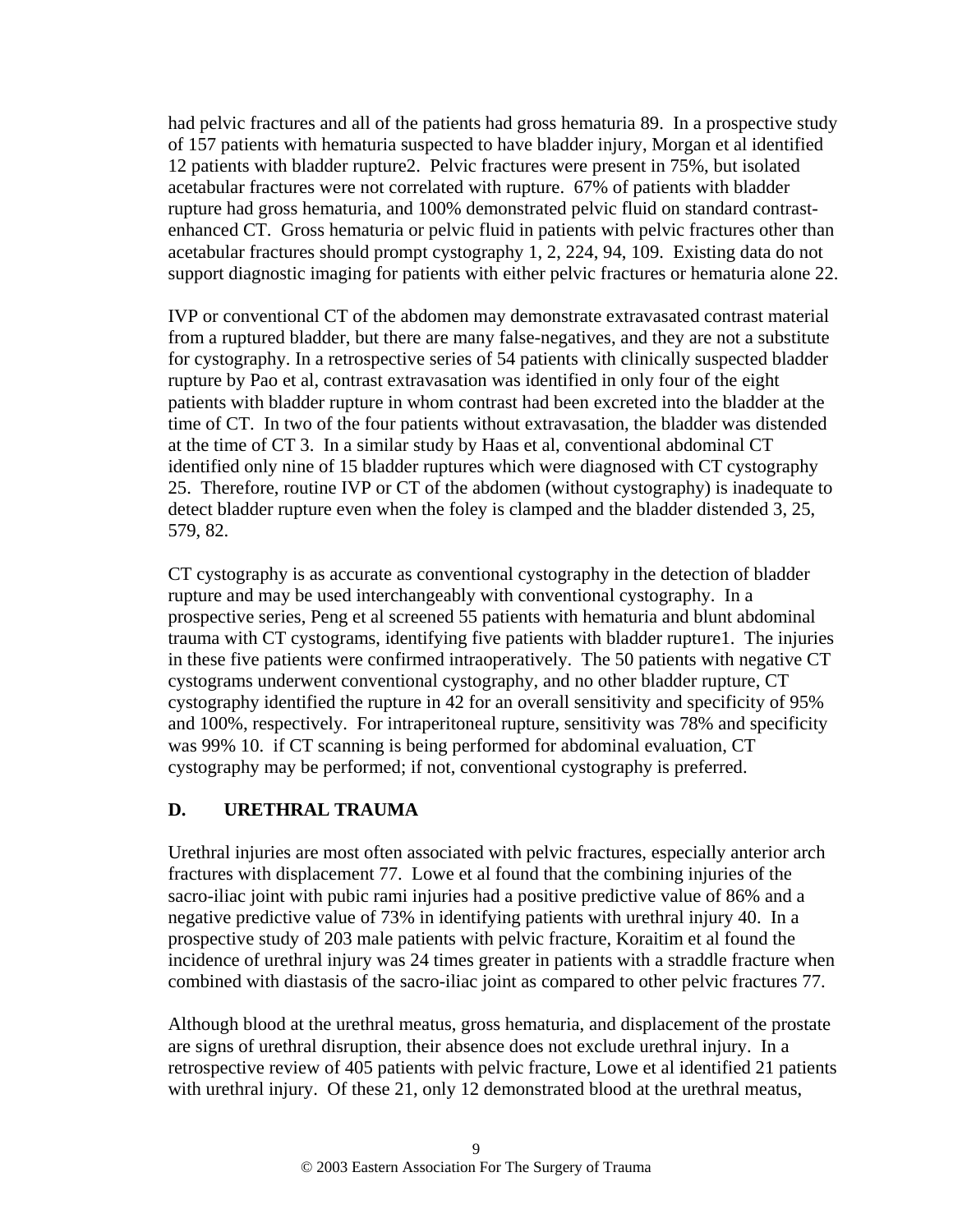high-riding prostate, or perineal hematoma 39. They determined that patients with urethral injuries examined less than one hour after injury may not show physical findings of urethral disruption. In addition, the successful passage of a foley does not exclude a small urethral perforation 72.

Female urethral injuries are rare but do occur and are frequently overlooked, leading to added patient morbidity 16, 18, 35. Peng et al published a retrospective review of 130 females with pelvic fractures; six (4.5%) of these patients were found to have an associated urethral injury. All six patients had vaginal bleeding associated with severe pelvic fractures and public diastasis. 50% had a delayed diagnosis. In a similar review of twelve women with pelvic fractures and urethral injuries, Venn et al found that mild injuries present as incontinence, requiring a high index of suspicion 16.

# **V. SUMMARY**

The urinary tract may be damaged by a variety of blunt or penetrating trauma to the abdomen. Urinary system injuries occur in approximately 4% of trauma patients. Although some of the more frequent complications occurring after trauma involve the urinary tract, few GU injuries are immediately life threatening. The appropriate indications, timing, and methods of diagnostic imaging remain controversial, partially due to a paucity of Class I and II studies in the literature.

# **VI. FUTURE INVESTIGATIONS**

There is a paucity of Class I data analyzing the various methods of evaluation of genitourinary tract trauma, as evidenced by the complete lack of Level I recommendations for the evaluation of these injuries. Future investigations should be carried out in a prospective, randomized manner with a sufficient number of patients to enable clinicians to draw valid, concrete conclusions as to the optimal methods of evaluating these patients. Given the relative infrequency of some of these injuries, especially renovascular trauma, this will likely require large-scale multi-institutional projects.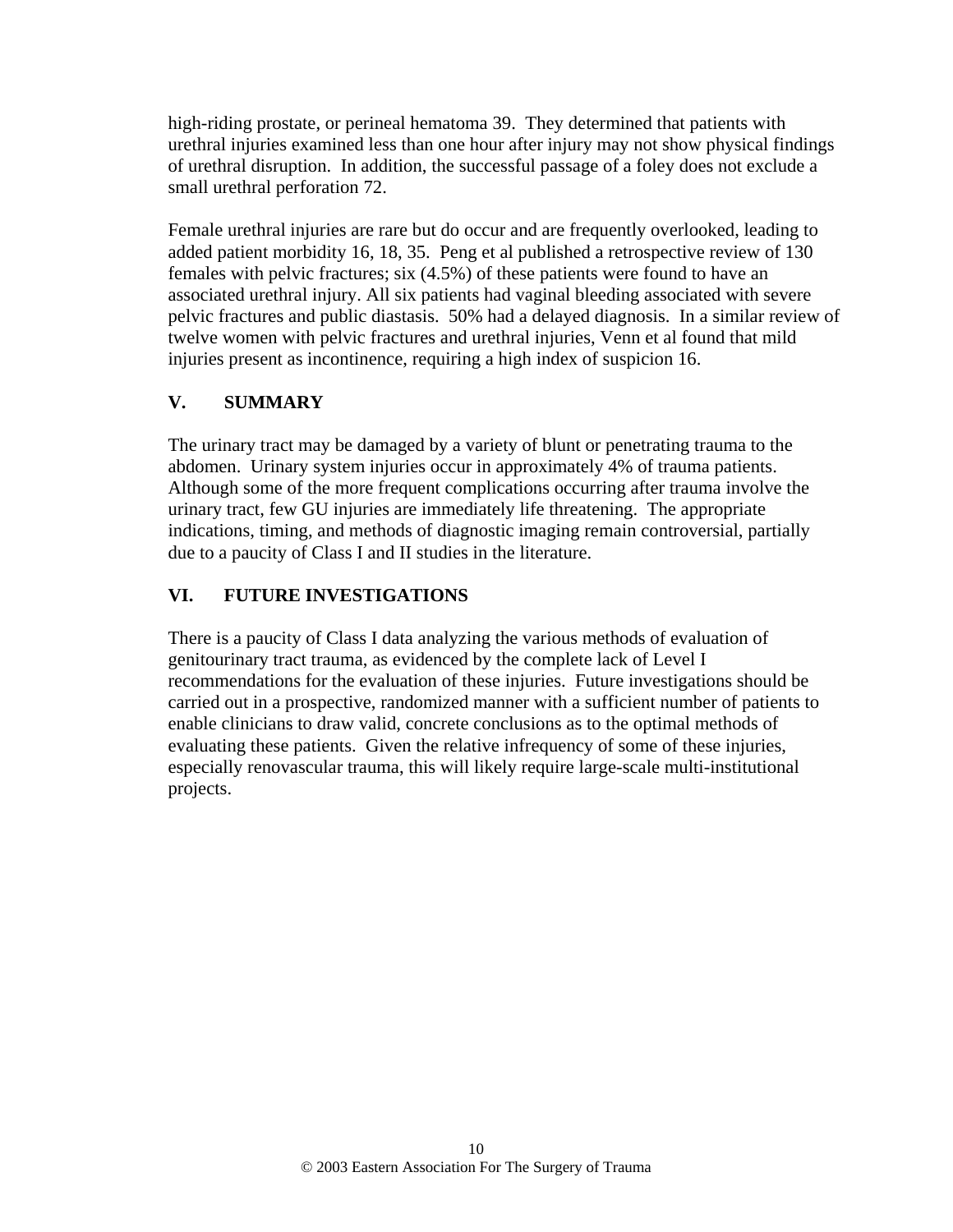#### **REFERENCES**

- 1. Peng MY, Parisky YR, Cornwell EE 3<sup>rd</sup>, Radin R, Bragin S. CT cystography versus conventional cystography in evaluation of bladder injury. AJR. 1999; 173:1269-72.
- 2. Morgan DE, Nallamala LK,Kenney PJ, Mayo MS,Rue LW. CT cystography: radiographic and clinical predictors of bladder rupture. AJR. 174:89-95,
- 3. Pao DM, Ellis JH, Cohan RH, Korobkin M. Utility of routine trauma CT in the detection of bladder rupture [see comments]. Acad Rad. 2000; 7:317-24.
- 4. Madiba TE, Haffejee AA. Causes and outcome of bladder injuries in Durban. East African Medical Journal. 1999; 76:676-9.
- 5. Haas CA, Spirnak JP. Traumatic renal artery occlusion: a review of the literature. Tech Urol. 1998; 4:1-11.
- 6. Ichigi Y, Takaki N, Nakamura K, Sato S, Kato A. Significance of hematoma size for evaluating the grade of blunt renal trauma. International J Urol. 1999; 6:502-8.
- 7. McGahan JP, Richards JF, Jones CD, Gersovich EO. Use of ultrasonography in the patient with acute renal trauma. J Ultrasound in Medicine. 1999; 18:207-15.
- 8. Porter JM, Singh Y. Value of computed tomography in the evaluation of retroperitoneal organ injury in blunt abdominal trauma. Am J Emer Med. 1998; 16(3):225-7.
- 9. Brandes SB, McAninch JW. Urban free falls and patterns of renal injury: a 20-year experience with 396 cases. J Trauma. 47(4):643-9.
- 10. Deck AJ, Shaves S, Talner L, Porter JR. Computerized tomography cystography for the diagnosis of traumatic bladder rupture. J Urol. 2000; 164:43-6.
- 11. Haas CA, Brown SL, Spirnak JP. Limitations of routine spiral computerized tomography in the evaluation of bladder trauma. J Urol. 1999; 162:51-2.
- 12. Brown SL, Hoffman DM, Spirnak JP. Limitations of routine spiral computerized tomography in the evaluation of blunt renal trauma. J Urol. 1998; 160:1979-81.
- 13. Mydlo JH, Hayyeri M, Macchia RJ. Urethrography and cavernosography imaging in a small series of penile fractures: a comparison with surgical findings. Urol. 1998; 51(4):616-9.
- 14. Schmidlin FR, Iselin CE, Naimi A, Rohner S, Borst F, Farshad M, Niederer P. The higher injury risk of abnormal kidneys in blunt renal trauma. Scandinavian J Urol & Neph. 1998; 32(6):388-92.
- 15. Mulligan JM, Cagiannos I, Collins JP, Millward SF. Ureteropelvic junction disruption secondary to blunt trauma: excretory phase imaging (delayed films) should help prevent a missed diagnosis. J Urol. 1998; 159(1):67-70.
- 16. Venn SN, Greenwell TJ, Mundy AR. Pelvic fracture injuries of the female urethra. BJU International. 1999; 83(6):626-30.
- 17. Azimuddin K, Milanesa D, Ivatury R, Porter J, Ehrenpreis M, Allman DB. Penetrating ureteric injuries. Injury. 1998; 29(5):363-7.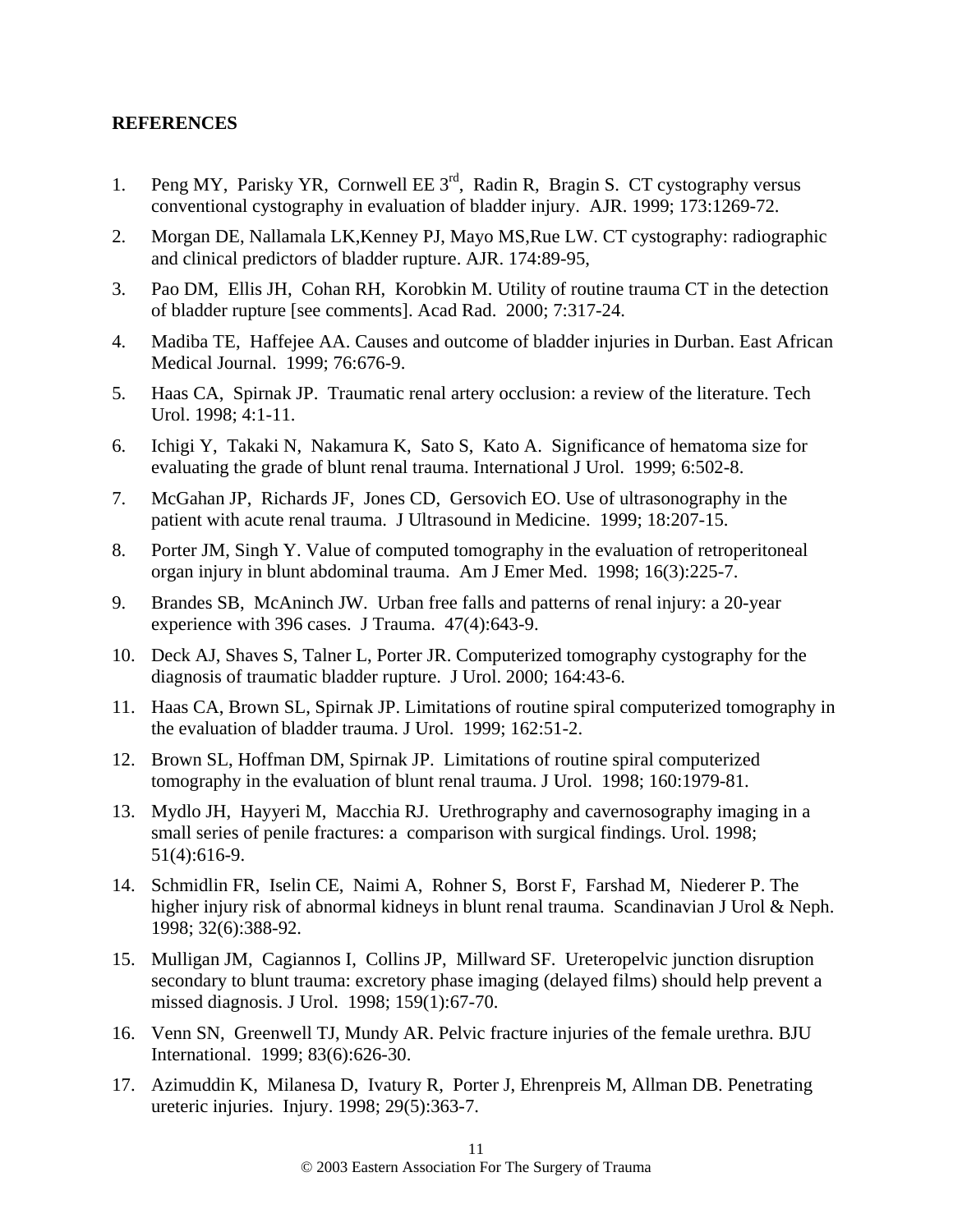- 18. Goldman HB, Idom CB Jr, Dmochowski RR. Traumatic injuries of the female external genitalia and their association with urological injuries. J Urol 1998; 159(5):1650.
- 19. Sturm JT, Perry JF Jr. Injuries associated with fractures of the transverse processes of the thoracic and lumbar vertebrae. J Trauma.
- 20. Guice K, Oldham K, Eide B, Johansen K. Hematuria after blunt trauma: when is pyelography J Trauma. 1983; 23:305-11.
- 21. Deck AJ, Shaves S, Talner L, Porter JR. Computerized tomography cystography for the diagnosis of traumatic bladder rupture. J Urol. 2000; 164:43-6.
- 22. Pao DM, Ellis JH, Cohan RH, Korobkin M. Utility of routine trauma CT in the detection of bladder rupture. Acad Rad. 2000; 7:317-24.
- 23. Morgan DE, Nallamala LK, Kenney PJ, Mayo MS, Rue LW. CT cystography: radiographic and clinical predictors of bladder rupture. AJR. 2000; 174:89-95.
- 24. Palmer LS, Rosenbaum RR, Gershbaum MD, Kreutzer ER. Penetrating ureteral trauma at an urban trauma center: 10-year experience. Urology. 1999; 54:34-6.
- 25. Haas CA, Brown SL, Spirnak JP. Limitations of routine spiral computerized tomography in the evaluation of bladder trauma. J Urol. 1999; 62:51-2.
- 26. McGahan JP, Richards JR, Jones CD, Gerscovich EO. Use of ultrasonography in the patient with acute renal trauma. J Ultrasound Med. 1999; 18:207-13.
- 27. Tang E, Berne TV. Intravenous pyelography in penetrating trauma. Am Surg. 1994; 60:384-6.
- 28. Stevenson J, Battistella FD. The 'one-shot' intravenous pyelogram: is it indicated in unstable trauma patients before celiotomy?. J Trauma. 1994; 36:828-33.
- 29. Eastham JA, Wilson TG, Ahlering TE. Urological evaluation and management of renalproximity stab wounds J Urol. 1993; 150:1771-3.
- 30. Boone TB, Gilling PJ, Husmann DA. Ureteropelvic junction disruption following blunt abdominal trauma. J Urol. 1993; 150:33-6.
- 31. Fuhrman GM, Simmons GT, Davidson BS, Buerk CA. The single indication for cystography in blunt trauma. Am Surg. 1993; 59:335-7.
- 32. Knudson MM, McAninch JW, Gomez R, Lee P, Stubbs HA. Hematuria as a predictor of abdominal injury after blunt trauma.Am J Surg. 1992; 164:482-5.
- 33. Eastham JA, Wilson TG, Ahlering TE. Radiographic evaluation of adult patients with blunt renal trauma. J Urol. 1992;148:266-7.
- 34. Heyns CF, van Vollenhoven P. Increasing role of angiography and segmental artery embolization in the management of renal stab wounds. J Urol. 1992;147:1231-4.
- 35. Perry MO, Husmann DA. Urethral injuries in female subjects following pelvic fractures. J Urol. 1992;147:139-43.
- 36. Herschorn S, Radomski SB, Shoskes DA, Mahoney J, Hirshberg E. Evaluation and treatment of blunt renal trauma. J Urol. 1991;146:274-6.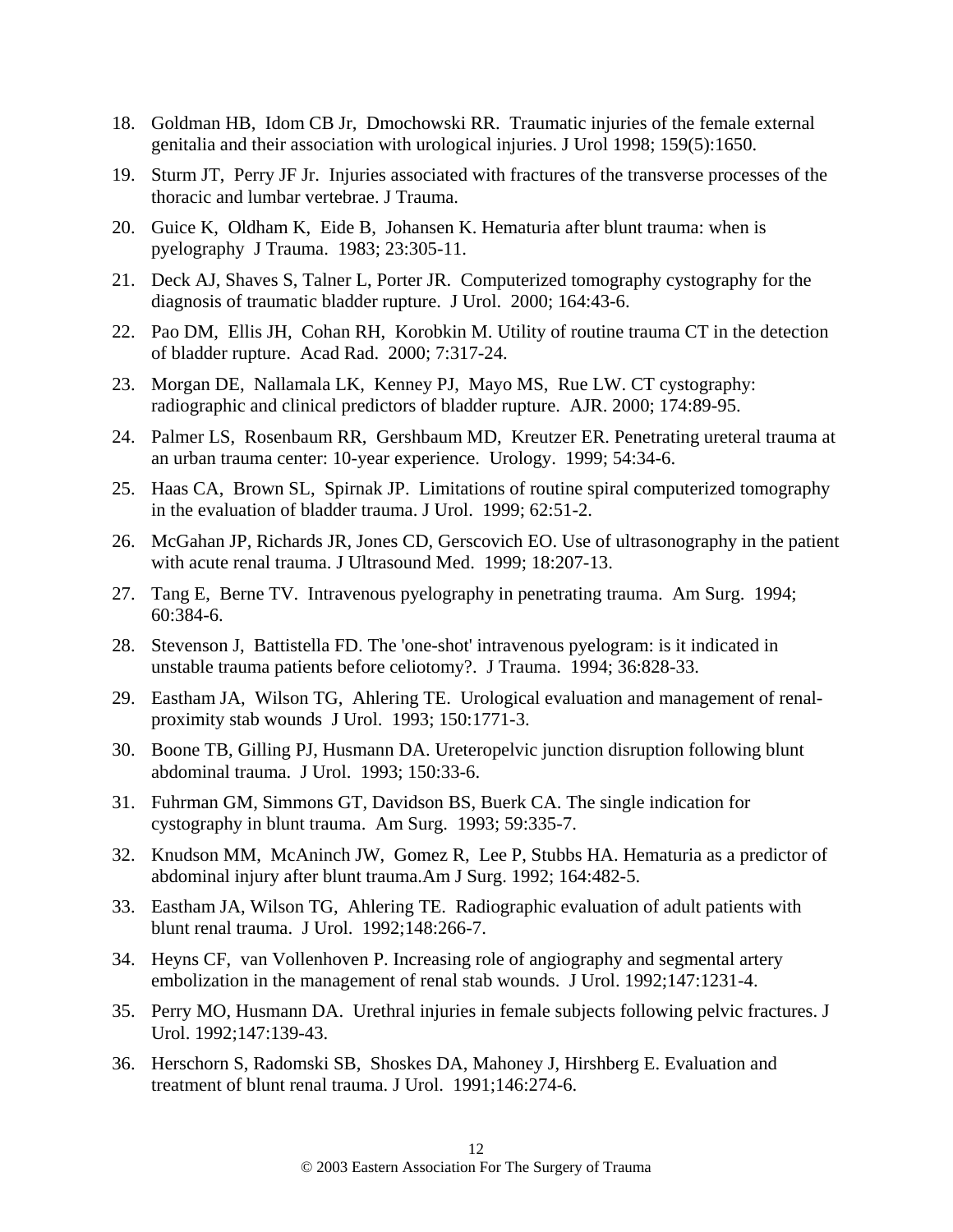- 37. Klein S, Johs S, Fujitani R, State D. Hematuria following blunt abdominal trauma. The utility of intravenous pyelography. Arch Surg. 1988;123:1173-7.
- 38. Furtschegger A, Egender G, Jakse G. The value of sonography in the diagnosis and followup of patients with blunt renal trauma. Br J Urol. 1988;62:110-6.
- 39. Lowe MA, Mason JT, Luna GK, Maier RV, Copass MK. Risk factors for urethral injuries in men with traumatic pelvic fractures. J of Urol. 1988;140:506-7.
- 40. Lieu TA, Fleisher GR, Mahboubi S, Schwartz JS. Hematuria and clinical findings as indications for intravenous pyelography in pediatric blunt renal trauma. Pediatrics. 1988;82:216-22.
- 41. Henneman PL, Bar'Or D, Marx JA. Urinary lactic dehydrogenase as a marker of renal injury in blunt trauma patients with hematuria. Ann Emer Med. 1988;17:797-800.
- 42. Chandhoke PS, McAninch JW. Detection and significance of microscopic hematuria in patients with blunt renal trauma. J Urol. 1988;140:16-8.
- 43. Wong L, Waxman K, Smolin M, Rypins E, Murdock M. The role of IVP in blunt trauma. J Trauma. 1988;28:502-4.
- 44. Daum GS, Krolikowski FJ, Reuter KL, Colby JM, Silva. Dipstick evaluation of hematuria in abdominal trauma. Am J Clin Path. 1988;89:538-42.
- 45. Malangoni MA, Botner BK, Amin EA, Amin M. Blunt urethral injury: results of initial management. Am Surg. 1988;54:181-4.
- 46. Gosling P, Sutcliffe AJ, Cooper MA, Jones AF. Burn and trauma associated proteinuria: the role of lipid peroxidation, renin and myoglobin. Ann Clin Biochem. 1988;25:53-9.
- 47. Flancbaum L, Morgan AS, Fleisher M, Cox EF. Blunt bladder trauma: manifestation of severe injury. Urol. 1988;31:220-2.
- 48. Federle MP, Brown TR, McAninch JW. Penetrating renal trauma: CT evaluation. J Comp Assist Tomog. 1987;11:1026-30.
- 49. Halsell RD, Vines FS, Shatney CH, Slepin MJ. Northup The reliability of excretory urography as a screening examination for blunt renal trauma. Ann Emerg Med. 1987;16:1236-9.
- 50. Cass AS, Luxenberg M. Features of 164 bladder ruptures. J Urol. 1987;138:743-5.
- 51. Hardeman SW, Husmann DA, Chinn HK, Peters PC. Blunt urinary tract trauma: identifying those patients who require radiological diagnostic studies. J Urol. 1987; 138:99-101.
- 52. Wilson RF, Ziegler DW. Diagnostic and treatment problems in renal injuries. Am Surg. 1987;53:399-402.
- 53. Bergren CT, Chan FN, Bodzin JH. Intravenous pyelogram results in association with renal pathology and therapy in trauma patients. J Trauma. 1987;27:515-8.
- 54. Cass AS, Vieira J. Comparison of IVP and CT findings in patients with suspected severe renal injury. Urol. 1987;29(5):484-7.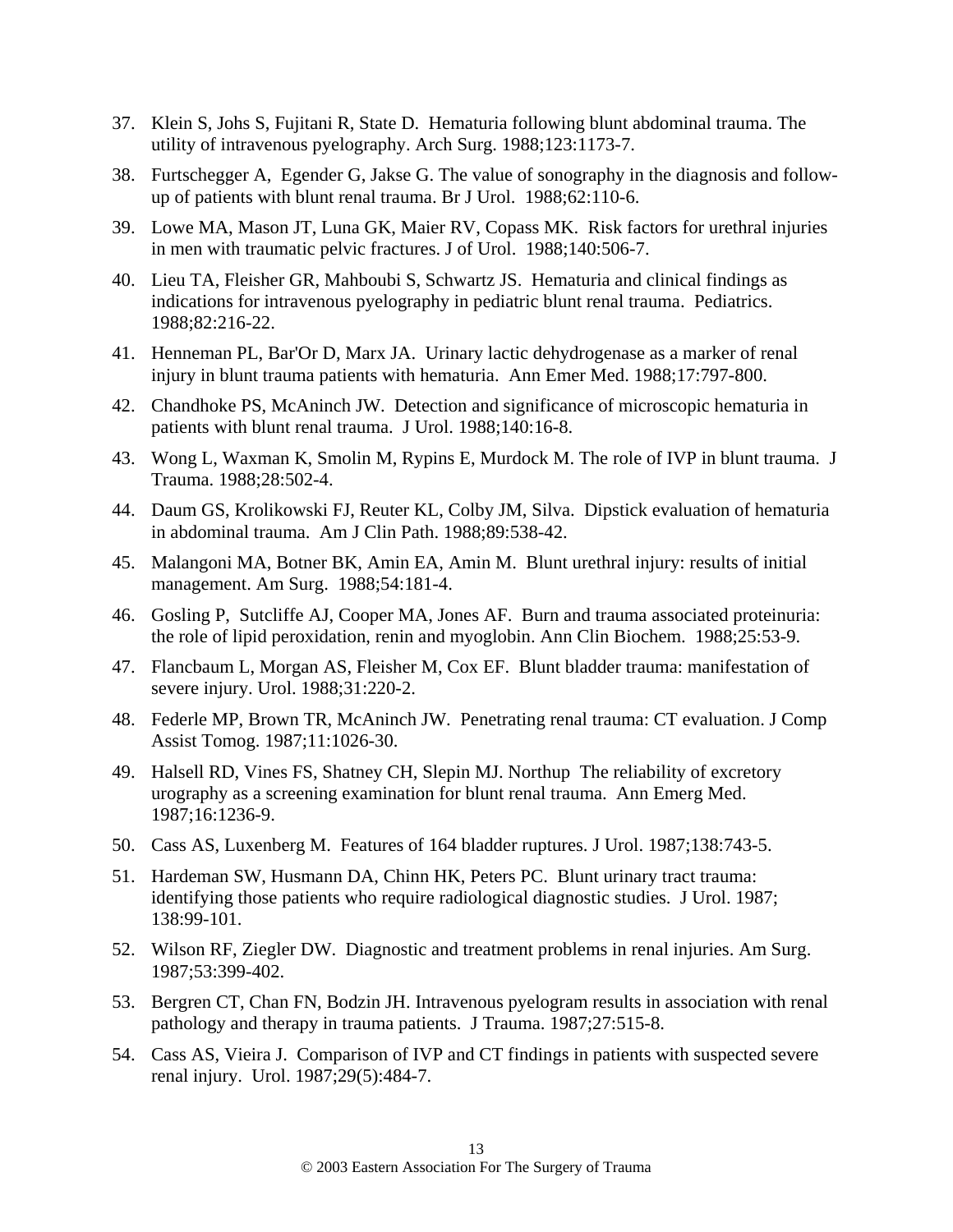- 55. Oakland CD, Britton JM, Charlton CA. Renal trauma and the intravenous urogram. J Royal Soc Med. 1987;80:21-2.
- 56. Peterson NE, Schulze KA. Selective diagnostic uroradiography for trauma. J Urol. 1987; 137:449-51.
- 57. Mee SL, McAninch JW, Federle MP. Computerized tomography in bladder rupture: diagnostic limitations. J Urol. 1987;137:207-9.
- 58. Braedel HU, Schindler E, Cullen P, Hoene E. Demonstration of residual contrast medium in renal parenchyma using computerized tomography. J Urol. 1987;137:11-4.
- 59. Cass AS, Luxenberg M, Gleich P, Smith CS. Clinical indications for radiographic evaluation of blunt renal trauma. J Urol. 1986; 136:370-1.
- 60. Bretan PN Jr, McAninch JW, Federle MP, Jeffrey RB Jr. Computerized tomographic staging of renal trauma: 85 consecutive cases. J Urol. 1986;136:561-5.
- 61. Gordon JA. Renal trauma in 125 cases of blunt abdominal trauma. Cent Afr J Med. 1986; 32:16-20.
- 62. Vieira J, Smith CS, Cass AS, Gleich P, L'Heureux P. Diagnosis of renal injury with computed tomography. Minn Med. 1986; 69:207-9.
- 63. Grizic AM, Marszalek WW. Pathogenesis and management of ureteric injuries. So Afr Med J. 1985;68:811-4.
- 64. Brosman SA, Fay R. Diagnosis and management of bladder trauma. J Trauma. 1973;13:687-94.
- 65. Iversen HG, Jessing P. Urinary tract lesions associated with fractures of the pelvis. Acta Chirurgica Scandinavica. 1973;139:201-7.
- 66. Tynberg PL, Hoch WH, Persky L, Zollinger RM Jr. The management of renal injuries coincident with penetrating wounds of the abdomen. J Trauma 1973;13:205-12.
- 67. Cass AS, Ireland GW. Bladder trauma associated with pelvic fractures in severely injured patients. J Trauma. 1973;13:502-8.
- 68. Cass AS, Ireland GW. Comparison of the conservative and surgical management of the more severe degrees of renal trauma in multiple injured patients. J Urol. 1973;109:8-10.
- 69. Villar RG del, Ireland GW, Cass AS. Management of bladder and urethral injury in conjunction with the immediate surgical treatment of the acute severe trauma patient. J Urol. 1972;108:581-5.
- 70. Smalley RH, Banowsky LH. Evaluation of renal trauma by infusion urography. J Urol. 1971;105:620-2.
- 71. Morrow JW, Mendez R. Renal trauma. J Urol. 1970;104:649-53.
- 72. Rohner TJ Jr. Blanchard TW. Management of urethral injuries in war casualties. Mil Med. 1970;135:748-51.
- 73. Patel VG, Walker ML. The role of "one-shot" intravenous pyelogram in evaluation of penetrating abdominal trauma. Am Surg. 1997;63:350-3.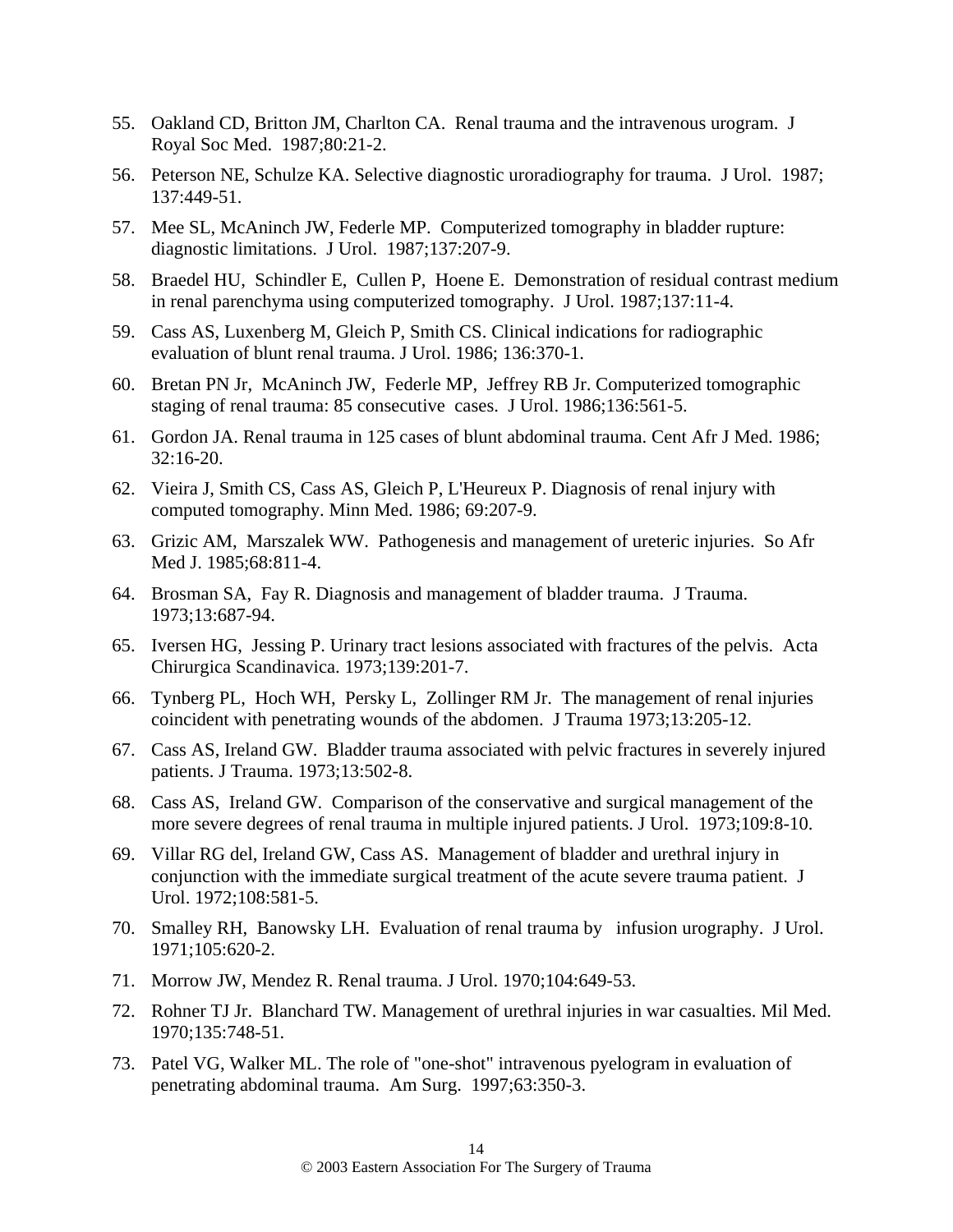- 74. Monga M, Moreno T, Hellstrom WJ. Gunshot wounds to the male genitalia. J Trauma. 1995;38:855-8.
- 75. Kawashima A, Sandler CM, Corriere JN Jr, Rodgers BM, Goldman SM. Ureteropelvic junction injuries secondary to blunt abdominal trauma. Radiology. 1997;205:487-92.
- 76. Kamel IR, Berkowitz JF. Assessment of the cortical rim sign in posttraumatic renal infarction. J Comp Assist Tomog. 1996;20:803-6.
- 77. Koraitim MM, Marzouk ME, Atta MA, Orabi SS. Risk factors and mechanism of urethral injury in pelvic fractures. Brit J Urol. 1996;77:876-80.
- 78. Udekwu PO, Gurkin B, Oller DW. The use of computed tomography in blunt abdominal injuries. Am Surg. 1996;62:56-9.
- 79. Moller CM, Mommsen S, Dyreborg U. The role of haematuria in the diagnosis of blunt renal trauma. Scand J Urol & Nephr. 1995;172:99-101.
- 80. Mokoena T, Naidu AG. Diagnostic difficulties in patients with a ruptured bladder. Br J Surg. 1995;82:69-70.
- 81. Leppaniemi A, Lamminen A, Tervahartiala P, Haapiainen R, Lehtonen T. Comparison of high-field magnetic resonance imaging with computed tomography in the evaluation of blunt renal trauma. J Trauma. 1995;38:420-7.
- 82. Ellis JH, Cohan RH, Korobkin M. Utility of routine trauma CT in the detection of bladder rupture. Acad Radiol. 2000;7:317-24.
- 83. Pao DM, Ellis JH, Cohan RH, Korobkin M. Utility of routine trauma CT in the detection of bladder rupture. Acad Radiol. 2000;7:317-24.
- 84. Sakaki S, Goto H, Takenega K, Fukushima H, Matuda H, Shimazaki S. The role of interventional radiology in the management of blunt renal injury: a practical protocol. J Trauma. 2001;51:526-31.
- 85. Santaniello JM, Miller PR, Lyden SP, Fabian TC. Blunt renal artery injury: incidence, diagnosis, and management. Am Surg. 2001;67:550-4.
- 86. Ku JH, Jeon YS, Kim ME, Lee NK, Park YH. Is there a role for magnetic resonance imaging in renal trauma? Int J Urol. 2001;8:261-7.
- 87. Perez-Brayfield MR, Keane TE, Krishnan A, Lafontaine P, Feliciano DV, Clarke HS. Gunshot wounds to the ureter: a 40-year experience at Grady Memorial Hospital. J Urol. 2001;166:119-21.
- 88. Deck AJ, Shaves S, Talner L, Porter JR. Computerized tomography cystography for the diagnosis of traumatic bladder rupture. J Urol. 2000;164:43-6.
- 89. Morey AF, Iverson AJ, Swan A, Harmon WJ, Spore SS, Bhayani S, Bladder rupture after blunt trauma: guidelines for diagnostic imaging. J Trauma. 2001;51:683-6.
- 90. Digiacomo JC, Frankel H, Rotondo MF, Schwab CW, Shaftan GW. Preoperative radiographic staging for ureteral injuries is not warranted in patients undergoing celiotomy for trauma. Am Surg. 2001;67:969-73.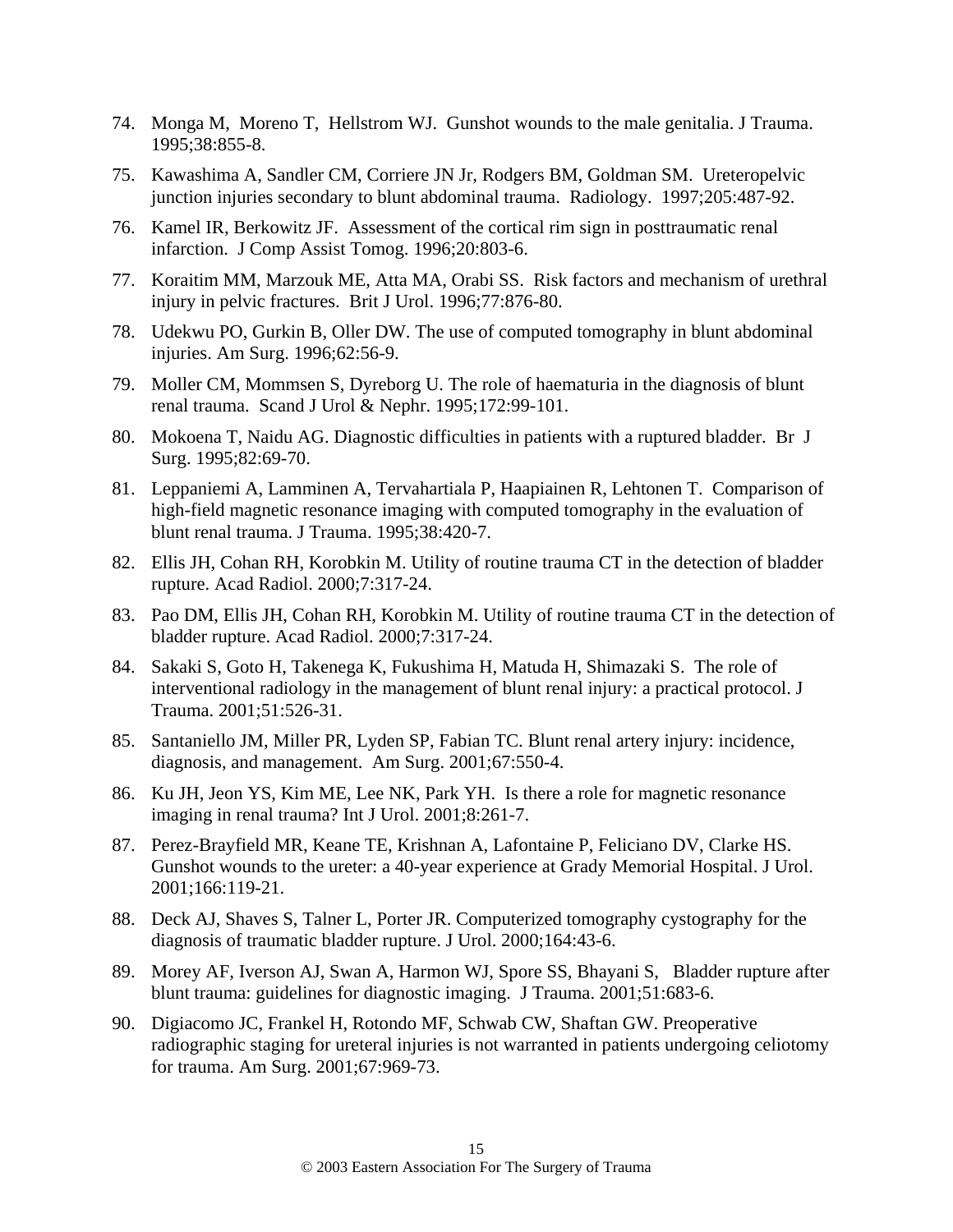- 91. Mee SL, McAninch JW, Robinson AL, Auerbach PS, Carroll PR. Radiographic assessment of renal trauma: a 10-year prospective study of patient selection. J Urol. 1989;141:1095-8.
- 92. Nicolaisen GS, McAninch JW, Marshall GA, Bluth RF Jr, Carroll PR. Renal trauma: reevaluation of the indications for radiographic assessment. J Urol. 1985;133:183-7.
- 93. Hardeman SW, Husmann DA, Chinn HK, Peters PC. Blunt urinary tract trauma: identifying those patients who require radiological diagnostic studies. J Urol. 1987; 138:99-101.
- 94. Fallon B, Wendt JC, Hawtrey CE. Urological injury and assessment in patients with fractured pelvis. J Urol. 1984;131:712-4.
- 95. Bright TC, White K, Peters PC. Significance of hematuria after trauma. J Urol. 1978; 120:455-6.
- 96. Federle MP, Kaiser JA, McAninch JW, Jeffrey RB, Mall JC. The role of computed tomography in renal trauma. Radiology. 1981;141:455-60.
- 97. McAninch JW, Federle MP. Evaluation of renal injuries with computerized tomography. J Urol. 1982;128:456-460.
- 98. Federle MP, Brown TR, McAninch JW. Penetrating renal trauma: CT evaluation. J Comput Assist Tomo. 1987;11:1026-1030.
- 99. Lang EK, Sullivan J, Frentz G. Renal trauma: radiological studies. Comparison of urography, computed tomography, angiography, and radionuclide studies. Radiology 1985;154:1-6.
- 100. Sandler CM, Hall JT, Rodriguez MB, Corriere JN Jr. Bladder injury in blunt pelvic trauma. Radiology 1986;158:633-638.
- 101. Carroll PR, McAninch JW. Major bladder trauma: the accuracy of cystography. J Urol 1983; 130:887-888.
- 102. Carroll PR, McAninch JW. Major bladder trauma: mechanisms of injury and a unified method of diagnosis and repair. J Urol. 1984;132:254-257.
- 103. Kisa E, Schenk WG  $3^{rd}$ . Indications for emergency intravenous pyelography (IVP) in blunt abdominal trauma: a reappraisal. J Trauma. 1986;26:1086-1089.
- 104. Thomason RB, Julian JS, Mostellar HC, Pennell TC, Meredith JW. Microscopic hematuria after blunt trauma. Is pyelography necessary? Am Surg. 1989;55:145-150.
- 105. Erturk E, Sheinfeld J, DiMarco PL, Cockett AT. Renal trauma: evaluation by computerized tomography. J Urol 1985;133:946-949.
- 106. Sturm JT, Perry JF Jr, Cass AS. Renal artery and vein injury following blunt trauma. Ann Surg 1975;182: 606-698.
- 107. Herschorn S, Radomski SB, Shokes DA, Mahoney J, Hirshberg E, Klotz L. Evaluation and treatment of blunt renal trauma. J Urol. 1991;146:274-
- 108. Weems WL. Management of genitourinary injuries in patients with pelvic fractures. Ann Surg. 1979;189:717-23.
- 109. Sandler CM, Toombs BD. Computed tomographic evaluation of blunt renal injuries. Radiology. 1981;141:461-6.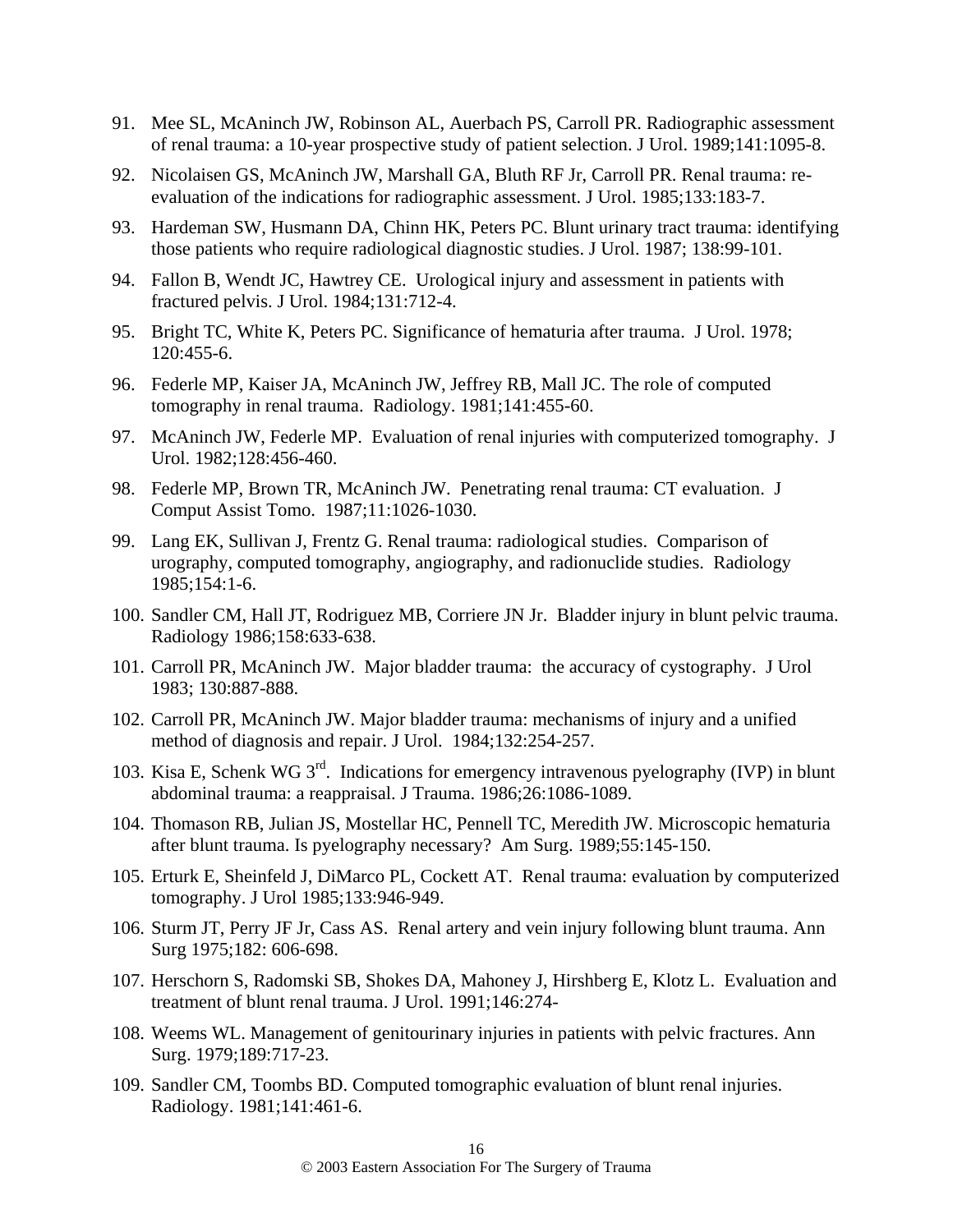- 110. Carroll PR, McAninch JW, Klosterman P, Greenblatt M. Renovascular trauma: risk assessment, surgical management, and outcome. J Trauma. 1990;30:547-54.
- 111. Lang EK. Arteriography in the assessment of renal trauma. The impact of arteriographic diagnosis on preservation of renal function and parenchyma. J Trauma. 1975;15:553-66.
- 112. Cass AS, Bubrick M, Luxenberg M, Gleich P, Smith C. Renal pedicle injury in patients with multiple injuries. J Trauma. 1985;25:892-6.
- 113. Meacham PW, Brock JW 3rd, Kirchner FK, Adkins RB Jr. Renal vascular injuries. Am Surg. 1986;52:30-6.
- 114. Haas CA, Dinchman KH, Nasrallah PF, Spirnak JP. Traumatic renal artery occlusion: a 15 year review. J Trauma. 1998;45:557-61.
- 115. Cass AS, Luxenberg M. Accuracy of computed tomography in diagnosing renal artery injuries. Urology. 1989;34:249-51.
- 116. Nicolaisen GS, McAninch JW, Marshall GA, Bluth RF Jr, Carroll PR. Renal trauma: reevaluation of the indications for radiographic assessment. J Urol. 1985;133:183-7.
- 117. Carroll PR, McAninch JW. Renal trauma: re-evaluation of the indications for radiographic assessment. J Urol. 1985;133:183-7.
- 118. Sclafani SJ, Goldstein AS, Panetta T, Phillips TF, Golueke P, Gordon DH, Glanz S. CT diagnosis of renal pedicle injury. Urol Radiol. 1985;7:63-8.
- 119. Steinberg DL, Jeffrey RB, Federle MP, McAninch JW. The computerized tomography appearance of renal pedicle injury. J Urol. 1984;132:1163-4.
- 120. Uflacker R, Paolini RM, Lima S. Management of traumatic hematuria by selective renal artery embolization. J Urol. 1984;132:662-7.
- 121. Presti JC Jr, Carroll PR, McAninch JW. Ureteral and renal pelvic injuries from external trauma: diagnosis and management. J Trauma. 1989;29:370-4.
- 122. Brandes SB, Chelsky MJ, Buckman RF, Hanno PM. Ureteral injuries from penetrating trauma. J Trauma. 1994;36:766-9.
- 123. Azimuddin K, Milanesa D, Ivatury R, Porter J, Ehrenpreis M, Allman DB. Penetrating ureteric injuries. Injury. 1998;29:363-7.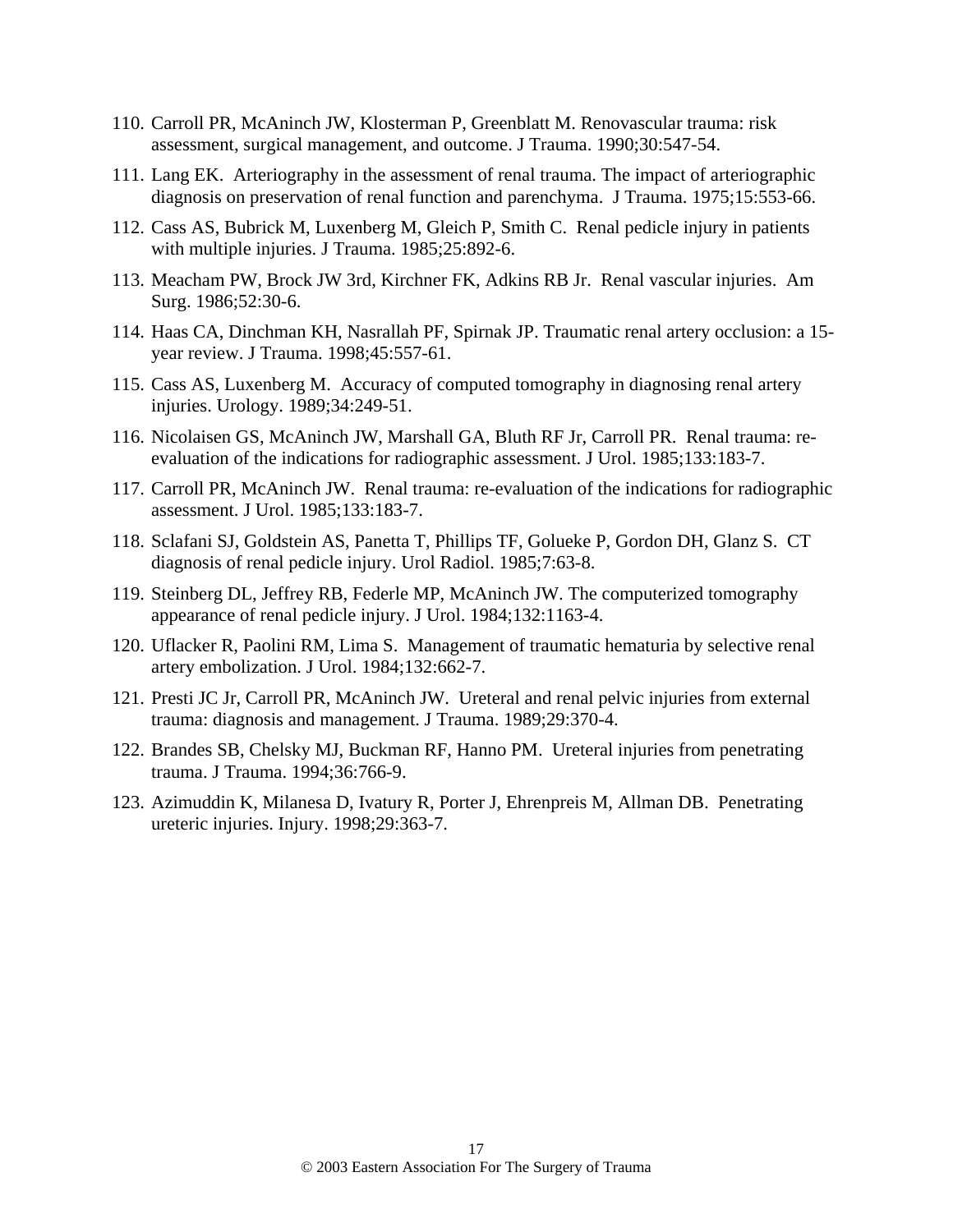| Cη                                                                                                                                                                                                                                                                                | 4                                                                                                                                                                       | $\infty$                                                                                                                                                                                 | $\sim$                                                                                                             | ∸                                                                                                                                                                                                | Ret                 |
|-----------------------------------------------------------------------------------------------------------------------------------------------------------------------------------------------------------------------------------------------------------------------------------|-------------------------------------------------------------------------------------------------------------------------------------------------------------------------|------------------------------------------------------------------------------------------------------------------------------------------------------------------------------------------|--------------------------------------------------------------------------------------------------------------------|--------------------------------------------------------------------------------------------------------------------------------------------------------------------------------------------------|---------------------|
| $\overrightarrow{1}$<br>occlusion: a review of<br>the literature<br>Tech Urol 1998;4:1-<br>Traumatic renal artery                                                                                                                                                                 | of bladder injuries in<br>Causes and outcome<br>1999;76:676-9<br>E African Med J<br>Durban.                                                                             | 2000;7:317-24<br>detection of bladder<br>trauma CT in the<br>Acad Radiol.<br>rupture.<br>Utility of routine                                                                              | clinical predictors of<br>2000;174:89-95<br>bladder rupture.<br>Am J Roent.<br>radiographic and<br>CT cystography: | evaluation of bladder<br>cystography in<br>versus conventional<br>1999;173:1269-72<br>injury.<br>Am J Roent.<br>CT cystography                                                                   | 들                   |
| Haas                                                                                                                                                                                                                                                                              | Madiba                                                                                                                                                                  | Pao                                                                                                                                                                                      | Morgan                                                                                                             | Peng                                                                                                                                                                                             | <b>First Author</b> |
|                                                                                                                                                                                                                                                                                   | Ξ                                                                                                                                                                       | Ξ                                                                                                                                                                                        |                                                                                                                    | $=$                                                                                                                                                                                              | Class<br>Data       |
| retrospective review                                                                                                                                                                                                                                                              | retrospective review                                                                                                                                                    | retrospective review                                                                                                                                                                     | prospective series                                                                                                 | cystograms were followed<br>cystography; negative CT<br>trauma who underwent CT<br>after blunt abdominal<br>by conventional<br>cystograms<br>patients with hematuria<br>prospective series of 55 | Methods             |
| 12% developed HTN at mear<br>3.1 years; 32% who did not<br>successful (of these 67% had<br>56% salvaged; of unilatera<br>revascularization had HTN b<br>reduced renal function and<br>mean of 97 days<br>have attempt at<br>RA occasional, 26%<br>Of bilateral RA occasional<br>< | a low mortality<br>well with drainage only;<br>isolated bladder injuries carry<br>Extraperitoneal injuries do                                                           | into the bladder at the time o<br>50% of 8 bladder ruptures in<br>which contrast was excreted<br>rupture had pelvic fluid<br>CT, all patients with bladder<br>Conventional CT missed ove | predictors of bladder rupture<br>pelvic fractures were<br>Gross hematuria, pelvic fluid                            | did not miss any bladder<br>mjuries<br>5 bladder ruptures were<br>screened. CT cystography<br>identified in the 30 patients                                                                      | Main Results        |
| only very rarely successful; patients should be<br>followed long term for hypertension.<br>Revascularization in unilateral RA occlusion is                                                                                                                                        | should be done if it is suspected, pelvic fluid<br>rupture and CT or conventional cystography<br>suggests the diagnosis<br>Routine CT is not adequate to detect bladder | suggests the diagnosis<br>should be done if it is suspected, pelvic fluid<br>rupture and CT or conventional cystography<br>Routine CT is not adequate to detect bladder                  | CT should prompt cystography<br>Gross hematuria, pelvic fluid, pelvic fractures on                                 | cytography in trauma<br>CT cystography is as accurate as conventional                                                                                                                            | Conclusions         |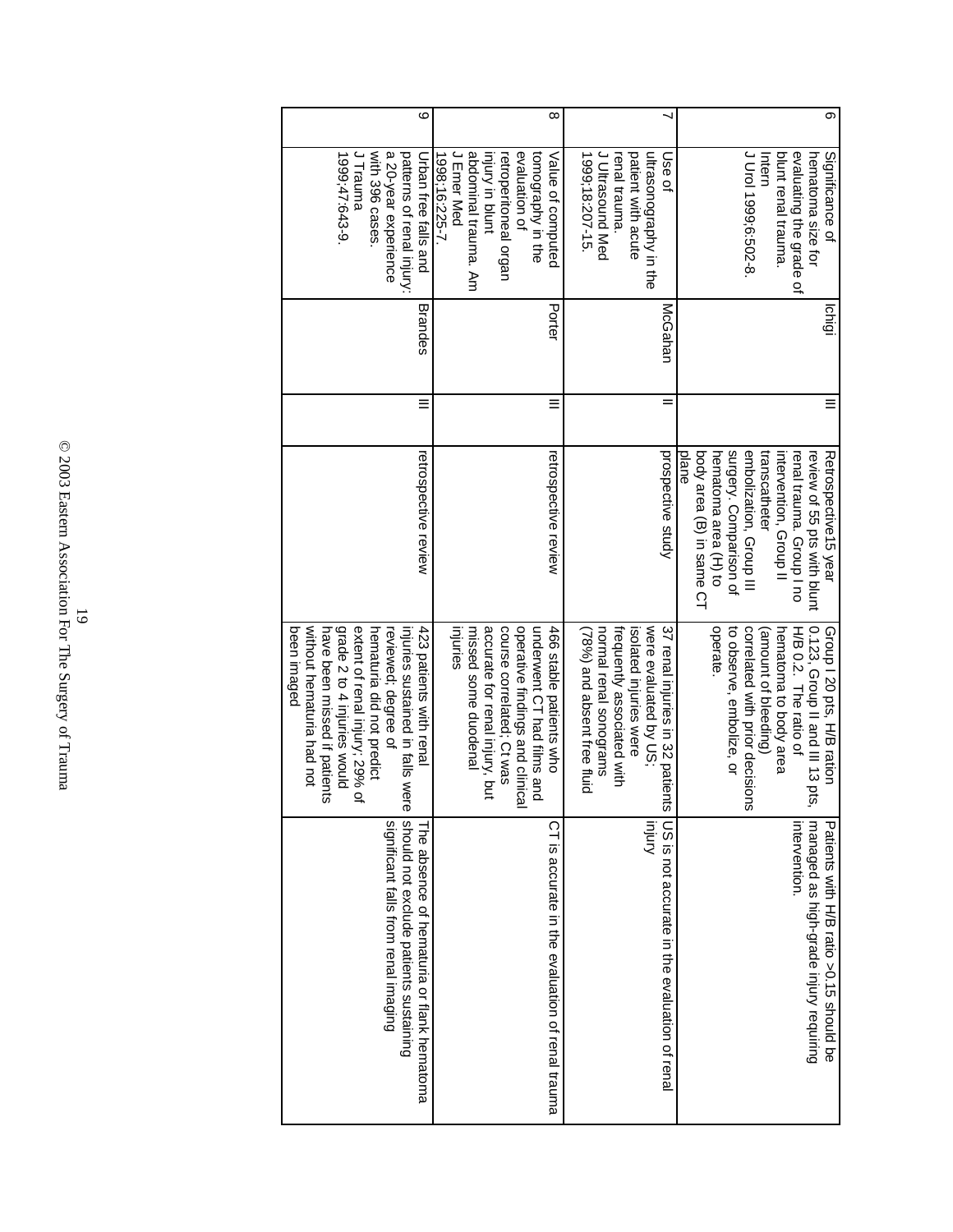|                                                                                                                                                                                                                     | performed for other reasons<br>(days later) had not been<br>such as flank pain)                                                                                                                                                                                                                                                                                                                                                                                                                                                                                                                                  |                                              |   |               | J Urol 1998;160:1979-<br>$\overline{81}$ .                                                                                                               |                                   |
|---------------------------------------------------------------------------------------------------------------------------------------------------------------------------------------------------------------------|------------------------------------------------------------------------------------------------------------------------------------------------------------------------------------------------------------------------------------------------------------------------------------------------------------------------------------------------------------------------------------------------------------------------------------------------------------------------------------------------------------------------------------------------------------------------------------------------------------------|----------------------------------------------|---|---------------|----------------------------------------------------------------------------------------------------------------------------------------------------------|-----------------------------------|
| symptoms persist in the face of known renal<br>parenchymal injury.<br>recommend routine delayed scans, especially if<br>be apparent on the juital CT; the actronom<br>Some renal collecting system injuries may not | contrast; 3 or 35 (8.6%) of the<br>injury had spiral CT with IV<br>missed if delayed scans<br>injuries would have been                                                                                                                                                                                                                                                                                                                                                                                                                                                                                           |                                              |   |               | spiral computerized<br>evaluation of blunt<br>tomography in the<br>renal trauma                                                                          |                                   |
| Spiral CL (with IV contrast and Diadden<br>bladder injuries; retrograde cystograms should<br>clamping) will miss many clinically important<br>be done if bladder injury is suspected                                | cystography were reviewed;<br>who had poth spiral CT (with<br>35 patients with blunt rena<br>clamping) and retrograde<br>bladder ruptures.<br>CT diagnosed only 60% of<br>24 patients with bladder injury<br>IV contrast and bladder                                                                                                                                                                                                                                                                                                                                                                             | Retrospective review<br>Retrospective review | Ξ | Brown<br>Haas | J Drol 1999;162:51-2<br>trauma.<br>spiral computerized<br>evaluation of bladder<br>tomography in the<br>Limitations of routine<br>Limitations of routine | $\overrightarrow{ }$<br>$\vec{z}$ |
| CT cystography is accurate and useful                                                                                                                                                                               | operative findings and clinical<br>specificity was 99%.<br>sensitivity was 78% and<br>95% and 100%, respectively<br>sensitivity and specificity of<br>42. In the 316 patients CT<br>sensitivity and specificity of<br>course were compared;<br>evaluation for trauma; CT and<br>cystography as part of the<br>316 patients underwent CT<br>For intraperitoneal rupture<br>cystography detected bladde<br>ultimate diagnosis of bladder<br>and 100% respectively.<br>CT cystography were 95%<br>rupture with an overall<br>the 44 patients with the<br>rupture CT cystography<br>revealed bladder rupture in<br>Q | Retrospective review                         |   | Deck          | 2000;164:43-6<br>J Urology<br>bladder rupture.<br>diagnosis of traumatic<br>cystography for the<br><b>Audeubowor</b><br>Computerized                     | $\vec{o}$                         |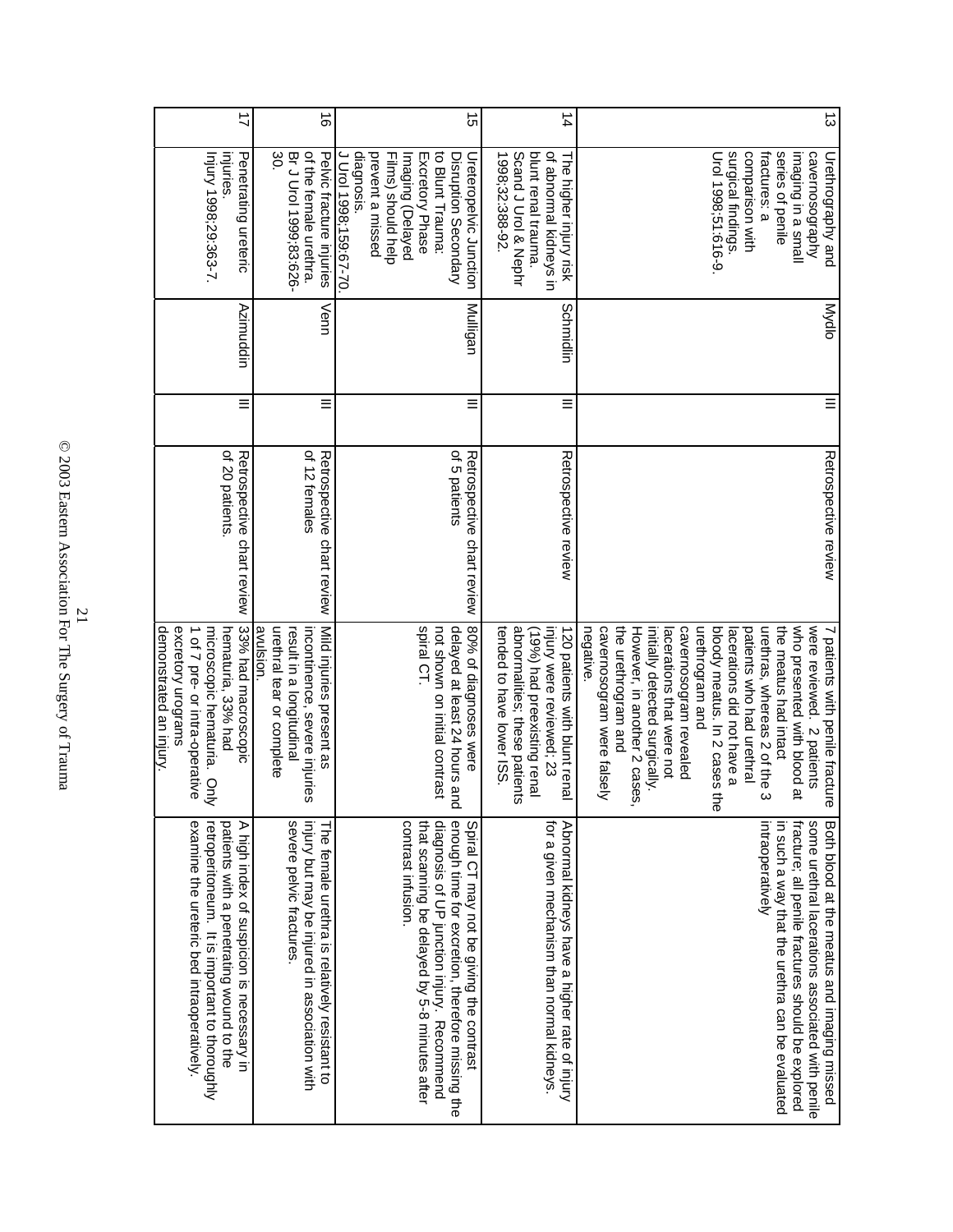| 23                                                                                                                    | 22                                                                                                                                       | 21                                                                                                                     | SO                                                                                                                | ಠ                                                                                                                                                                                                                                                                                                                                                                               | $\vec{\infty}$                                                                                                                                                                   |
|-----------------------------------------------------------------------------------------------------------------------|------------------------------------------------------------------------------------------------------------------------------------------|------------------------------------------------------------------------------------------------------------------------|-------------------------------------------------------------------------------------------------------------------|---------------------------------------------------------------------------------------------------------------------------------------------------------------------------------------------------------------------------------------------------------------------------------------------------------------------------------------------------------------------------------|----------------------------------------------------------------------------------------------------------------------------------------------------------------------------------|
| Am J Roent.<br>bladder rupture.<br>clinical predictors of<br>2000;174:89-95.<br>CT cystography:<br>radiographic and   | detection of bladder<br>trauma CT in the<br>24.<br>Acad Rad 2000;7:317-<br>rupture.<br>Utility of routine                                | diagnosis of traumatic<br>cystography for the<br>dudenbowo<br>bladder rupture.<br>Computerized<br>J Urol 2000;164:43-6 | trauma: when is<br>byelography useful?<br>1983;23:305-11.<br>Hematuria after blunt<br>Trauma                      | with Fractures of the<br>1984;24:597-9<br>J Trauma<br>of the Thoracic and<br>Injuries Associated<br>Transverse Processes<br>umbar Vertebrae.                                                                                                                                                                                                                                    | association with<br>genitalia and their<br>the Female external<br>urological injuries.<br>Traumatic Injuries of<br>Urol 1998;159:956-9                                           |
| Morgan DM                                                                                                             | Pao DM                                                                                                                                   | Deck AJ                                                                                                                | Guice K                                                                                                           | Sturm                                                                                                                                                                                                                                                                                                                                                                           | Goldman                                                                                                                                                                          |
| $=$                                                                                                                   | $\equiv$                                                                                                                                 | Ξ                                                                                                                      | $\equiv$                                                                                                          | Ξ                                                                                                                                                                                                                                                                                                                                                                               | Ξ                                                                                                                                                                                |
| with hematuria referred for<br>abdominal CT<br>study of 154 trauma pts<br>18 month prospective                        | was clinically suspected<br>in whom bladder rupture<br>abdominal and pelvic CT<br>Retrospective review of 54                             | undergoing CT<br>cystography<br>316 blunt trauma pts<br>Retrospective review of                                        | period<br>156 IVP's over 1 year<br>Retrospective review of                                                        | transverse process<br>of 92 patients with<br>Retrospective chart review<br>lumbar vertebrae.<br>fractures of the thoracic or                                                                                                                                                                                                                                                    | to the external genitalia<br>not due to parturition.<br>of 20 female with trauma<br>Retrospective chart review                                                                   |
| fluid on trauma CT<br>hematuria, 12/12 with pelvic<br>9/12 with pelvic fx, 8/12 gross<br>12/157 with bladder rupture, | rupture in 10 patients. All had<br>Cystograms depicted bladder<br>extravesical fluid, but so did<br>32/44 pts without bladder<br>rupture | sensitivity 95%, specificity<br>cystography. Overal<br>100%<br>diagnosed by CT<br>42/44 bladder ruptures               | all of whom had gross or 4+<br>5/13 required interventions<br>13/50 IVPs were apportual<br>microscopic hematuria. | was gross in 24%: 42% of<br>injury. 55% of patients with a<br>11% of patients with<br>injury. No patient without<br>had a urologic injury. 13% of<br>fracture had hematuria which<br>hematuria had a urologic<br>hematuria had a urologic<br>patients with microscopic<br>patients with gross hematuria<br>had an associated urologic<br>transverse process fractures<br>inlur. | 11 patients had direct<br>external trauma not related to<br>urologic injury, primarily to the<br>patients had an associated<br>intercourse.<br>bladder or urethra.<br>6 of these |
| rupture.<br>than acetabular fx are associated with bladder<br>Gross hematuria, pelvic fluid, pelvic fx othe           | unreliable in the diagnosis of bladder rupture<br>Routine abdominal/pelvis trauma CT is                                                  | rupture.<br>cystography for diagnosis of blunt bladder<br>CT cystography is recommended over plain film                | gross hematuria or 4+ microscopic hematuria<br>IVP is indicated in blunt trauma patients with                     | physician to rule out a urologic injury.<br>transverse process fracture should alert the<br>The presence of hematuria in a patient with a                                                                                                                                                                                                                                       | genitalia is noted, it is crucial to rule out an<br>Whenever trauma to the female externa<br>associated injury to the bladder or urethra.                                        |

© 2003 Eastern Association For The Surgery of Trauma  $\frac{22}{22003}$  Eastern Association For The Surgery of Trauma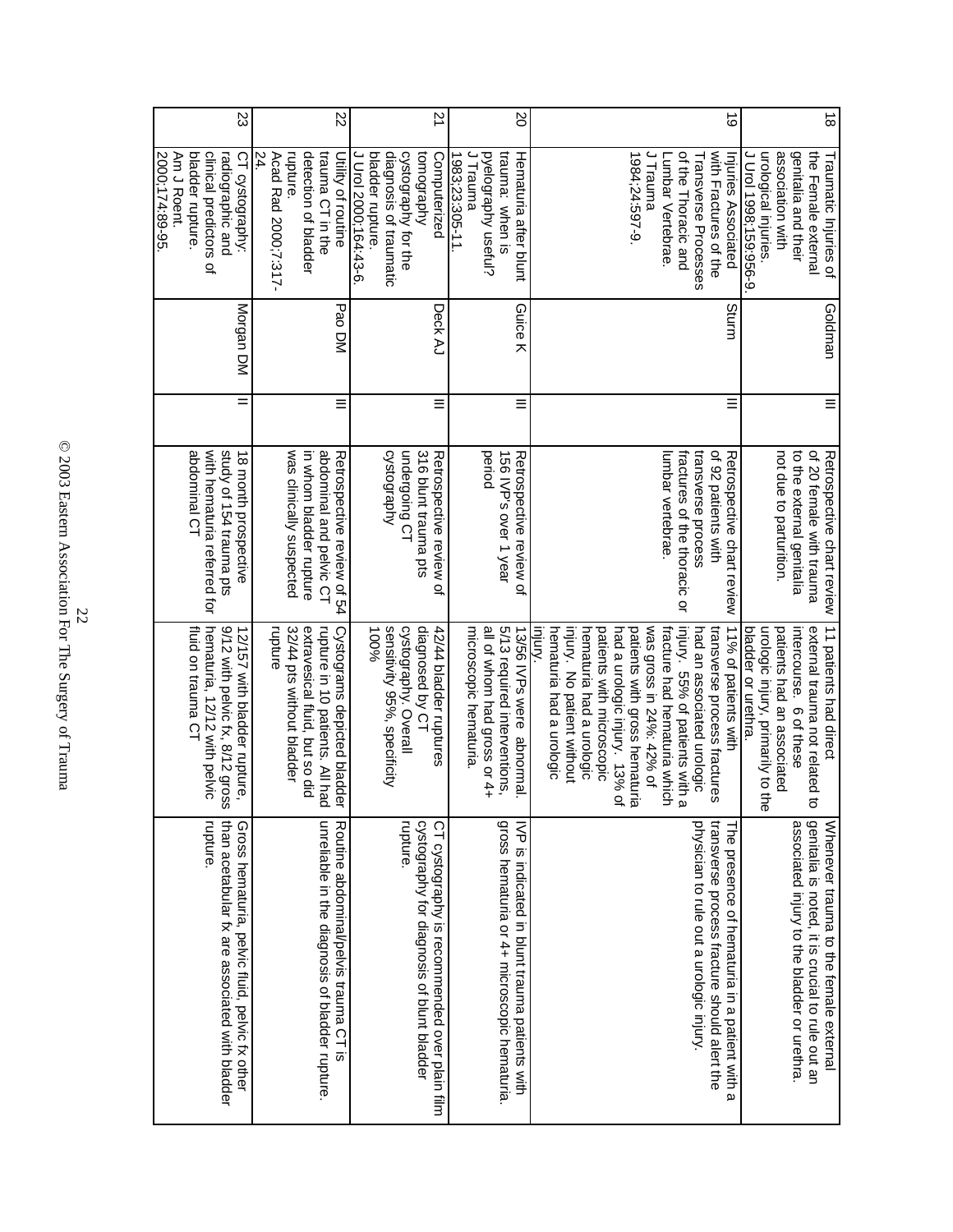| 24 | experience.<br>trauma center: 10 year<br>trauma at an urban<br>0-7399;54:34-6<br>Penetrating uretera                           | Palmer LS  | $\equiv$ | <b>Eunnen</b><br>penetrating ureteral<br>review of 20 pts with<br>Retrospective 10 year                           | noted intraoperatively, 4/20<br>injury had hematuria. 1/4<br>missed at initial operation<br>8/12 pts with isolated ureter<br>IVP's abnormal. 15/20 injurie<br>S | suspicion during operative exploration<br>ureteral injury requiring a high index of<br>Uninalysis and preoperative IVP may miss |
|----|--------------------------------------------------------------------------------------------------------------------------------|------------|----------|-------------------------------------------------------------------------------------------------------------------|-----------------------------------------------------------------------------------------------------------------------------------------------------------------|---------------------------------------------------------------------------------------------------------------------------------|
| SS | trauna.<br>evaluation of bladder<br>spiral computerized<br>tomography in the<br>J Urol 1999;162:51-2<br>Limitations of routine | Haas CA    | $\equiv$ | and spiral CT of<br>abdomen/pelvis<br>pts undergoing both<br>retrograde cystography<br>Retrospective revies of 15 | identified on spiral CT<br>15/15 diagnosed by<br>retrograde cystography; 9/15                                                                                   | accurate in diagnosis of bladder rupture<br>Spiral CT without CT cystography is not                                             |
|    |                                                                                                                                |            |          |                                                                                                                   |                                                                                                                                                                 |                                                                                                                                 |
| 92 | ultrasonography in the<br>Use of                                                                                               | McGahan JP | $\equiv$ | of 32 pts with 37 renal<br>retrospective 3 year review                                                            | eliminated pts with<br>concomitant intra-abdominal                                                                                                              | renal Injury.<br>A negative ultrasound exam does not exclude                                                                    |
|    | patient with acute<br>renal trauma.                                                                                            |            |          | undergone ultrasound at<br>injuries who had                                                                       | injury had free fluid; 8/20 had<br>injury. 7/20 pts with renal                                                                                                  |                                                                                                                                 |
|    | 1999;18:207-13.<br><b>Ultrasound Med</b>                                                                                       |            |          | admission                                                                                                         | parenchymal injuries noted in<br>US; 11/32 had normal                                                                                                           |                                                                                                                                 |
|    |                                                                                                                                |            |          |                                                                                                                   | ultrasound exams                                                                                                                                                |                                                                                                                                 |
| 22 | თ<br>penetrating trauma.<br>pyelography in<br>Am Surg 1994;60:384-<br>Intravenous                                              | $1$ ang E  | $\equiv$ | <b>Anlui</b><br>in patients with penetrating<br>N Honth review of 67 NP.s                                         | patients without hematuria<br>0/34 (19 stabs, 15 GSW)<br>demonstrated renal injury<br>requiring intervention                                                    | patients without hematuria<br>IVP is not required in penetrating trauma                                                         |
| 28 | The "One-Shot"                                                                                                                 | Stevenson  | $\equiv$ | retrospective review of 239                                                                                       |                                                                                                                                                                 |                                                                                                                                 |
|    | Intravenous<br>Pyelogram. Is It<br>Indicated In Chataple                                                                       |            |          | evaluation in the radiology<br>ivp's in patients for whom<br>pre-operative "one-shot"                             | solitary kidneys were<br>$3/239(1.3\%)$ . 31 pts (13%)<br>Allergic reactions occurred in<br>required renal exploration. No                                      | warranted.<br>preoperative IVP in an unstable pt is not<br>Delaying definitive therapy to obtain a                              |
|    | Before Celiotomy.<br>Trauma Patients                                                                                           |            |          | suite was felt to be unsafe                                                                                       | dhormal in 53 pts (22%) - 5<br>identified. The IVP was                                                                                                          |                                                                                                                                 |
|    | J Trauma<br>1994;36:828-34                                                                                                     |            |          |                                                                                                                   | bilateral non-visualization anc<br>15 unilateral non-                                                                                                           |                                                                                                                                 |
|    |                                                                                                                                |            |          |                                                                                                                   | visualization. 87% of pts with<br>normal IVP findings had rena                                                                                                  |                                                                                                                                 |
|    |                                                                                                                                |            |          |                                                                                                                   | shot" IVP and normal and<br>injuries not detected by "one-                                                                                                      |                                                                                                                                 |
|    |                                                                                                                                |            |          |                                                                                                                   | 26% of pts with abnormal                                                                                                                                        |                                                                                                                                 |
|    |                                                                                                                                |            |          |                                                                                                                   | IVP'S had no evidence of<br>renal injury.                                                                                                                       |                                                                                                                                 |
|    |                                                                                                                                |            |          |                                                                                                                   |                                                                                                                                                                 |                                                                                                                                 |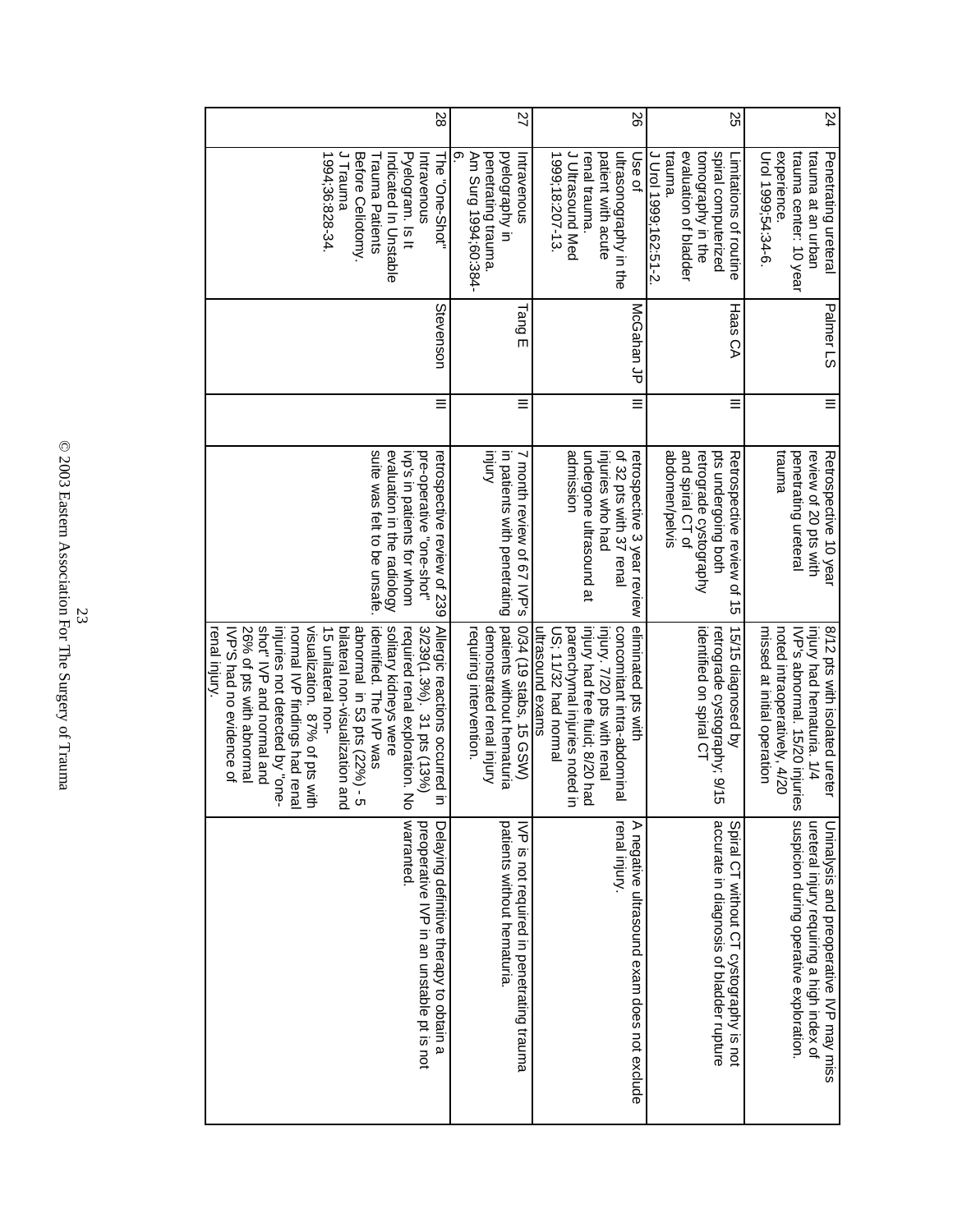| J Urol 1993;150:1771-<br>trauna<br>disruption following<br>wounds.<br>blunt abdominal<br>and management of<br>Ureteropelvic junction<br>Urological evaluation<br>renal proximity stab<br><b>Boone</b><br>Eastham<br>with CT and/or<br>subsequently evaluated<br>an IVP; 34 were<br>injury due to proximity of<br>wounds. Stable pts with<br>244 consecutive pts with<br>extensive literature review<br>cases (7 pts) as well as an<br>angiography<br>kidney were assessed with<br>entrance wound to the<br>hematuria &/or suspected<br>Retrospective review of<br>renal proximity stab<br>Retrospective review of 8 | hrs. 3/4 patients with missec<br>patients was greater than 36<br>5/184 without hematuria,<br>96% accurate in establishing<br>gross hematuria .IVP was<br>24/46 with microscopic<br>the presence or lack of injury.<br>Renal injury was found in<br>Delay in diagnosis in 4<br>hematuria and all 14 with |
|---------------------------------------------------------------------------------------------------------------------------------------------------------------------------------------------------------------------------------------------------------------------------------------------------------------------------------------------------------------------------------------------------------------------------------------------------------------------------------------------------------------------------------------------------------------------------------------------------------------------|---------------------------------------------------------------------------------------------------------------------------------------------------------------------------------------------------------------------------------------------------------------------------------------------------------|
|                                                                                                                                                                                                                                                                                                                                                                                                                                                                                                                                                                                                                     |                                                                                                                                                                                                                                                                                                         |
|                                                                                                                                                                                                                                                                                                                                                                                                                                                                                                                                                                                                                     |                                                                                                                                                                                                                                                                                                         |
|                                                                                                                                                                                                                                                                                                                                                                                                                                                                                                                                                                                                                     |                                                                                                                                                                                                                                                                                                         |
|                                                                                                                                                                                                                                                                                                                                                                                                                                                                                                                                                                                                                     |                                                                                                                                                                                                                                                                                                         |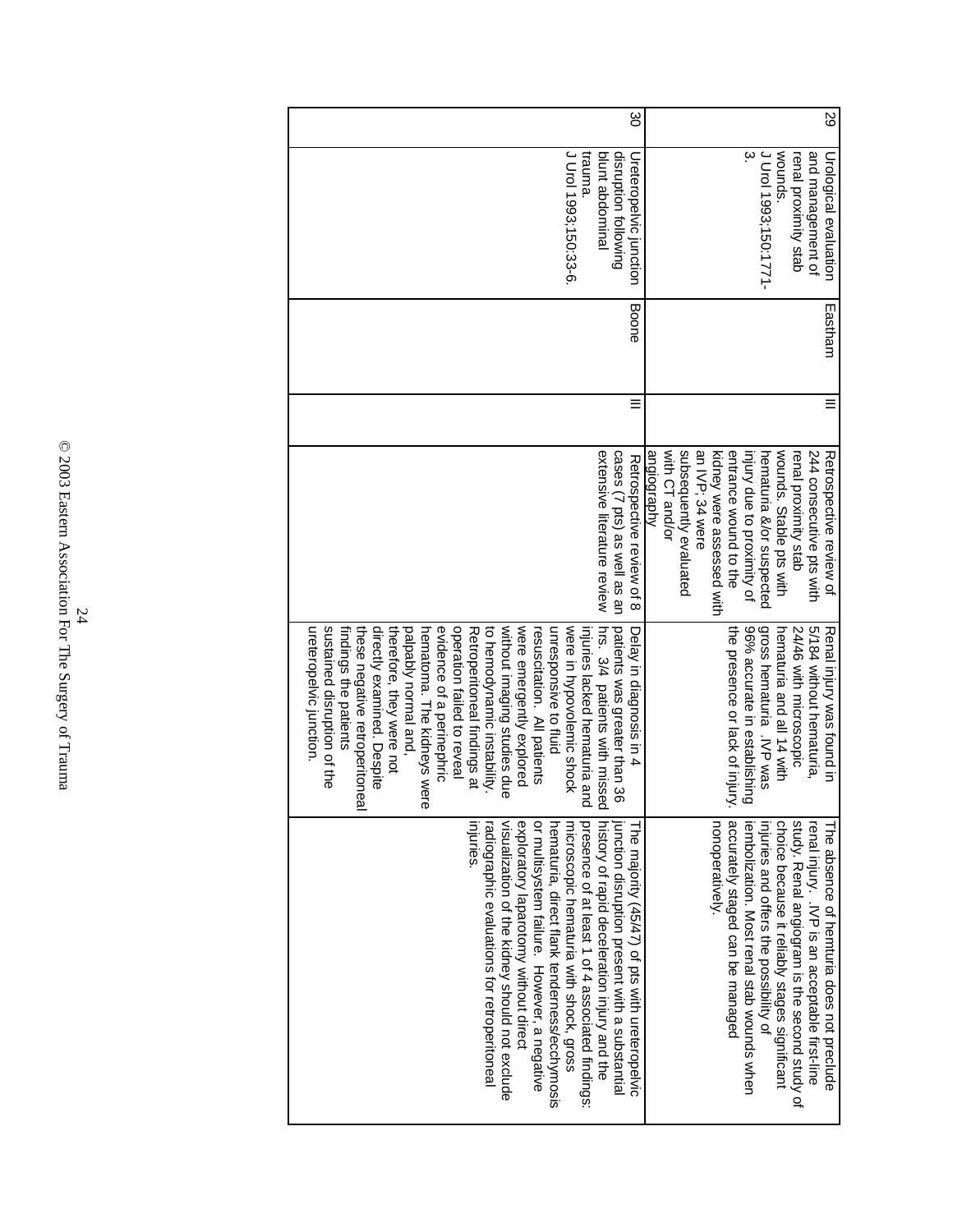| 34                                                                                                                                                                                                                                                                                                                                                                                                       | జ                                                                                                                                                                                                                                                            | జ                                                                                                                                                    | 31                                                                                                                                                                                                                                                                                                                                                                                                                                                                                                      |
|----------------------------------------------------------------------------------------------------------------------------------------------------------------------------------------------------------------------------------------------------------------------------------------------------------------------------------------------------------------------------------------------------------|--------------------------------------------------------------------------------------------------------------------------------------------------------------------------------------------------------------------------------------------------------------|------------------------------------------------------------------------------------------------------------------------------------------------------|---------------------------------------------------------------------------------------------------------------------------------------------------------------------------------------------------------------------------------------------------------------------------------------------------------------------------------------------------------------------------------------------------------------------------------------------------------------------------------------------------------|
| 4.<br>J Urol 1992;147:1231-<br>Stab Wounds.<br>Management of Renal<br>Embolization in the<br>Segmental Artery<br>Angiography and<br>Increasing Role of                                                                                                                                                                                                                                                   | J Urol 1992;148:266-7<br>Renal Trauma.<br>patients with Blunt<br>Assessment of Adult<br>Radiographic                                                                                                                                                         | trauma.<br>1992;164:482-5.<br>Hematuria as a<br>pung r wy<br>Predictor of Abdomina<br>Injury after blunt                                             | un Vatography in<br>blunt trauma.<br>Am Surg 1993;59:335-<br>The single indication                                                                                                                                                                                                                                                                                                                                                                                                                      |
| Heyns                                                                                                                                                                                                                                                                                                                                                                                                    | Eastham                                                                                                                                                                                                                                                      | Knudson                                                                                                                                              | Fuhrman                                                                                                                                                                                                                                                                                                                                                                                                                                                                                                 |
| ≡                                                                                                                                                                                                                                                                                                                                                                                                        | $\equiv$                                                                                                                                                                                                                                                     | $\equiv$                                                                                                                                             | ≣                                                                                                                                                                                                                                                                                                                                                                                                                                                                                                       |
| for surgery on the basis of<br>signs of severe blood loss<br>or associated intra-<br>the authors' hospital<br>pts (33%) were selected<br>referred with complications<br>evaluated and treated at<br>pts.<br>Retrospective review of 93<br>abdominal injury, or major<br>(Group II). In Group I, 26<br>(Group I) and 14 were<br>79 were initially                                                         | and no shock<br>microscopic hematuria)<br>pts with blunt trauma<br>Retrospective review 337                                                                                                                                                                  | and extrarenal injury<br>160 pts with blunt trauma<br>Retrospective review of                                                                        | versus those to be<br>to be evaluated with<br>followed by a randomized<br>evaluated only for the<br>diagnosis of pelvic fracture<br>degree of hematuria or the<br>cystography for any<br>patients with blunt trauma<br>gross hematuria. This was<br>patients presented with<br>bladder trauma. All 26<br>hematuria.<br>Patients were randomized<br>prospective study of all<br>revealed 26 patients with<br>First, a 15-month<br>Retrospective review.<br>presence of gross<br>retrospective evaluation |
| operation elsewhere and 10 had<br>secondary hemorrhage occurred<br>in 8 $(15\%)$ . Of the patients in<br>abdominal laceration was found<br>group 2, 4 had undergone an<br>patients $(67\%)$ in group 1 and<br>management was selected in 53<br>and/or associated intra-<br>(27%) of them. Nonoperative<br>nephrectomy was required in 7<br>in 23 patients (88%) and<br>At operation a major renal injury | would have been missed<br>kidonly 1 significant injury<br>30/337 (9%) had abnormal<br>$(0.37\%)$<br>UPJ disruption 1-absent<br>IVP =greater 28 contusions                                                                                                    | and shock=>65%.<br>patients with gross hematuria<br>hematuria and shock=29% vs<br>in patients with microscopic<br>Incidence of abdominal injury      | only in this latter group.<br>fractures and no hematuria<br>and a 39 per cent incidence<br>One hundred nine patients<br>Bladder injuries were seen<br>Thirty-one patients had gross<br>of coexistent pelvic fractures<br>had microscopic hematuria<br>Eleven patients had pelvic<br>incidence of pelvic fracture<br>hematuria and a 26 per cent                                                                                                                                                         |
| operatively.<br>complications in pts being managed non-<br>can be effectively used to treat vascular<br>Angiography and selective arterial embolization                                                                                                                                                                                                                                                  | without shock.<br>indicated in patients with microhematuria<br>gross hematuria or both. Additional staging not<br>deceleration accidents and those with shock,<br>suspected intra-abdominal injury, those in major<br>GU evaluation is indicated in pts with | for both renal and non renal abdominal injuries.<br>microhematuria with shock should be evaluated<br>All pts with gross hematuria alone and all with | hematuria<br>only be done in the presence of gross<br>Cystographic evaluation in blunt trauma should                                                                                                                                                                                                                                                                                                                                                                                                    |

© 2003 Eastern Association For The Surgery of Trauma 25  $\frac{25}{2003}$  Eastern Association For The Surgery of Trauma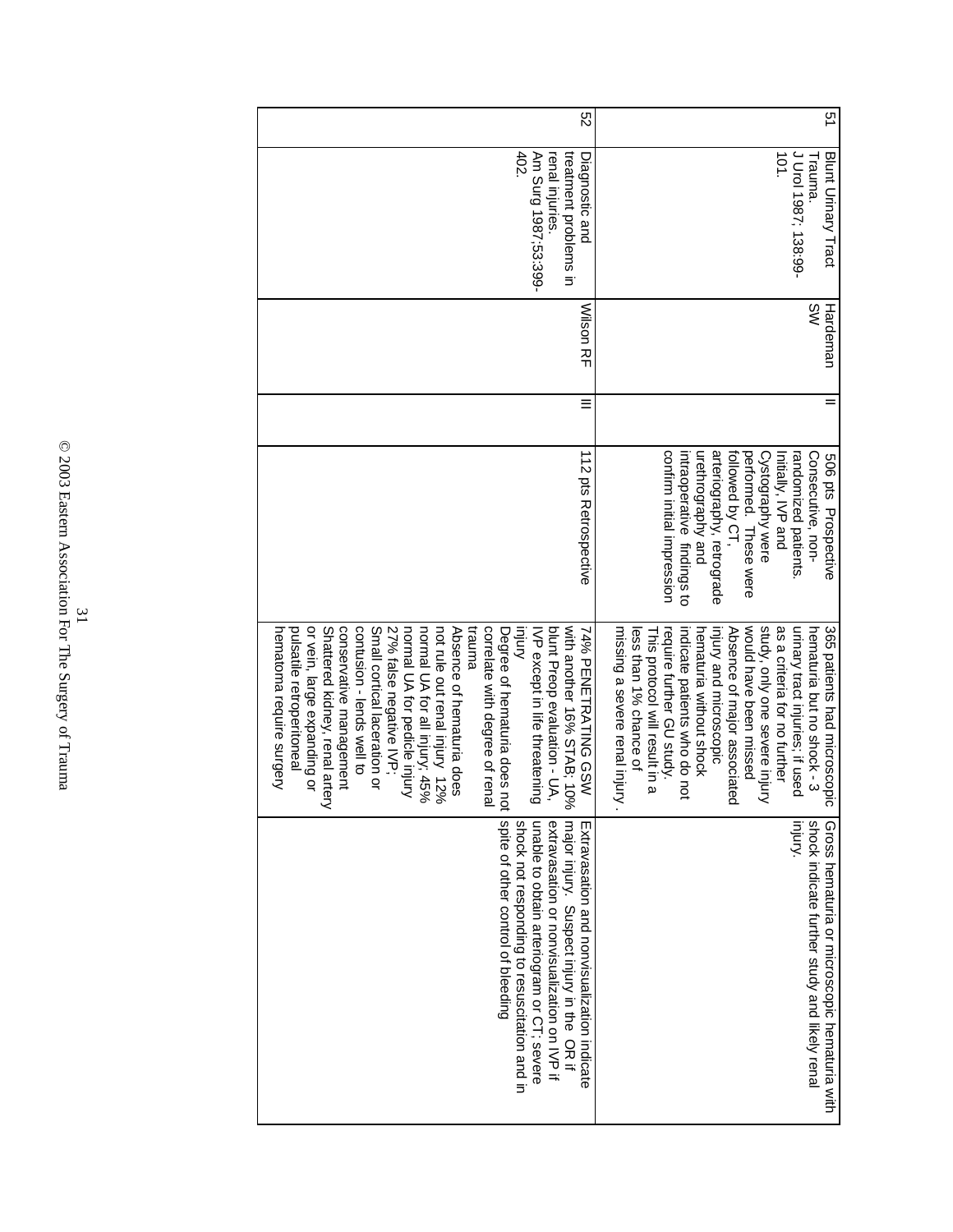| ςg | J Trauma<br>1987;27:515-8<br>patients.<br>and therapy in trauma<br>with renal pathology<br>Intravenous pyelogram<br>results in association | Bergren CT | Ξ | 127 pts Retrospective<br>nonpenetrating<br>Penetrating vs                                                                                                    | rate)                            | gross hematuria with the<br>effective in r/o serious renal<br>unreliable (high false negativ<br>severity of renal injury<br>need for further study<br>PENETRATING - NP<br>microscopic hematuria or<br>No correlation between<br>Hematuria shoric indicate the<br>injury and type of renal injury<br>No correlation between site o<br>BLONT - LYP<br>Ф<br>i <sup>filing</sup> or incomplete filing are nonspecific<br>IVP - extravasation and nonvisualizualization |
|----|--------------------------------------------------------------------------------------------------------------------------------------------|------------|---|--------------------------------------------------------------------------------------------------------------------------------------------------------------|----------------------------------|--------------------------------------------------------------------------------------------------------------------------------------------------------------------------------------------------------------------------------------------------------------------------------------------------------------------------------------------------------------------------------------------------------------------------------------------------------------------|
|    | suspected severe<br>and CT findings in<br>patients with<br>Comparison of IVP<br>Urol 1987;29:484-7.<br>renal injuries.                     | Cass AS    |   | on IVP; pelvis fracture,<br>operative management<br>due to bladder injury<br>exclude - nonvisualization<br>22 pts Prospective non-<br>norm IVP and hematrina |                                  | 5% contusion, 50% renal<br>C1 definitive diagnosis in all<br>laceration, 29% renal pedicle<br>IVP not definitive diagnosis in                                                                                                                                                                                                                                                                                                                                      |
| 9g | 1987;80:21-2.<br>J Royal Soc Med<br>mtravenous urogram.<br>Renal trauma and the                                                            | Oakland CD |   | patients with blunt trauma<br>Retrospective revies of 81                                                                                                     | within 7 days - IVP<br>mlu.<br>S | with Microscopic hematuria<br>noncontributory. Gross<br>hematuria occurs after minor<br>was low. Microscopic<br>hematuria is evidence of<br>Incidence of abnormal IVP<br>renal trauma and clears                                                                                                                                                                                                                                                                   |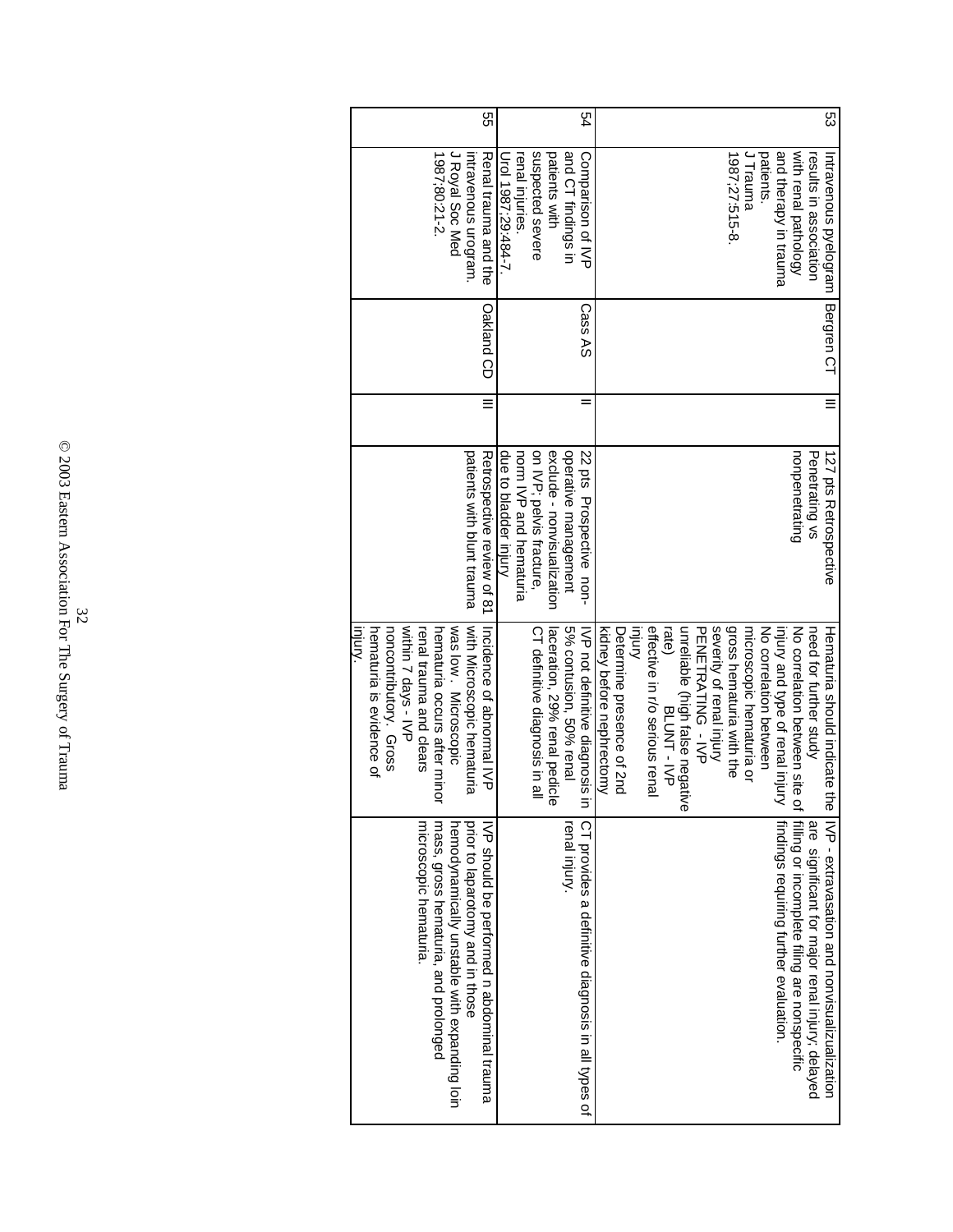| 99 | J Urol 1987;137:449-<br>uroradiography tor<br>trauna<br>Selective diagnostic | <b>Peterson NE</b> | Ξ | <b>Dts</b><br>157 penetrating; 225 blunt<br>Retrospective review of<br>IVP, retrograde cysto-<br>Workup consisted of | Rarely simultaneous tract<br>most often localized;<br>injury and usually indicates<br>PENETRATING INJURY - | injury) and pelvic fracture, urethral bleeding<br>with associated injuries - lower rib fractures or<br>Selective evaluation should be performed in pts<br>lumbar transverse process fracture (upper rena                                                                                                                                                                                                             |
|----|------------------------------------------------------------------------------|--------------------|---|----------------------------------------------------------------------------------------------------------------------|------------------------------------------------------------------------------------------------------------|----------------------------------------------------------------------------------------------------------------------------------------------------------------------------------------------------------------------------------------------------------------------------------------------------------------------------------------------------------------------------------------------------------------------|
|    | ىر<br>-                                                                      |                    |   | arteriography and CT.<br>urethrography; occasional                                                                   | severe injury with high<br>mortality from assoc injuries                                                   | injury; angle of entry for penetrating. There is<br>urethrography or cystography o for lower to<br>save money and time. Exceptions are massive<br>injury). Use IVP or CT for upper; retrograde<br>picture is limited to upper or lower GU and the<br>no need for comprehensive study if the clinical<br>mpression<br>prostate displacement, rectal injury (lower GU<br>initial study is compatible with the clinical |
| 9  | tomography in bladder<br>Computerized                                        | Mee SL             |   | trauma and gross<br><b>Two patients with blunt</b>                                                                   | equivocal for evidence of<br>CT scan was negative or                                                       | method of evaluating bladder rupture<br>Routine abdominopelvic CH is not a reliable                                                                                                                                                                                                                                                                                                                                  |
|    | rupture: diagnostic<br>imitations                                            |                    |   | trauma, pelvic fracture.<br>hematuria or with blunt                                                                  | patients studied<br>bladder rupture in the first two                                                       | accurate diagnostic technique.<br>Retrograde cystography remains the most                                                                                                                                                                                                                                                                                                                                            |
|    | J Urol 1987;137:207-9.                                                       |                    |   | and microscopic                                                                                                      |                                                                                                            |                                                                                                                                                                                                                                                                                                                                                                                                                      |
|    |                                                                              |                    |   | hematuria, CT was                                                                                                    |                                                                                                            |                                                                                                                                                                                                                                                                                                                                                                                                                      |
|    |                                                                              |                    |   | performed first followed by                                                                                          |                                                                                                            |                                                                                                                                                                                                                                                                                                                                                                                                                      |
|    |                                                                              |                    |   | retrogr <u>ade cystography</u> .                                                                                     |                                                                                                            |                                                                                                                                                                                                                                                                                                                                                                                                                      |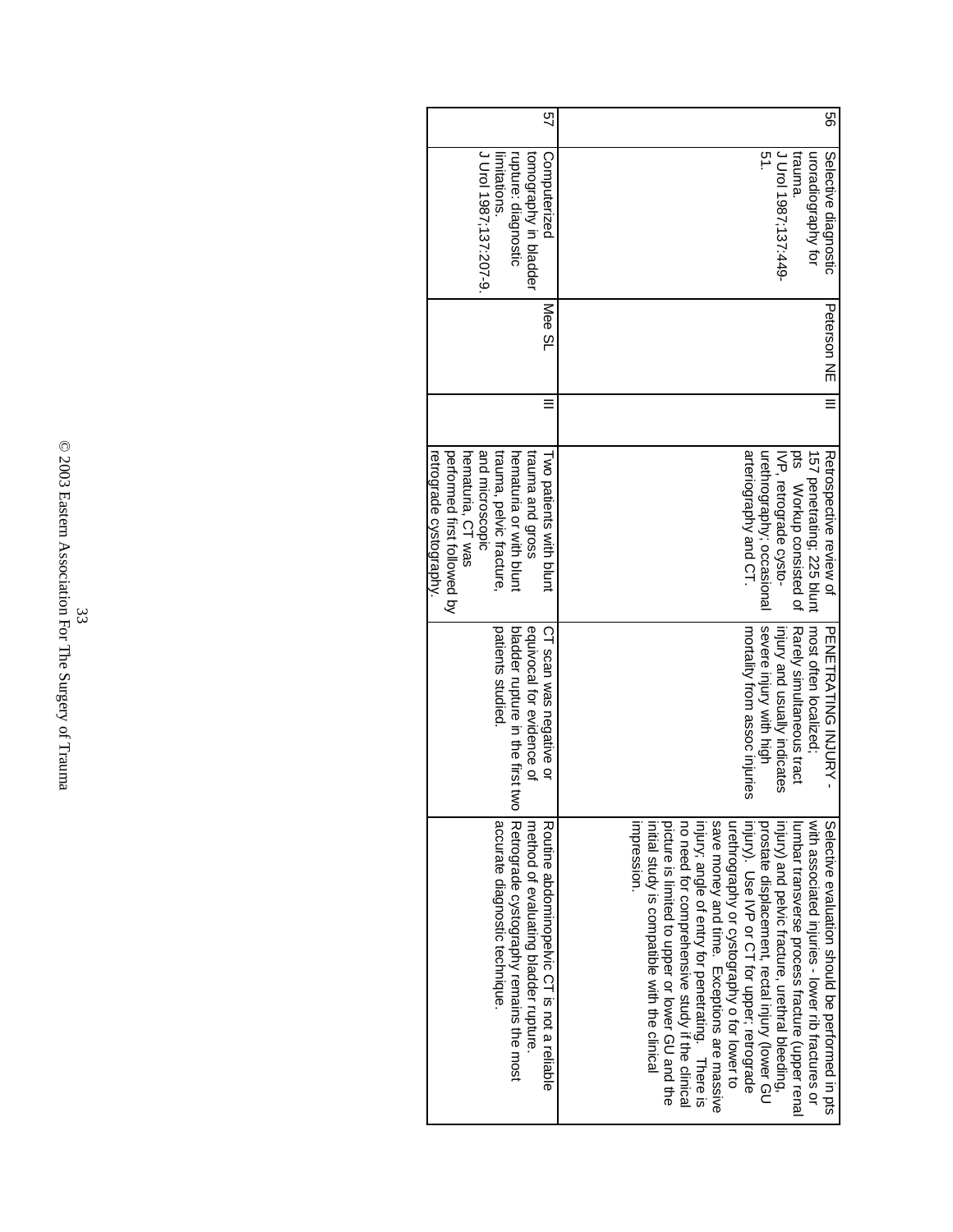|                                                                                                                                                                                                                                                                                                                                                                                                                                                                                                                                                                      |                                                                                          |                                          |                                                                                                    |                                               | 89                                     |
|----------------------------------------------------------------------------------------------------------------------------------------------------------------------------------------------------------------------------------------------------------------------------------------------------------------------------------------------------------------------------------------------------------------------------------------------------------------------------------------------------------------------------------------------------------------------|------------------------------------------------------------------------------------------|------------------------------------------|----------------------------------------------------------------------------------------------------|-----------------------------------------------|----------------------------------------|
|                                                                                                                                                                                                                                                                                                                                                                                                                                                                                                                                                                      | J Urol 1987;137:11-4.<br>Tomography.                                                     | Computerized                             | Medicin in Renal<br>Parenchyma Using                                                               | Residual Contrast                             | Demonstration of                       |
|                                                                                                                                                                                                                                                                                                                                                                                                                                                                                                                                                                      |                                                                                          |                                          |                                                                                                    |                                               | <b>Braedel HU</b>                      |
|                                                                                                                                                                                                                                                                                                                                                                                                                                                                                                                                                                      |                                                                                          |                                          |                                                                                                    |                                               |                                        |
| approximately 1 hr after<br>was by performing CT<br>were found to have<br>initiated after a solitary<br>contrast medium present<br>demonstration of retention<br>persistence of contrast<br>after CT. This search was<br>to have increased residual<br>hrs. Preferable<br>indicated) and in 24 to 48<br>center without times<br>evaluation (@referral<br>performed at initial<br>patients with renal failure<br>carcinoma and several<br>patient with transitional cell<br>contrast injection.<br>medium at other<br>hospital or the study<br>institutions. CTs were | were inadvertently found<br>with a solitary renal cyst                                   | tumor embolization, and 1                | pyelonephritis, 1 with renal<br>abscesses, 2 with                                                  | trauma, 1 with intrarenal                     | 11 patients o with renal               |
| the site of injury.<br>demonstrate increased<br>uptake of contrast medium a<br>one patient, did the CT<br>renal parenchyma. In only                                                                                                                                                                                                                                                                                                                                                                                                                                  | the injured side with reduced<br>contrast enhancement of the                             | residual contrast medium on              | initial CT scans revealed<br>never specified), 5 of the                                            | (blunt vs. penetrating was                    | Of the 6 renal tracma patient<br>Ø     |
| contrast medium administration                                                                                                                                                                                                                                                                                                                                                                                                                                                                                                                                       | vascular disturbance a CT scan should be<br>deferred for at least 1 hr after intravenous | damage in cases of trauma, infection, or | there is clinical suspicion of renal parenchymal<br>which are highly exident on CT examination. If | damaged renal tissue leads to density changes | Protracted residual contrast medium in |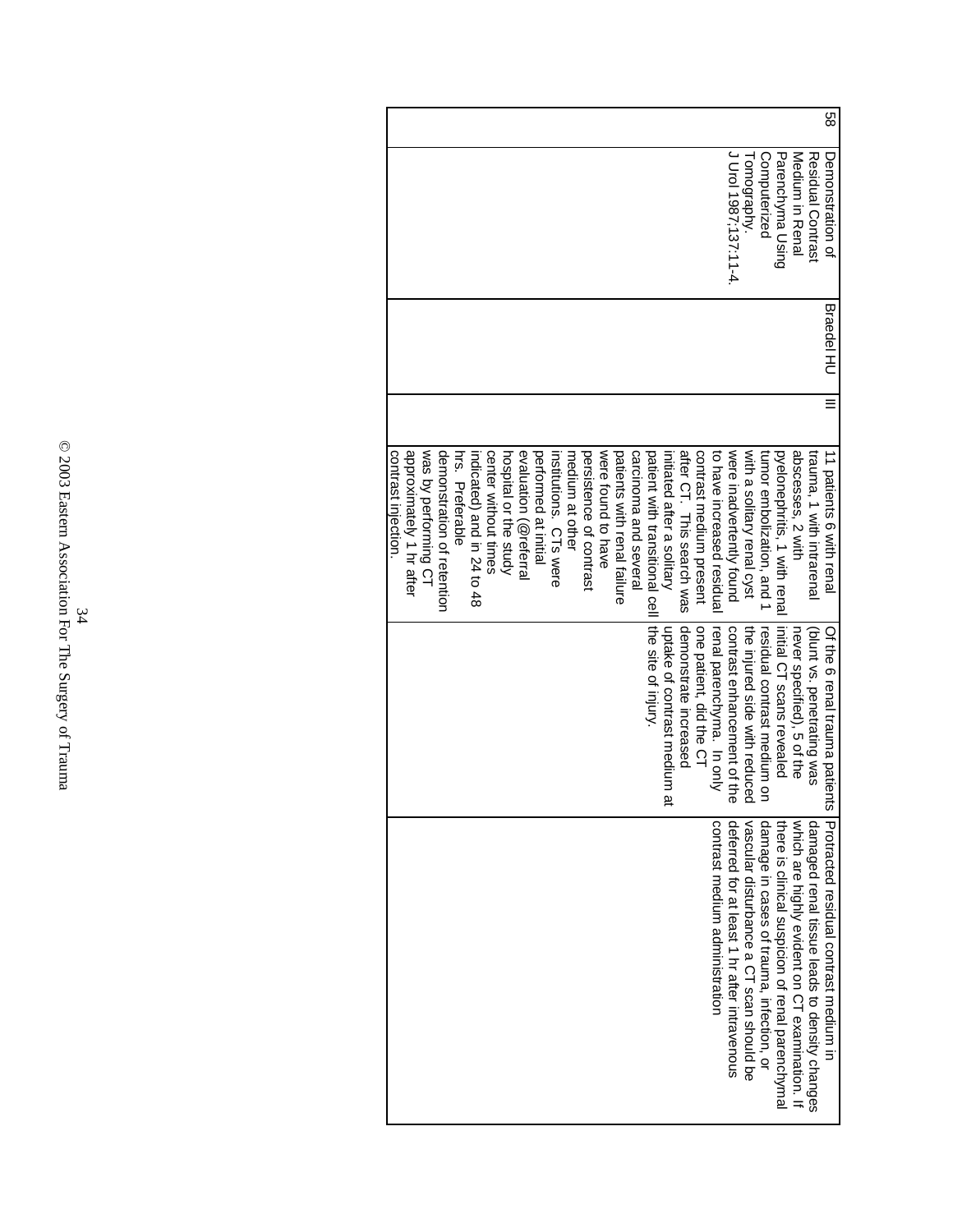| GS<br>Clinical Indications for | Cass AS | 847 consecutive patients     | Microscopic hematuria          | Most patients with microhematuria and no   |
|--------------------------------|---------|------------------------------|--------------------------------|--------------------------------------------|
| Radiologic Exaltation          |         | with hematuria following     | without shock was noted in     | shock after blunt renal trauma had a renal |
| of Blunt Renal                 |         | blunt external trauma        | 160 of 241 patients without    | contusion and experienced no complications |
| rauna.                         |         | admitted to the hospital     | and 334 of 590 with            | with nonoperative management, but a small  |
| J Drol 1986;1336:370-1         |         | were reviewed. 16            | associated injuries. Of the    | number with this clinical presentation had |
|                                |         | patients were excluded       | former 160 patients 159 had    | severe renal injuries that would have been |
|                                |         | due to assoc. urinary tract  | renal contusion and 1 had a    | missed without radiographic evaluation.    |
|                                |         | injuries which could cause   | renal laceration, while of the |                                            |
|                                |         | hematuria. Clinical          | latter 334 patients 329 had    |                                            |
|                                |         | tindings recorded on initial | renal contusion, 3 had renal   |                                            |
|                                |         | evaluation were the          | laceration, 1 had renal        |                                            |
|                                |         | degree of hematuria found    | rupture and 1 had a pedicle    |                                            |
|                                |         | on UA, shock (SBP            | injury. Most patients with     |                                            |
|                                |         | <100mmHg), and all assoc     | microscopic hematuria and      |                                            |
|                                |         | injuries including intra-    | no shock after blunt renal     |                                            |
|                                |         | abdominal. injuries that     | trauma had a renal contusior   |                                            |
|                                |         | were found at admission      | especially those with no       |                                            |
|                                |         | laparotomy. Radiographic     | associated injury.             |                                            |
|                                |         | evaluation. consisted of     |                                |                                            |
|                                |         | and initial IVP followed by  |                                |                                            |
|                                |         | a repeat IVP, CT, or         |                                |                                            |
|                                |         | arteriography if the IVP     |                                |                                            |
|                                |         | was indeterminate or         |                                |                                            |
|                                |         | nonvisualized. Renal         |                                |                                            |
|                                |         | injuries were classified as  |                                |                                            |
|                                |         | renal contusion, laceration, |                                |                                            |
|                                |         | rupture, and pedicle injury. |                                |                                            |
|                                |         | Follow-up 3 months after     |                                |                                            |
|                                |         | injury included clinical     |                                |                                            |
|                                |         | evaluation, BP, and IVP or   |                                |                                            |
|                                |         | ς                            |                                |                                            |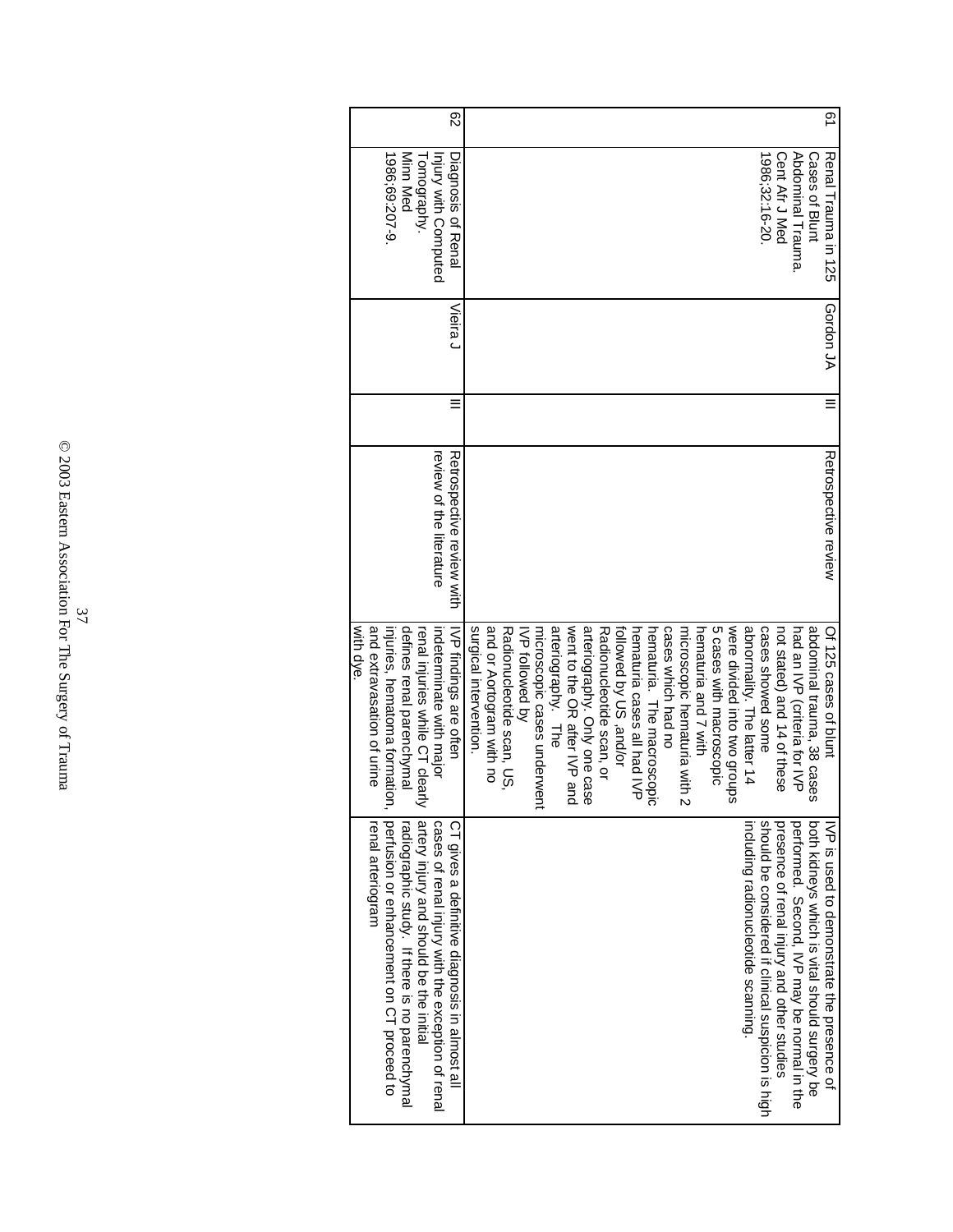| 54                                                                                                                                                                                                                                                                                                                                                   | සි                                                                                                                                                                                                                                                                                                                                                                                                                                                                                                                                                                                                                                                     |
|------------------------------------------------------------------------------------------------------------------------------------------------------------------------------------------------------------------------------------------------------------------------------------------------------------------------------------------------------|--------------------------------------------------------------------------------------------------------------------------------------------------------------------------------------------------------------------------------------------------------------------------------------------------------------------------------------------------------------------------------------------------------------------------------------------------------------------------------------------------------------------------------------------------------------------------------------------------------------------------------------------------------|
| 1973;13:687-94.<br>J Trauma<br>Bladder Trauma.<br>Management of<br>Diagnosis and                                                                                                                                                                                                                                                                     | 1985;68:811-4<br>So Afr Med J<br>Pathogenesis and<br>Management of<br>Ureteric Injuries.                                                                                                                                                                                                                                                                                                                                                                                                                                                                                                                                                               |
| Brosman SA                                                                                                                                                                                                                                                                                                                                           | Grizic AM                                                                                                                                                                                                                                                                                                                                                                                                                                                                                                                                                                                                                                              |
| Ξ                                                                                                                                                                                                                                                                                                                                                    |                                                                                                                                                                                                                                                                                                                                                                                                                                                                                                                                                                                                                                                        |
| type of injury: contusion,<br>90 patients with traumatic<br>and combined injuries.<br>extraperitoneal rupture,<br>classified according to<br>bladder injuries were<br>intraperitoneal rupture,                                                                                                                                                       | gunshot)<br>were included. 53 of these<br>with 72 ureteric injuries<br>of the injury, and result as<br>years and prospective for<br>penetrating (9 knife and 3<br>were blunt and 12<br>determined by the clinic<br>presentation, management<br>etiology, mode of<br>2 years. Histories were<br>external trauma cases, 7<br>external violence. Of the<br>were secondary to<br>operative trauma and 19<br>injuries were due to<br>Retrospective review tor p<br>F/U notes. 68 patients<br>reviewed with regard to                                                                                                                                        |
| 13%, and combined injuries<br>stated). In patients with blunt<br>cystography (indications not<br>diagnosis was made by<br>sustained blunt injury, and 12<br>in 14%<br>found in 45%, extraperitoneal<br>trauma, contusions were<br>intraperitoneal lacerations in<br>had penetrating injuries. The<br>lacerations in 28%,<br>78 of these patients had | accurate in over 90% of<br>type is typically accidental.<br>by external trauma. The first<br>single most valuable<br>decision process of using the<br>comments are made in the<br>diagnosis. No further<br>employed to aid the<br>ureteric injury due to externa<br>diagnostic tool and is<br>while a minority are caused<br>abdominal and pelvic surgery<br>studies and CT can be<br>trauma, urography is<br>cases. In cases of suspected<br>two main types occurring<br>essential before exploratory<br>Excretory urography is the<br>most frequently during intra-<br>Injuries of the ureter are of<br>laparotomy. US, renal isotop<br>latter.<br>æ |
| pervice spond be suspected of having a<br>traumatic bladder injury. Every patient with<br>bladder injury and should be studied<br>reduce the morbidity and mortality due to<br>Early diagnosis and therapy are necessary to                                                                                                                          | blunt or penetrating abdominal trauma<br>personnel unfamiliar with the surgery they are<br>damage and many of these are caused by<br>in the vicinity of the ureter and line over<br>performing. The diagnosis is difficult and a high<br>Most ureteric injuries are due to operative<br>index of suspicion is essential when operating                                                                                                                                                                                                                                                                                                                 |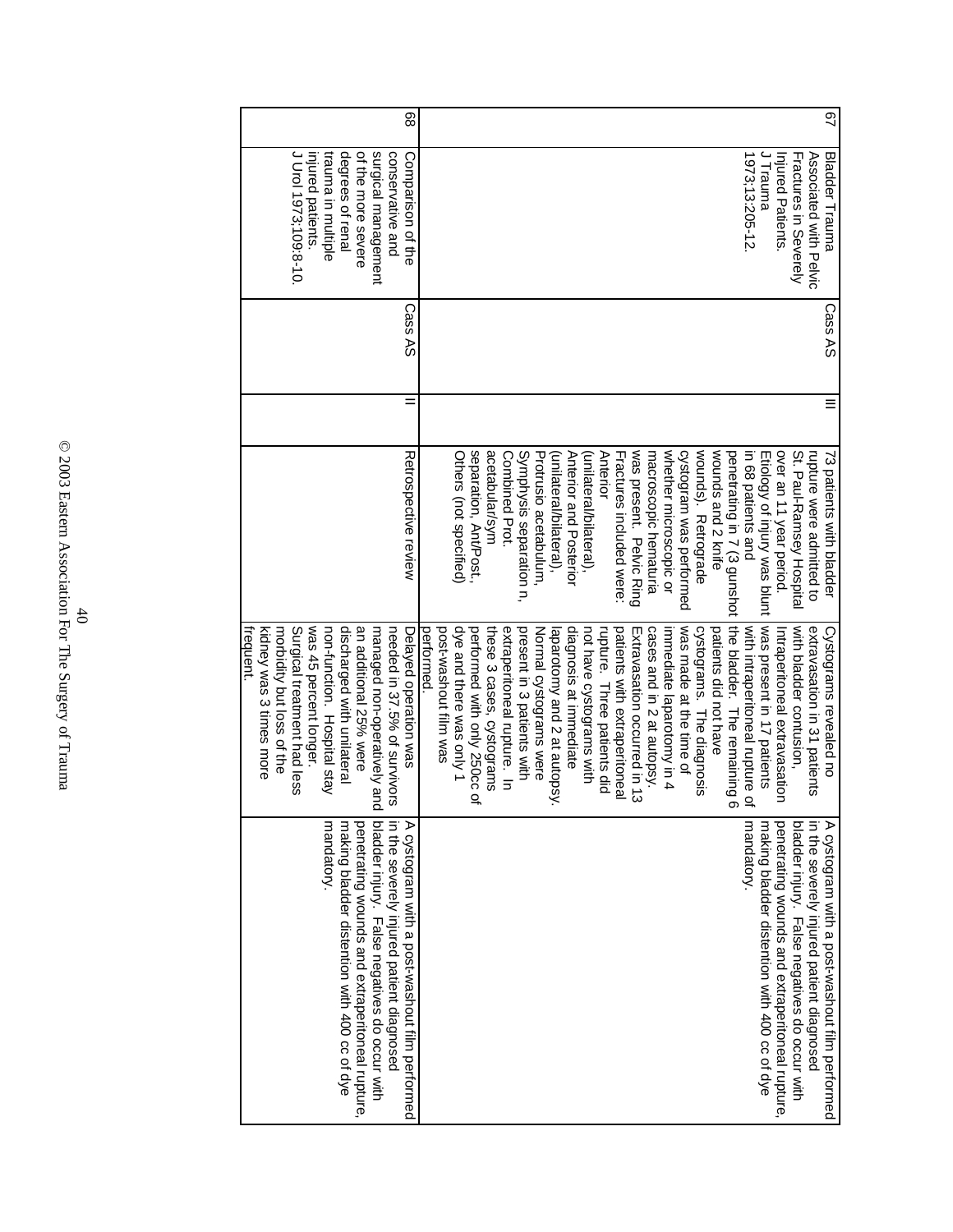© 2003 Eastern Association For The Surgery of Trauma 41 <br>  $41$  <br>  $6$   $2003$  Eastern Association For The Surgery of Trauma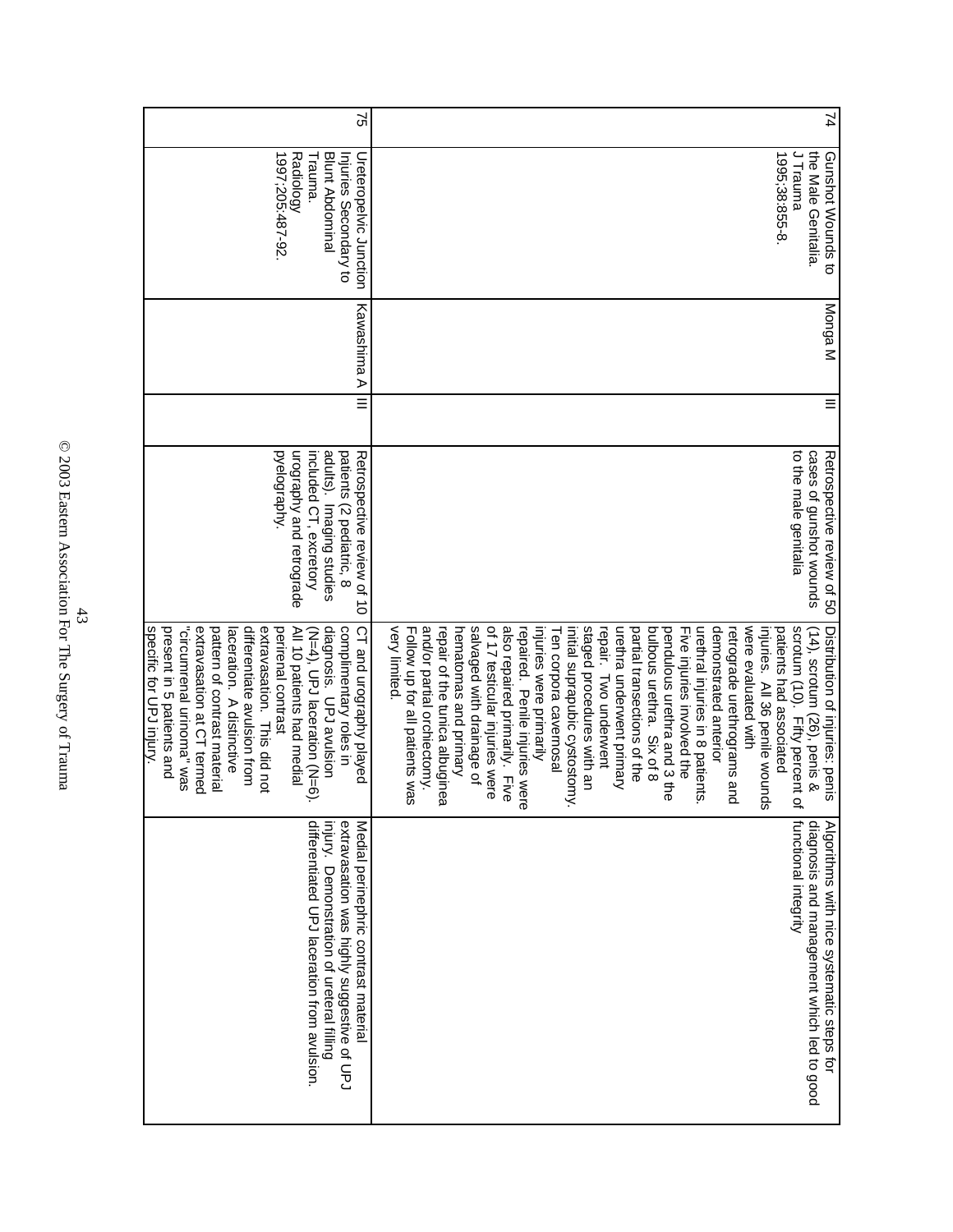| $\approx$ | Assessment of the                                                                                           | <b>Kamel IR</b> | $\equiv$ | Retrospective review of 20                                                                                                                                                                                                                                                                                                                                                                    | Twelve patients had a single                                                                                                                                                                                                                                                                                                                                                                                                                                                                                            | In spite of the presence of renal collatera                                                                                                                                                                                                                           |
|-----------|-------------------------------------------------------------------------------------------------------------|-----------------|----------|-----------------------------------------------------------------------------------------------------------------------------------------------------------------------------------------------------------------------------------------------------------------------------------------------------------------------------------------------------------------------------------------------|-------------------------------------------------------------------------------------------------------------------------------------------------------------------------------------------------------------------------------------------------------------------------------------------------------------------------------------------------------------------------------------------------------------------------------------------------------------------------------------------------------------------------|-----------------------------------------------------------------------------------------------------------------------------------------------------------------------------------------------------------------------------------------------------------------------|
|           | 1996;20:803-6.<br>J Comp Asst Tom<br>Infarction.<br>Postraumatic Renal<br>Cortical Rim Sign in              |                 |          | of the rim sign.<br>presence and appearance<br>size of the infarction<br>infarcts. CT scans were<br>dynamic CT scan to have<br>reviewed to evaluate the<br>post injury focal or global<br>patients diagnosed by                                                                                                                                                                               | was 8 hours. Six cases<br>injury with a median time of 4<br>without any rim sign were<br>appearance of the rim sign<br>a rim sign, 8 of which had<br>evaluated within 10 hours of<br>more than 1 CT. The earlies<br>Fourteen cases demonstrate<br>multiple CT examinations.<br>nours<br>CT scan while 8 patients had                                                                                                                                                                                                    | expand and become apparent on CT scan. CT<br>demonstrated a rim sign on all cases performed<br>after injury for the collateral circulation to<br>1 week after injury.<br>circulation, it takes a minimum period of 8 hours                                            |
| 2         | 80<br>fractures.<br>injury in pelvic<br>Br J Urol 1996;77:876-<br>mechanism of urethral<br>Risk factors and | Koraitim MM     | =        | studies of the pelvis,<br>examination, radiographic<br>included clinical<br>with pelvic fracture. Data<br>consecutive male patients<br>excretory urography and<br>retrograde urethrography<br>Prospective study of 203                                                                                                                                                                        | and 13 (25.5%) partial rupture<br>anterior and posterior pelvic<br>there is involvement of the<br>injury was increased when<br>associated with pubic arch<br>and 13 (25%) and complete<br>arch.<br>injury was consistently<br>bladder injuries. Urethral<br>had combined urethral and<br>fractures. The risk of urethra<br>rupture in 25 (49%). Urethral<br>injuries included 13 stretching<br>patients (2.5%) had a bladde<br>had a urethral injury. Five<br>injury and 12 patients (6%)<br>Thirty nine patients (19%) | combined with diastasis of the SI joint (24 x<br>more than the rest of the pelvic fractures). This<br>Malgaigne's fracture (3.4 x).<br>is straddle fracture alone (3.85 x) and<br>associated with a straddle fracture when<br>The highest risk of urethral injury was |
| $\approx$ | <sub>ç0</sub><br>Am Surg 1996;62:56-<br>Abdominal Injuries.<br>The Use of Computed<br>Tomography in Blunt   | Odekwu PO       | $\equiv$ | 1.9%. No deaths or major<br>negative scans occurred in<br>and bladder (50%). False<br>intestinal tract (41.6%),<br>for pancreas (0%),<br>sensitivities were lowest<br>injury. Injury-specific<br>were positive for visceral<br>scans. Sixty two (24.2%)<br>256 patients (Total =<br>to delay in diagnosis.<br>complications attributable<br>2,047) undergoing CT<br>A retrospective review of | performed poorly as<br>dipsticks and urinalysis<br>accuracy was 97.6%. Urine<br>injury was 92.4%, specificity<br>was 99.5% and overall<br>Sensitivity of with visceral<br>abdominal injury in general.<br>urologic injury or intra-<br>predictors of either significan                                                                                                                                                                                                                                                  | favor of CT scan.<br>an isolated indication was diminished. Cost of<br>nontherapeutic laparotomy leads to clinical<br>CT exceeds that of DPL, but lower procedure-<br>related risk and lower estimated rate of<br>Yield for patients scanned with obtundation as      |

© 2003 Eastern Association For The Surgery of Trauma  $^{44}$   $^{44}$   $^{44}$   $^{44}$   $^{44}$   $^{45}$   $^{46}$   $^{47}$  Free Surgery of Trauma  $\,$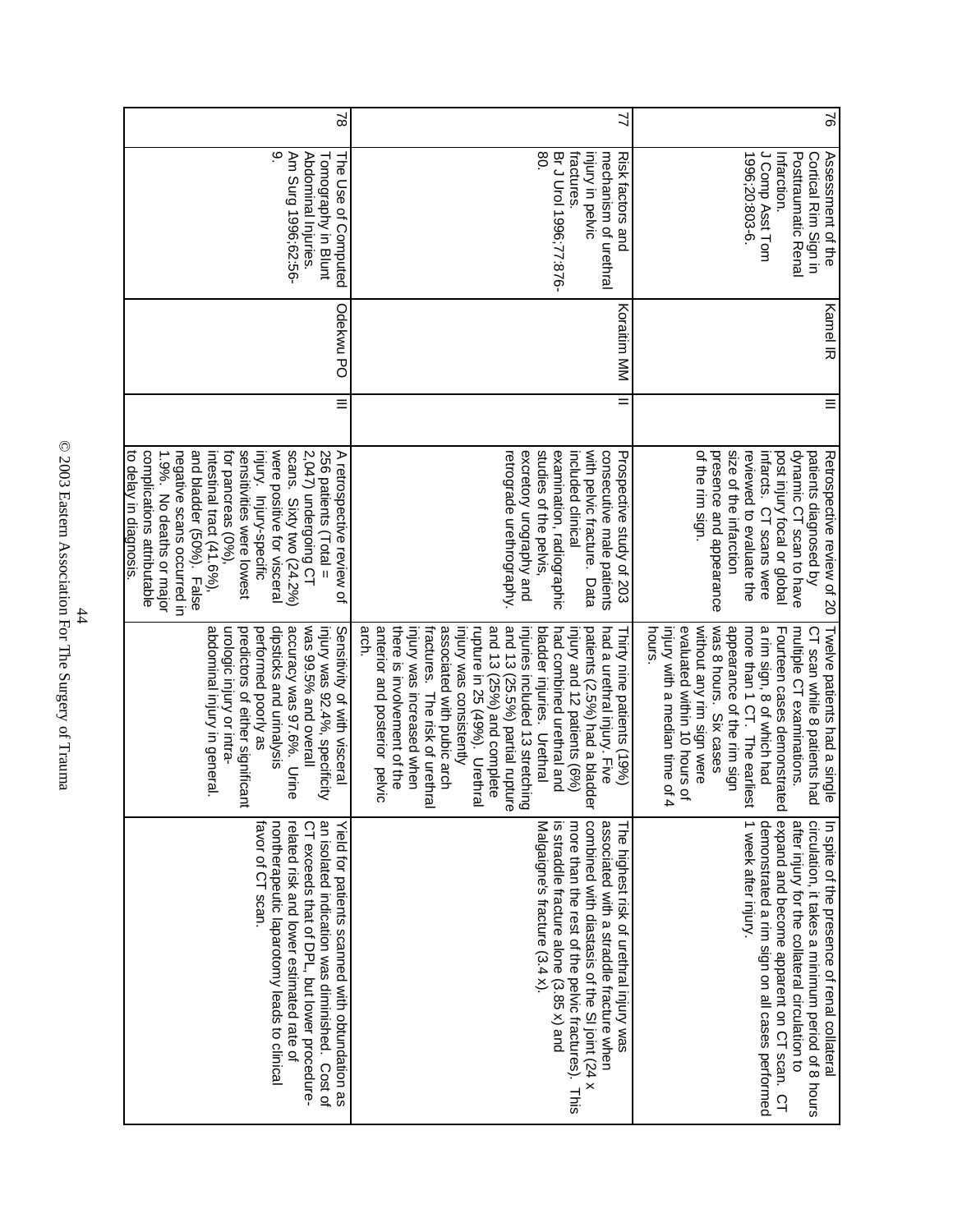| if CT is not available<br>with iodine allergy and be used for initial staging<br>is required. MRI could replace CT in patients<br>findings or when repeat radiographic follow up<br>preexisting renal abnormalities, equivocal CT<br>CT in patients with severe renal injury,<br>MRI imaging can compliment the gold standard | and detecting preexisting<br>viability of renal fragments<br>grading the renal injury. MRI<br>MRI equaled CT in correctly<br>extravasation on initial<br>determining the extent the<br>to visualize urinary<br>renal abnormalities but tailed<br>Both methods were accurate<br>images were helpful in<br>examınatıon.<br>hematomas, assessing the<br>in finding perirenal<br>renal parenchymal lesion.                                                                                         | MRI.<br>A prospective study of 14<br>patients who underwent<br>CT and high-field (1.0 T)                                                                                                                                                              |          | Leppaniemi A            | 1995;38:420-7.<br>J Trauma<br>with Computed<br>Renal Trauma.<br>Evaluation of Blunt<br>Resonance Imaging<br>Comparison of High-<br>Field Magnetic<br>Tomography in the | $\overline{8}$ |
|-------------------------------------------------------------------------------------------------------------------------------------------------------------------------------------------------------------------------------------------------------------------------------------------------------------------------------|------------------------------------------------------------------------------------------------------------------------------------------------------------------------------------------------------------------------------------------------------------------------------------------------------------------------------------------------------------------------------------------------------------------------------------------------------------------------------------------------|-------------------------------------------------------------------------------------------------------------------------------------------------------------------------------------------------------------------------------------------------------|----------|-------------------------|------------------------------------------------------------------------------------------------------------------------------------------------------------------------|----------------|
| None stated                                                                                                                                                                                                                                                                                                                   | which was performed tor<br>diagnosed at laparotomy<br>definitive diagnosis was mad<br>patients. Five were<br>cystourethrography in 36/44<br><b>Bulbiov</b> yd<br>present in 7/44 patients.<br>diagnostic.<br>urea and creatinine were not<br>and 8 extraperitoneal. Serum<br>urine ascites. All had cupola<br>diagnosed by aspiration of<br>acute abdomen. Three were<br>Macroscopic hematuria was<br>injuries were intraperitoneal<br>lacerations. Thirty six bladde<br>$\triangleright$<br>Ф | basis of this report.<br>bladder rupture formed the<br>intra-abdominal injury was<br>pelvic fracture, whose only<br>rupture. Patients without<br>blunt urinary bladder<br>patients diagnosed with<br>blunt urinary bladder<br>Retrospective review of | Ξ        | Mokoena<br>Mokoena<br>I | in patients with a<br>Br J Surg 1995;82:69-<br>ruptured bladder.<br>λ,<br>Diagnostic difficulties                                                                      | $\infty$       |
| all children should have radiographic evaluation<br>after blunt renal trauma.<br>imaging of the GU system in adults. In contrast,<br>stable patient does not require radiographic<br>Microscopic hematuria in a hemodynamically                                                                                               | stabilization. One major rena<br>acute operation for<br>in shock and required an<br>acute IVP before urinalysis<br>major renal trauma had<br>lesion was diagnosed by<br>macroscopic hematuria<br>The of the 13 patients were<br>Thirteen of 14 patients with                                                                                                                                                                                                                                   | year period.<br>114 patients during a ten<br>Retrospective review of                                                                                                                                                                                  | $\equiv$ | Moller CM               | 1995;172;99-101.<br>Scan J Urol & Nephro<br>Haematuria in the<br>Renal Trauma.<br>The Role of<br>Diagnosis of Blunt                                                    | 29             |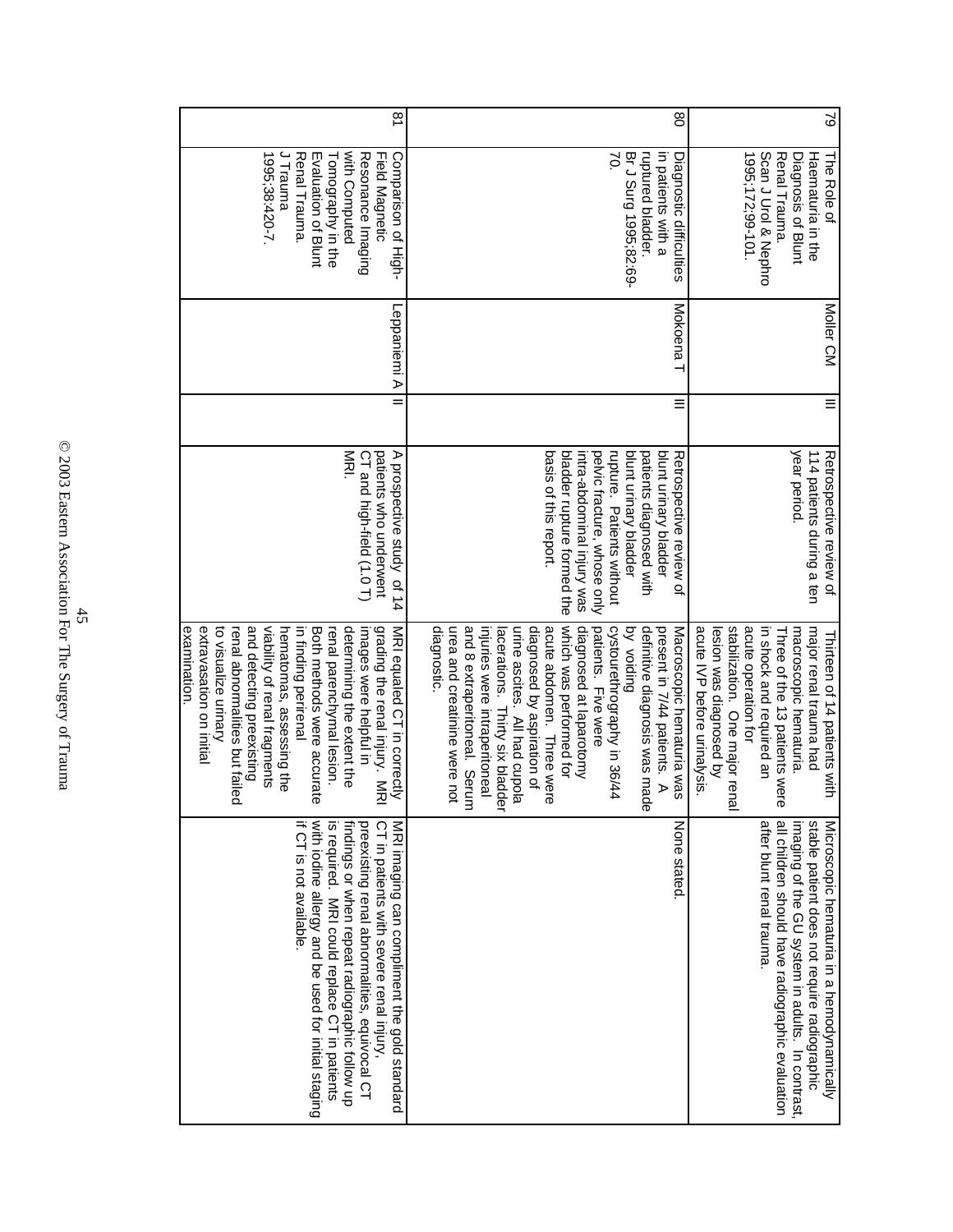| တ                                                                                                                                                                                                                                                                                                                                                                                                                                                                                                                                                                                                                                                                                                                       | J Trauma<br>protocol.<br>2000;7:317-24.<br>rupture<br>Management.<br>Blunt Renal Artery<br>2001;51:526-31<br>management of blunt<br>2001;8:1372-6.<br>Can J Urol<br>trauma center.<br>from a provincial<br>trauma: a /-year<br><b>Acad Radiol</b><br>Severe blunt rena<br>Diagnosis, and<br>Injury: Incidence,<br>renal injury: a practical<br>interventional<br>retrospective review<br>radiology in the<br>The role of | <b>Baverstock R</b><br>Bruce LM<br>Hagiware A | $\equiv$<br>$\equiv$ | srtery Injury<br>srtery injury<br>227 patients with renal<br>conventional cystography<br>abdominal/pelvic CT and<br>underwent both standard<br>patients with blunt renal<br>patients with blunt renal<br>penetrating 6.6%<br>injuries, blunt 93.4%,<br>had bladder ruptures, who<br>Retrospective review of 28<br>Retrospective review of 28<br>Retrospective review of | time<br>(93%) with seven                                                               |                                                                                                                                                                                                                                        |
|-------------------------------------------------------------------------------------------------------------------------------------------------------------------------------------------------------------------------------------------------------------------------------------------------------------------------------------------------------------------------------------------------------------------------------------------------------------------------------------------------------------------------------------------------------------------------------------------------------------------------------------------------------------------------------------------------------------------------|--------------------------------------------------------------------------------------------------------------------------------------------------------------------------------------------------------------------------------------------------------------------------------------------------------------------------------------------------------------------------------------------------------------------------|-----------------------------------------------|----------------------|-------------------------------------------------------------------------------------------------------------------------------------------------------------------------------------------------------------------------------------------------------------------------------------------------------------------------------------------------------------------------|----------------------------------------------------------------------------------------|----------------------------------------------------------------------------------------------------------------------------------------------------------------------------------------------------------------------------------------|
| 98<br>83<br>84<br>Am Surg 2001;67:550-<br>surgery. No outpatient follow<br>underwent immediate<br>were diagnosed by CT scans<br>blunt renal artery injury was<br>conservative in 87.5% of<br>fluid on abdominal/pelvic CT.<br>of bladder contrast was notec<br>contirmatory angiograms.<br>0.08% which increased over<br>IV; 90.9% of Grade V injuries<br>Grade III and 77.7% of Grade<br>80% had gross hematuria<br>abdominal/pelvic CT. 9/10<br>trauma. Management was<br>and 80% had associated<br>had extraperitoneal pelvic<br>patients with bladder rupture<br>Of Grade III, IV, or V injuries,<br>in only 4/10 patients on<br>The incidence of diagnosis of<br>Most renal artery injuries<br>abdominal/pelvic CT | detection of bladder<br>trauma CT in the<br>Utility of routine                                                                                                                                                                                                                                                                                                                                                           | Pao DM                                        |                      | pelvic trauma, 10 of whom<br>108 patients with blunt<br>Retrospective review of                                                                                                                                                                                                                                                                                         | cystography. Extravasation<br>identified by conventional<br>0/10 bladder ruptures were | Bladder injury may be present despite absence<br>CT indicates that bladder rupture is unlikely.<br>The absence of pelvic fluid on abdominal/pelvic                                                                                     |
|                                                                                                                                                                                                                                                                                                                                                                                                                                                                                                                                                                                                                                                                                                                         |                                                                                                                                                                                                                                                                                                                                                                                                                          |                                               |                      |                                                                                                                                                                                                                                                                                                                                                                         |                                                                                        | of contrast material extravasation of                                                                                                                                                                                                  |
|                                                                                                                                                                                                                                                                                                                                                                                                                                                                                                                                                                                                                                                                                                                         |                                                                                                                                                                                                                                                                                                                                                                                                                          |                                               |                      |                                                                                                                                                                                                                                                                                                                                                                         |                                                                                        |                                                                                                                                                                                                                                        |
|                                                                                                                                                                                                                                                                                                                                                                                                                                                                                                                                                                                                                                                                                                                         |                                                                                                                                                                                                                                                                                                                                                                                                                          |                                               |                      |                                                                                                                                                                                                                                                                                                                                                                         |                                                                                        | due to hemodynamic instability<br>V injuries result in a nephrectomy rate of 90.9%<br>associated with few intrahospital complications<br>in the hemodynamically stable patients. Grade<br>Blunt renal trauma managed conservatively is |
|                                                                                                                                                                                                                                                                                                                                                                                                                                                                                                                                                                                                                                                                                                                         |                                                                                                                                                                                                                                                                                                                                                                                                                          |                                               |                      |                                                                                                                                                                                                                                                                                                                                                                         |                                                                                        |                                                                                                                                                                                                                                        |
|                                                                                                                                                                                                                                                                                                                                                                                                                                                                                                                                                                                                                                                                                                                         |                                                                                                                                                                                                                                                                                                                                                                                                                          |                                               |                      |                                                                                                                                                                                                                                                                                                                                                                         |                                                                                        | artery injury diagnosis is increasing which is<br>At this institution the incidence of blunt rena                                                                                                                                      |
|                                                                                                                                                                                                                                                                                                                                                                                                                                                                                                                                                                                                                                                                                                                         |                                                                                                                                                                                                                                                                                                                                                                                                                          |                                               |                      |                                                                                                                                                                                                                                                                                                                                                                         |                                                                                        | attributed to the increased use of CT scan.                                                                                                                                                                                            |
|                                                                                                                                                                                                                                                                                                                                                                                                                                                                                                                                                                                                                                                                                                                         |                                                                                                                                                                                                                                                                                                                                                                                                                          |                                               |                      |                                                                                                                                                                                                                                                                                                                                                                         |                                                                                        |                                                                                                                                                                                                                                        |
|                                                                                                                                                                                                                                                                                                                                                                                                                                                                                                                                                                                                                                                                                                                         |                                                                                                                                                                                                                                                                                                                                                                                                                          |                                               |                      |                                                                                                                                                                                                                                                                                                                                                                         |                                                                                        |                                                                                                                                                                                                                                        |
|                                                                                                                                                                                                                                                                                                                                                                                                                                                                                                                                                                                                                                                                                                                         |                                                                                                                                                                                                                                                                                                                                                                                                                          |                                               |                      |                                                                                                                                                                                                                                                                                                                                                                         |                                                                                        |                                                                                                                                                                                                                                        |
|                                                                                                                                                                                                                                                                                                                                                                                                                                                                                                                                                                                                                                                                                                                         |                                                                                                                                                                                                                                                                                                                                                                                                                          |                                               |                      |                                                                                                                                                                                                                                                                                                                                                                         |                                                                                        |                                                                                                                                                                                                                                        |
|                                                                                                                                                                                                                                                                                                                                                                                                                                                                                                                                                                                                                                                                                                                         |                                                                                                                                                                                                                                                                                                                                                                                                                          |                                               |                      |                                                                                                                                                                                                                                                                                                                                                                         |                                                                                        | The frequency of diagnosis of blunt renal artery                                                                                                                                                                                       |
|                                                                                                                                                                                                                                                                                                                                                                                                                                                                                                                                                                                                                                                                                                                         |                                                                                                                                                                                                                                                                                                                                                                                                                          |                                               |                      |                                                                                                                                                                                                                                                                                                                                                                         |                                                                                        | injury is increasing at this institution                                                                                                                                                                                               |
|                                                                                                                                                                                                                                                                                                                                                                                                                                                                                                                                                                                                                                                                                                                         |                                                                                                                                                                                                                                                                                                                                                                                                                          |                                               |                      |                                                                                                                                                                                                                                                                                                                                                                         |                                                                                        |                                                                                                                                                                                                                                        |
|                                                                                                                                                                                                                                                                                                                                                                                                                                                                                                                                                                                                                                                                                                                         |                                                                                                                                                                                                                                                                                                                                                                                                                          |                                               |                      |                                                                                                                                                                                                                                                                                                                                                                         |                                                                                        |                                                                                                                                                                                                                                        |
|                                                                                                                                                                                                                                                                                                                                                                                                                                                                                                                                                                                                                                                                                                                         |                                                                                                                                                                                                                                                                                                                                                                                                                          |                                               |                      |                                                                                                                                                                                                                                                                                                                                                                         |                                                                                        |                                                                                                                                                                                                                                        |

© 2003 Eastern Association For The Surgery of Trauma 46<br> $\frac{46}{2003}$  Eastern Association For The Surgery of Trauma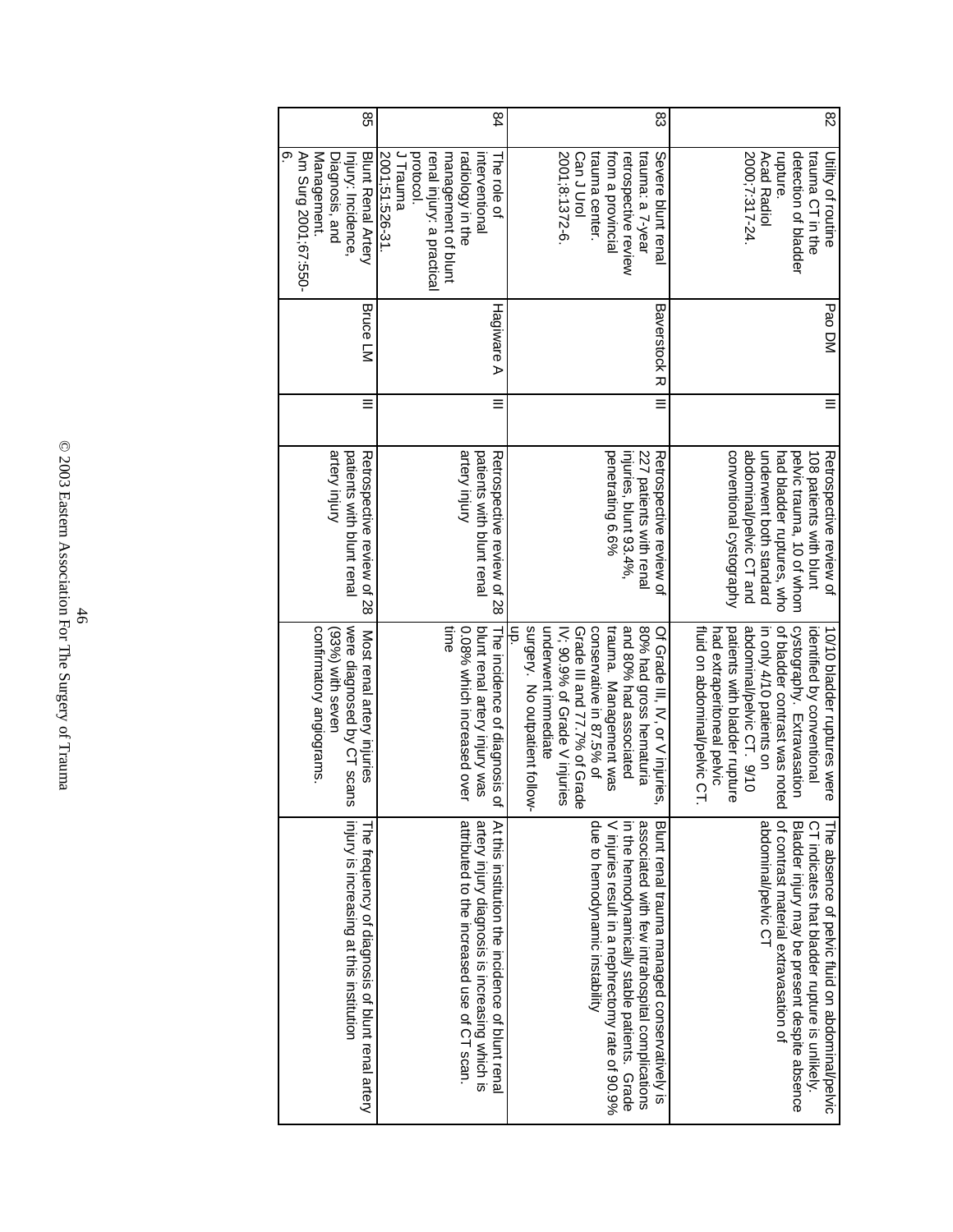| 88            | Int J Urol 2001;8:261-<br>trauma?<br>magnetic resonance<br>imaging in renal<br>Is there a role of                                 | Ku JH                          |   | tollowed by MRI<br>contrast-enhanced CT<br>trauma who underwent<br>patients with blunt rena<br>Prospective study of 12 | were accurate in diagnosing<br>staging of renal injury<br>renal infarction in 3 patients<br>than CH. Both CH and MRI<br>parenchyma more accurately<br>could delineate intrarenal<br>between Ct and MRI. NR<br>hematoma and renal<br>hematoma and between<br>hematoma from perirenal<br>here was no difference on | the cost.<br>severe renal injury or equivocal findings on CT,<br>as it requires longer imaging time and increases<br>carefully selected patients, such as those with<br>perirenal hematoma. MRI should be limited to<br>both techniques accurately graded renal injury.<br>could be detected by both CT and MRI, and<br>hematomas, differentiated intrarenal from<br>MRI was able to determine recent bleeding in<br>he presence and size of perirenal hematoma |
|---------------|-----------------------------------------------------------------------------------------------------------------------------------|--------------------------------|---|------------------------------------------------------------------------------------------------------------------------|------------------------------------------------------------------------------------------------------------------------------------------------------------------------------------------------------------------------------------------------------------------------------------------------------------------|-----------------------------------------------------------------------------------------------------------------------------------------------------------------------------------------------------------------------------------------------------------------------------------------------------------------------------------------------------------------------------------------------------------------------------------------------------------------|
| $\frac{8}{1}$ | $\overline{z}$<br>J Urol 2001;166:119-<br>experience at Grady<br>Memorial Hospital.<br>the ureter: a 40-year<br>Gunshot wounds to | <b>Brayfield MRI</b><br>Perez- |   | the ureter<br>118 patients with GSW to<br>Retrospective review of                                                      | 33% false negative IVP                                                                                                                                                                                                                                                                                           | Preoperative testing is of poor reliability                                                                                                                                                                                                                                                                                                                                                                                                                     |
| 88            | J Urol 2000;164:43-6<br>bladder rupture.<br>diagnosis of traumatic<br>cystography for the<br>tomography<br>Computerized           | Deck AJ                        |   | who underwent CT<br>316 blunt trauma patients<br>cystography<br>Retrospective review of                                | cystography detected<br>specificity of 100%. CT<br>sensitivity of 95% and<br>bladder rupture with a<br>rupture with a sensitivity of<br>intraperitoneal bladder<br>CT cystography detected<br>78% and specificity of 99%                                                                                         | who are already undergoing CT for other<br>cystography should be performed in patients<br>mjures<br>CT cystography rather than plain film                                                                                                                                                                                                                                                                                                                       |
| 89            | J Trauma<br>diagnostic imaging.<br>guidelines for<br>blunt trauma:<br>Bladder rupture after<br>2001;51:683-6.                     | Morey AF                       | Ξ | institutions<br>rupture from four<br>patient with blunt bladder<br>Retrospective review of 53                          | and 85% had pelvic fracture<br>100% had gross hematuria                                                                                                                                                                                                                                                          | patients<br>indication for cystography in blunt trauma<br>Pelvic fracture with gross hematuria is an                                                                                                                                                                                                                                                                                                                                                            |

© 2003 Eastern Association For The Surgery of Trauma 47 <br> 47 <br> 47 <br> 47 <br>  $\,$  17<br/>be Surgery of Trauma  $\,$  0.2003 <br> Eastern Association For<br/> The Surgery of Trauma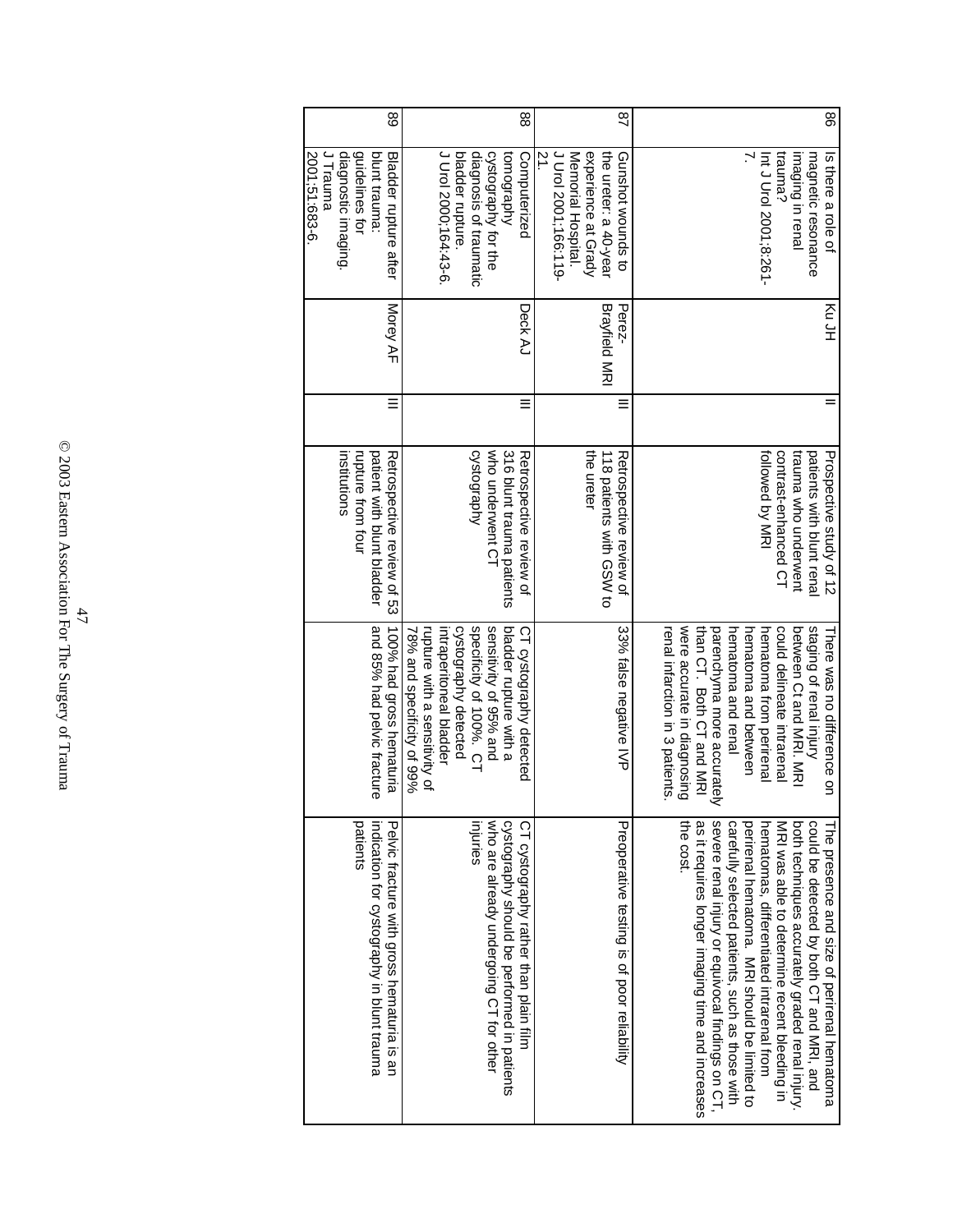| shock, and also in penetrating trauma; it is not<br>but no shock after blunt renal trauma<br>indicated in patients with microscopic hematuria<br>blunt renal trauma and either macroscopic<br>hematuria +/- shock or microscopic hematuria +<br>Excretory urography is indicated in patients with     | trauma patients with<br>and were successfully<br>shock had renal contusions<br>severe injury. All blunt<br>shock, associated injuries) in<br>microscopic hematuria but no<br>trauma was able to predict a<br>patients with penetrating<br>parameters (degree of<br>No combination of<br><u>managed nonoperatively.</u><br>hematuria, presence of                                                              | consecutive patients with<br>(53) renal trauma<br>blunt (306) or penetrating<br>Prospective study of 359                                                                                                                                                                                                                                                                                                                                                                |          | တ္တ<br>Nicolaisen | J Urol 1985;133:183-7.<br>assessment.<br>evaluation of the<br>radiographic<br>indications for<br>Renal trauma: re-                                                | 82 |
|-------------------------------------------------------------------------------------------------------------------------------------------------------------------------------------------------------------------------------------------------------------------------------------------------------|---------------------------------------------------------------------------------------------------------------------------------------------------------------------------------------------------------------------------------------------------------------------------------------------------------------------------------------------------------------------------------------------------------------|-------------------------------------------------------------------------------------------------------------------------------------------------------------------------------------------------------------------------------------------------------------------------------------------------------------------------------------------------------------------------------------------------------------------------------------------------------------------------|----------|-------------------|-------------------------------------------------------------------------------------------------------------------------------------------------------------------|----|
| associated major intra-abdominal injuries can<br>to the flank or abdomen.<br>mandatory in patients with penetrating trauma<br>urography. Complete radiographic staging is<br>be managed safely without excretory<br>hematuria and no shock who do not have<br>Patients with blunt trauma, microscopic | shock or microscopic<br>flank or abdomen.<br>63% of patients with<br>without shock. Significant<br>with blunt trauma and<br>occurred in the 812 patients<br>significant renal injuries<br>microscopic hematuria<br>found in 44 patients with blun<br>penetrating trauma to the<br>Significant renal injuries were<br>renal injuries were found in<br>hematuria + shock. No<br>trauma, gross hematuria +/-     | were radiographically<br>trauma, microscopic<br>the 812 patients with blunt<br>shock were imaged<br>trauma and macroscopic<br>microscopic hematuria +<br>hematuria +/- shock or<br>penetrating and 856 blunt.<br>hematuria without shock<br>renal trauma were imaged<br>patients with penetrating<br>radiographically; all<br>All patients with blunt<br>renal trauma, 140<br>patients with suspected<br>Prospective study of 996<br>imaged<br>radiographically. 404 of | Ξ        | Mee SL            | J Urol 1989;141:1095-<br>$^\infty$<br>patient selection.<br>prospective study of<br>trauma: a 10-year<br>assessment of renal<br>Radiographic                      | 91 |
| celiotomy for trauma<br>injuries is not warranted in patients undergoing<br>Preoperative radiographic staging for ureteral                                                                                                                                                                            | documentation of urine<br>appearance preoperatively:<br>underwent operative<br>exploration and there were no<br>side. All 23 patients<br>ureter or kidney on the injure<br>ureter, 1/2 failed to visualize<br>13/23 patients had<br>demonstrated a transected<br>preoperative IVP, 1/2<br>2/23 patients had<br>gross hematuria, 3 dipstick<br>missed ureteral injuries<br>positive, 5 dipstick negative<br>c٦ | due to penetrating trauma<br>patients with ureteral injury<br>Retrospective review of 27                                                                                                                                                                                                                                                                                                                                                                                | $\equiv$ | င်<br>DiGiacomo   | celiotomy for trauma.<br>patients undergoing<br>Preoperative<br>ξ<br>Am Surg 2001;67:969-<br>not warranted in<br>for ureteral injuries is<br>radiographic staging | 8  |

© 2003 Eastern Association For The Surgery of Trauma 48 <br>  $\frac{48}{2003}$  Eastern Association For The Surgery of Trauma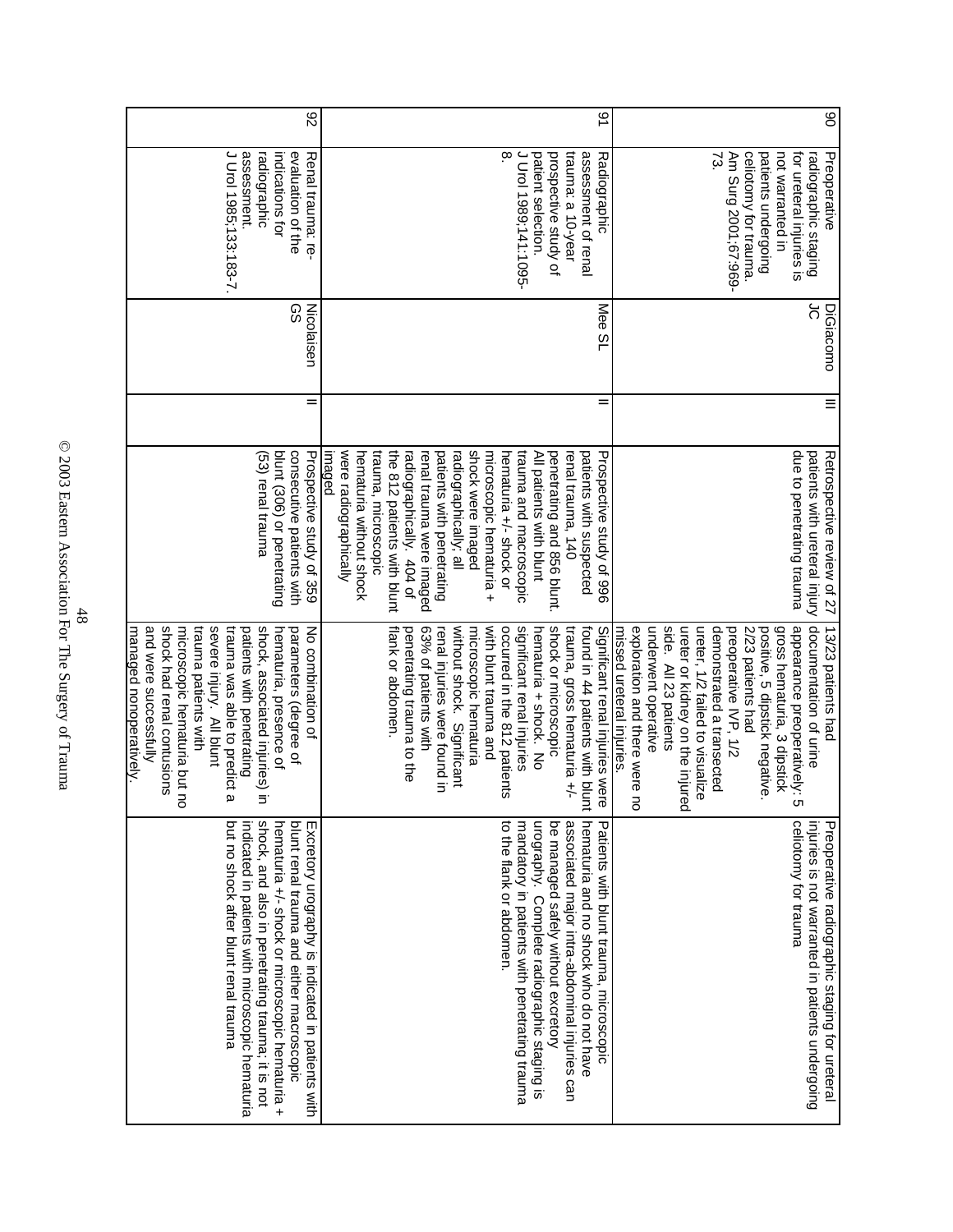| the severity of injury in patients<br>The degree of hematuria does not correlate with                                                                                                                                                    | 8/19 required an operation.<br>not correlate with the severity<br>ot injury.<br>The degree of hematuria did<br>19 patients had GU injuries                                                                                                                                                                                                                                                                         | penetrating)<br>consecutive patients with<br>hematuria (120 blunt & 22<br>Prospective study of 142  |          | <b>Bright TC</b> | trauma.<br>J Urol 1978;120:455-6<br>Significance of<br>hematuria after                                                                         | 96 |
|------------------------------------------------------------------------------------------------------------------------------------------------------------------------------------------------------------------------------------------|--------------------------------------------------------------------------------------------------------------------------------------------------------------------------------------------------------------------------------------------------------------------------------------------------------------------------------------------------------------------------------------------------------------------|-----------------------------------------------------------------------------------------------------|----------|------------------|------------------------------------------------------------------------------------------------------------------------------------------------|----|
| will miss a few cases of severe renal injury<br>Radiographic evaluation in patients with blunt<br>renal trauma plus microhematuria and no shock                                                                                          | a pedicle injury. Only 7<br>patients with significant<br>had renal rupture, 1/334 had<br>had a renal laceration, 1/334<br>associated injuries. 1/160<br>without shock and lacked<br>without shock had associated<br>had a renal laceration; 3/334<br>injuries; 334/590 patients had<br>hematuria alone.<br>injuries had microscopic<br>microscopic hematuria<br>microscopic hematuria but<br>160/241 patients with | trauma.<br>831 patients with<br>hematuria and blunt<br>Retrospective review of                      | $\equiv$ | Cass AS          | J Urol 1986;136:370<br>evaluation of blunt<br>renal trauma.<br>Clinical indications for<br>radiographic                                        | 96 |
| when other clinical signs indicate a high<br>likelihood of bladder or urethral trauma<br>indicated in patients with gross hematuria or<br>in all patients with pelvic fractures. It is<br>Urethrography and cystography is not indicated | specimen was not obtained<br>serious urologic injury.<br>had gross hematuria; urine<br>29 of 31 patients with pelvic<br>microscopic hematuria had<br>1. 1/77 patients with<br>fracture and urologic injury<br>$\equiv$                                                                                                                                                                                             | urologic injury.<br>fractures, 32 of whom had<br>patients with pelvic<br>Retrospective study of 200 | $\equiv$ | Fallon B         | J Urol 1984;13:712-4<br>with fractured pelvis.<br>assessment in patients<br>Urological injury and                                              | 94 |
| <b>Shock.</b><br>shock, but not microscopic hematuria without<br>with blunt renal trauma and macroscopic<br>hematuria +/- shock or microscopic hematuria<br>Radiographic imaging is indicated in patients<br>$\ddot{}$                   | without shock were<br>patients with microhematuria<br>successfully managed<br>shock. The remaining 3<br>microscopic hematuria was ir<br>presented with gross<br>tract injuries. 21 of these 25<br>conservatively.<br>hematuria. 1/25 with<br>25/506 patients had urinary                                                                                                                                           | consecutive patients with<br>hematuria<br>blunt trauma and<br>Prospective stags of 506              | $=$      | ŚΜ<br>Hardeman   | 101.<br>J Urol 1987;138:99-<br>diagnostic studies.<br>those patients who<br>require radiological<br>trauma: identifying<br>Blunt urinary tract | 83 |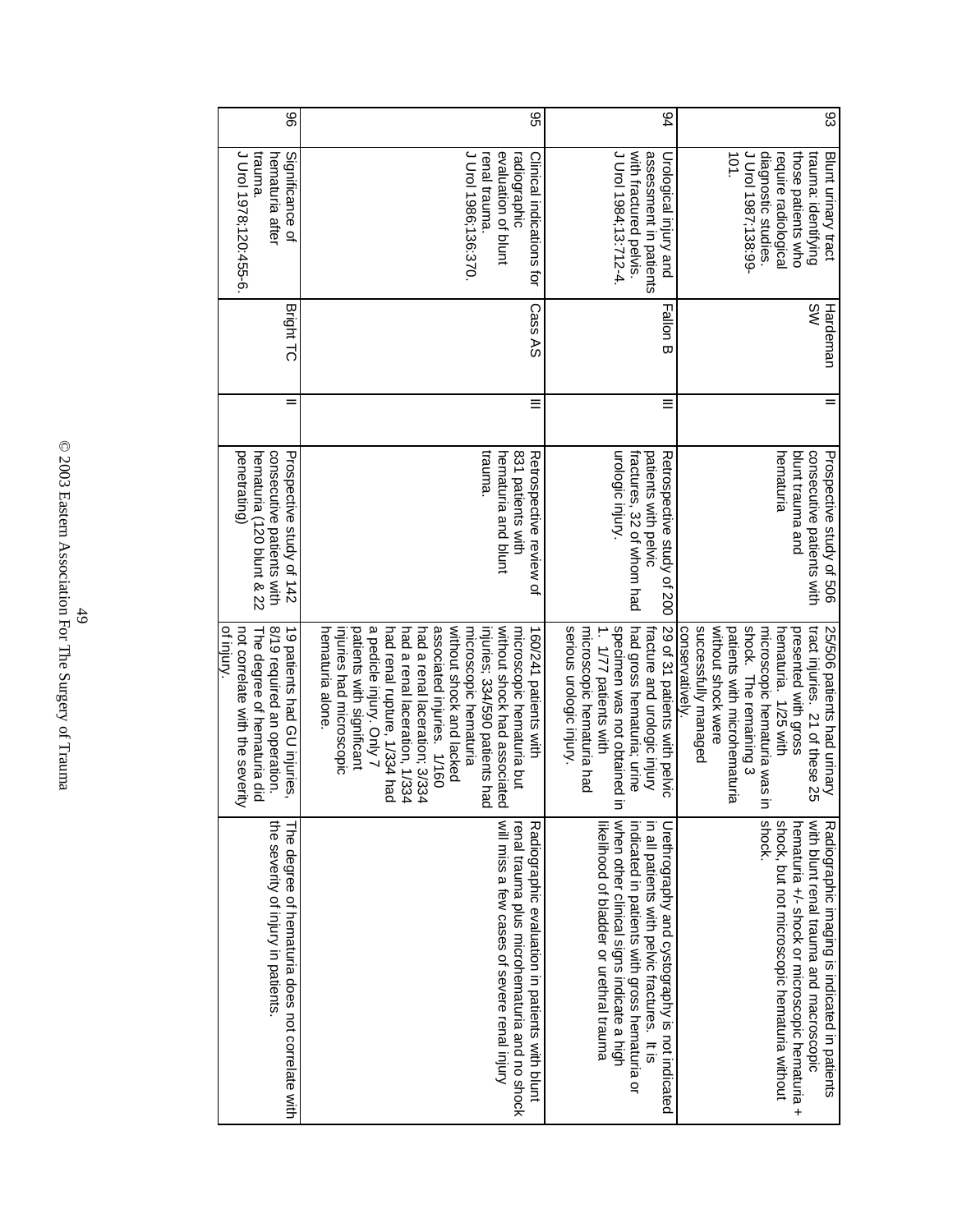| $\overline{0}$                                                                                                                                                                                                              | 89                                                                                                                                                                                                                                                                                                                                              | 86                                                                                                                                                                                                                                   | 97                                                                                                                                                                                                                              |
|-----------------------------------------------------------------------------------------------------------------------------------------------------------------------------------------------------------------------------|-------------------------------------------------------------------------------------------------------------------------------------------------------------------------------------------------------------------------------------------------------------------------------------------------------------------------------------------------|--------------------------------------------------------------------------------------------------------------------------------------------------------------------------------------------------------------------------------------|---------------------------------------------------------------------------------------------------------------------------------------------------------------------------------------------------------------------------------|
| angiography, and<br>တ<br>tomography,<br>urography, computed<br>comparison of<br>Renal trauma:<br>Radiology 1985;154:1-<br>radionuclide studies<br>radiological studies;                                                     | J Comp Asst Tomo<br>1987;11:1026-30.<br>trauma: CT evaluation<br>Penetrating renal                                                                                                                                                                                                                                                              | 80.<br>J Urol 1982;128:456-<br>injuries with<br>tomography.<br>computerized<br>Evaluation of renal                                                                                                                                   | 1981;141:455-60<br>trauma.<br>Radiology<br>tomography in renal<br>The role of computed                                                                                                                                          |
| Lang EK                                                                                                                                                                                                                     | Federle MP                                                                                                                                                                                                                                                                                                                                      | McAninch<br>JW                                                                                                                                                                                                                       | Federie MP                                                                                                                                                                                                                      |
|                                                                                                                                                                                                                             | Ξ                                                                                                                                                                                                                                                                                                                                               |                                                                                                                                                                                                                                      |                                                                                                                                                                                                                                 |
| urography, angio<br>patients with renal trauma.<br>conventional or dynamic<br>Some patients received<br>Retrospective study of 388<br>Ω<br>IVP, radionuclide                                                                | consecutive patients with<br>SW of the flank<br>Retrospective study of 27                                                                                                                                                                                                                                                                       | nephrotomography<br>and IVP, and/or<br>injury who received CT<br>patients suspected of renal<br>Prospective study of 24                                                                                                              | received CT & IVP<br>patients suspected of<br>Prospective stags of 15<br>having renal trauma who                                                                                                                                |
| an accuracy of 87%.<br>correctly diagnosed 43 renal<br>conventional CT. Angio<br>artery injuries.<br>compared to 116/130 for<br>correct diagnosis in 129/130<br>Dynamic CT established the<br>NP excluded renal injury vith | injuries. CT was accurate<br>better define renal vascular<br>overestimated, or was<br>underestimated.<br>22 patients received CT, 11<br>20 patients were managed<br>Angio was rarely required to<br>indeterminate in many cases.<br>IVP, 3 angiogram. IVP<br>nonoperative                                                                       | extravasation not seen on<br>pancreas injuries in 4<br>defined more clearly on CT<br>intrarenal hematomas were<br>patients<br>CT detected liver, spleen or<br>lacerations, perirenal and<br>IVP in 4 patients. Renal<br>demonstrated | depicted more accurately by<br>detected by urography.<br>extrarenal hematomas were<br>CT, differentiating minor from<br>extravasation of urine not<br>Parenchymal injuries &<br>Ct demonstrated<br>major/catastrophic injuries. |
| CT is more accurate than IVP                                                                                                                                                                                                | was of little use; CT should be the primary<br>back or flank trauma judged to be at risk for<br>diagnostic study in patients with penetrating<br>and amount of hematuria and the extent of<br>renal or other retroperitoneal injury.<br>renal injury in penetrating trauma patients.<br>No correlation was found between the presence<br>$\leq$ | CT is more accurate than IVP                                                                                                                                                                                                         | CT is more accurate than IVP                                                                                                                                                                                                    |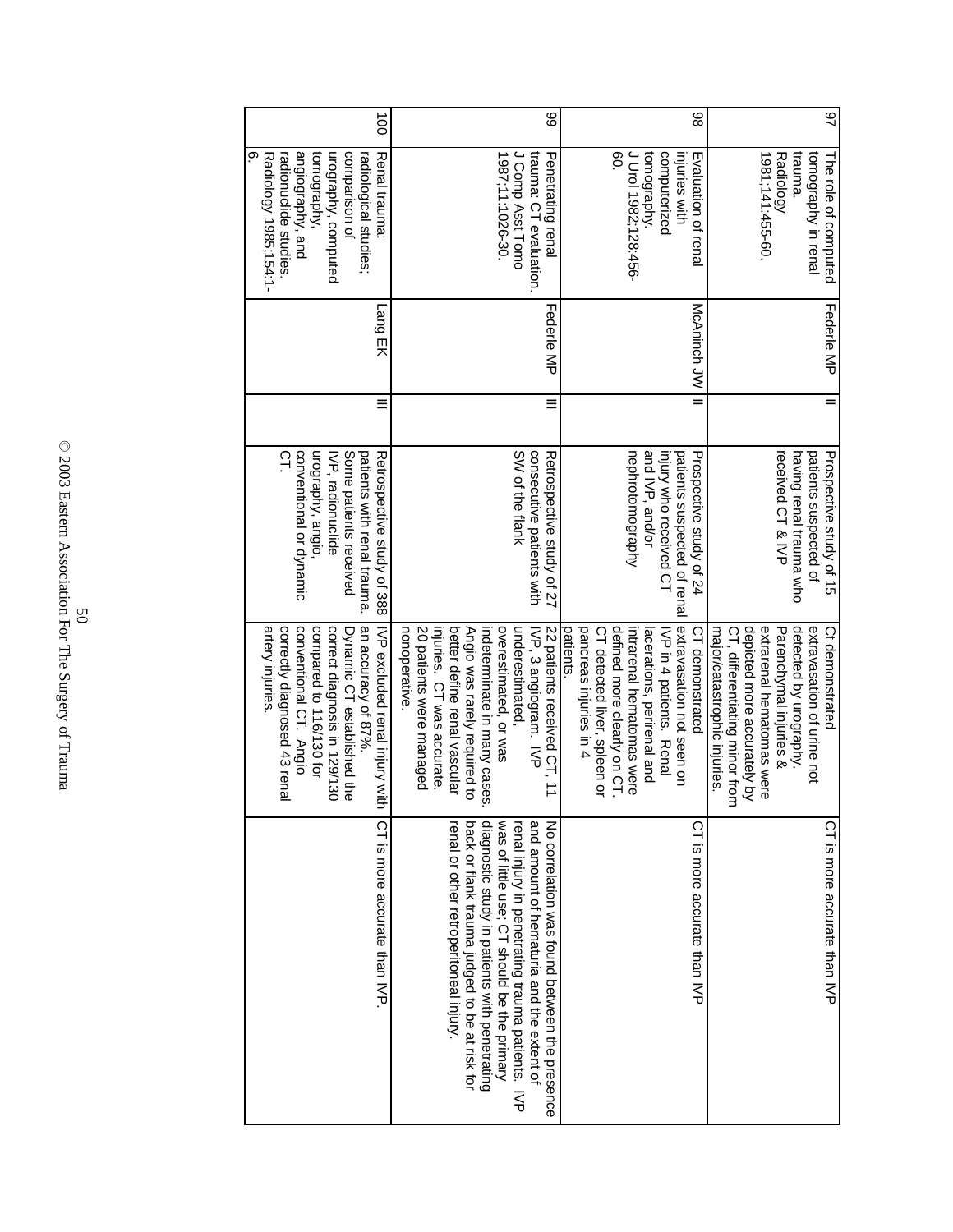| hematuria alone do not require radiographic<br>imaging. Radiographic imaging is indicated in<br>patients with post-traumatic gross hematuria.<br>Patients with post-traumatic microscopic | gross hematuria. No patient<br>significant abnormality.<br>was found in 6/7 patients with<br>Significantly abnormal IVP<br>of 43 with microscopic<br>hematuria had a clinically                                                                                                                                                                                                                                                    | trauma.<br>undergoing IVP for blunt<br>consecutive patients<br>Retrospective review of 50                                                               | Ξ        | Kisa E                | trauma: a reappraisal<br>J Trauma<br>emergency<br>1986;26:1086-9<br>blunt abdominal<br>pyelography (IVP) in<br>intravenous<br>Indications for | 104                  |
|-------------------------------------------------------------------------------------------------------------------------------------------------------------------------------------------|------------------------------------------------------------------------------------------------------------------------------------------------------------------------------------------------------------------------------------------------------------------------------------------------------------------------------------------------------------------------------------------------------------------------------------|---------------------------------------------------------------------------------------------------------------------------------------------------------|----------|-----------------------|-----------------------------------------------------------------------------------------------------------------------------------------------|----------------------|
| sensitivity of cystography in the detection of<br>bladder injuries<br>bladder with contrast medium increases the<br>Drainage films and adequate distension of the                         | 62% with penetrating and<br>93% with nonpenetrating<br>organ injuries were found in<br>30/31 with blunt trauma had<br>extraperitoneal rupture in 6.<br>rupture in 13, combined<br>Extraperitoneal rupture was<br>injuries.<br>pelvic fractures. Associated<br>intraperitoneal &<br>noted in 32, intraperitoneal                                                                                                                    | spontaneous & 5<br>trauma; 32 blunt, 13<br>penetrating, 1<br>patients with bladder<br>Retrospective review of<br>iatrogenic injuries.<br>$\overline{a}$ | Ξ        | <b>Caroll PR</b>      | J Urol 1984;132:154-7<br>of diagnosis and<br>and a unified method<br>Major bladder trauma<br>repair.<br>mechanisms of injury                  | $\overline{5}$       |
| sensitivity of cystography in the detection of<br>bladder with contrast medium increases the<br>bladder injuries<br>Drainage films and adequate distension of the                         | 32 cases for which retrograde<br>cystograms were available.<br>drainage film only.<br>showed rupture on the<br>Of 32 cystograms found, 4<br>Extravasation was noted in a                                                                                                                                                                                                                                                           | rupture<br>patients with blunt bladder<br>Retrospective review of p.1                                                                                   | Ξ        | <b>Carroll PR</b>     | the accuracy of<br>J Urol 1983;130:887-8<br>cystography.<br>Major bladder trauma:                                                             | $\overrightarrow{c}$ |
| of bladder injuries than IVP<br>Cystography is more accurate in the diagnosis                                                                                                             | extraperitoneal bladder<br>was missed with urography<br>false-negative cystograms.<br>film studies available, 2 with<br>rupture; 35 had<br>but demonstrated on<br>intraperitoneal rupture had<br>rupture. Of 61 patients with<br>44 patients had<br>cystography.<br>2 other cases, the diagnosis<br>& extraperitoneal bladder<br>intraperitoneal rupture; 2 had<br>had combined intraperitoneal<br>insterstitial bladder injury; 5 | secondary to blunt trauma<br>patients with bladder injury<br>Retrospective study of 97                                                                  | $\equiv$ | Sandler <sub>CM</sub> | Bladder injury in blunt<br><b>Radiology</b><br>pelvic trauma.<br>1986;158:633-8                                                               | 101                  |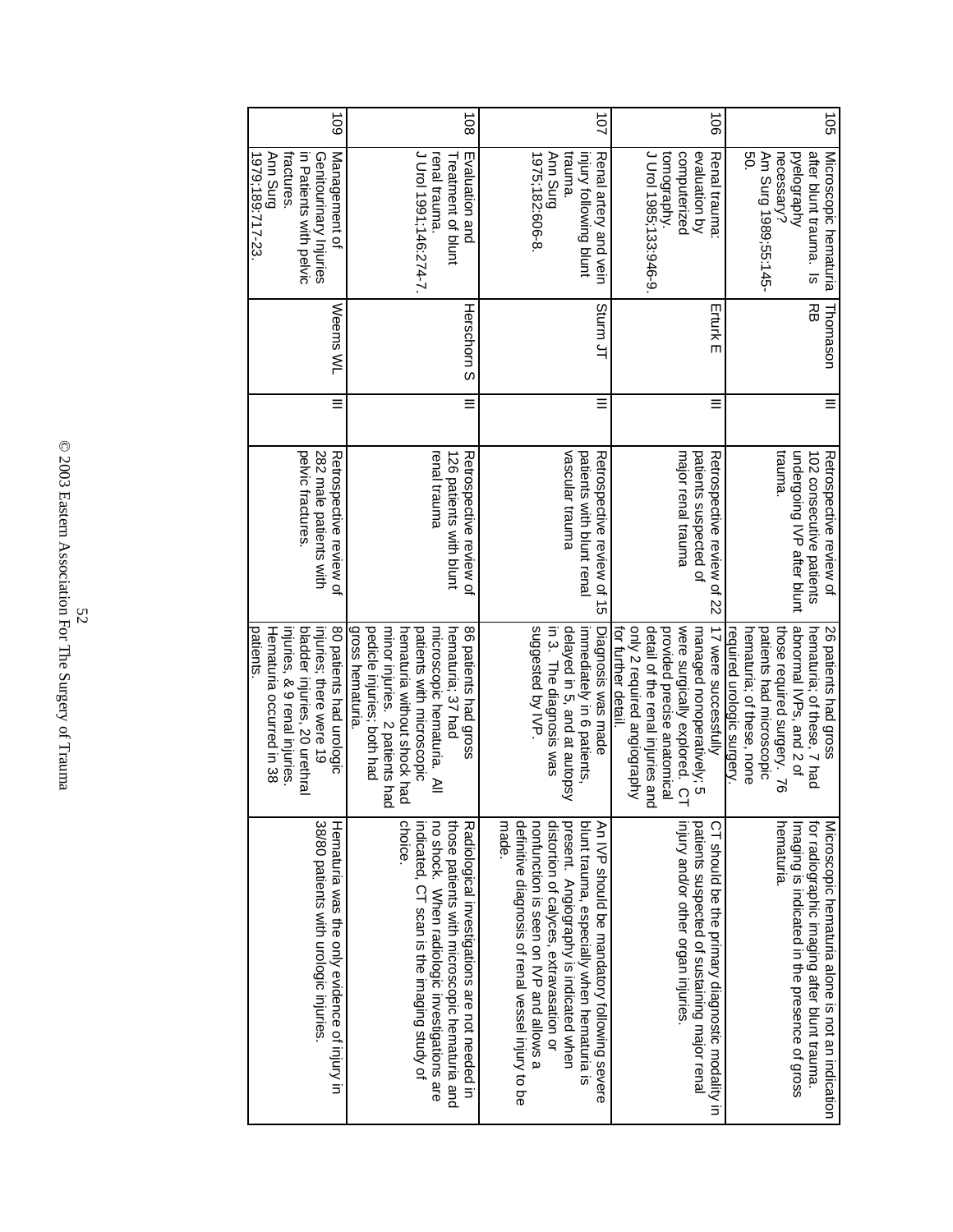| $\overrightarrow{1}$                                                                                                                                                                                                                                                                                                                                                                                                                                                                                                                                                                                                                                                                                                                                                                                           | $\frac{1}{10}$                                                                                                                                                       |
|----------------------------------------------------------------------------------------------------------------------------------------------------------------------------------------------------------------------------------------------------------------------------------------------------------------------------------------------------------------------------------------------------------------------------------------------------------------------------------------------------------------------------------------------------------------------------------------------------------------------------------------------------------------------------------------------------------------------------------------------------------------------------------------------------------------|----------------------------------------------------------------------------------------------------------------------------------------------------------------------|
| J Trauma<br>1990;30:547-54<br>and outcome.<br>surgical management<br>Renovascular trauma:<br>risk assessment,                                                                                                                                                                                                                                                                                                                                                                                                                                                                                                                                                                                                                                                                                                  | renal injuries.<br>evaluation of blunt<br>tomographic<br>cystography for<br><b>Aude</b> ubowa<br>$1981; 141:461 - 6$<br>Computerized<br><b>Radiology</b><br>Computed |
| <b>Carroll PR</b>                                                                                                                                                                                                                                                                                                                                                                                                                                                                                                                                                                                                                                                                                                                                                                                              | Sandler CM                                                                                                                                                           |
|                                                                                                                                                                                                                                                                                                                                                                                                                                                                                                                                                                                                                                                                                                                                                                                                                |                                                                                                                                                                      |
| and 13 blunt) with 37<br>patients (23 penetrating<br>renovascular injuries<br>Retrospective review of 36                                                                                                                                                                                                                                                                                                                                                                                                                                                                                                                                                                                                                                                                                                       | mjuries<br>patients with blunt renal<br>Retrospective review of 10                                                                                                   |
| opacification) were noted in 3.<br>unrecorded in 3. Only 4<br>was present in 16 patients.<br>alone were tound in 10<br>Segmental vessel injuries<br>vein alone in 12, and both<br>performed.<br>injuries. IVP was performed<br>no hematuria in 7, and<br>microscopic hematuria in 10,<br>kidneys. Gross hematuria<br>injured in 9 kidneys, the rena<br>the 6 patients in whom it was<br>periormed. CT showed the<br>in all 5 cases in which it was<br>identified renovascular injury<br>Nonspecific findings (delayed<br>nonfunction in 7 patients and<br>patients had isolated renal<br>renal artery and vein in 6.<br>presence of vascular injury ir<br>Angiography accurately<br>urinary extravasation in 1.<br>IVP demonstrated unilateral<br>in 11, angio in 5, and CT in 6<br>The renal artery alone was | CT demonstrated the renal<br>injury in 9/10 patients.                                                                                                                |
| nonfuction is not specific for renovascular injury.<br>absent despite renovascular trauma. Rena<br>without angiography.<br>CT may accurately stage renal pedicle injuries<br>Although hematuria is usually present, it may be                                                                                                                                                                                                                                                                                                                                                                                                                                                                                                                                                                                  | injuries and in avoiding angiography.<br>F is valuable in providing definition of urologic                                                                           |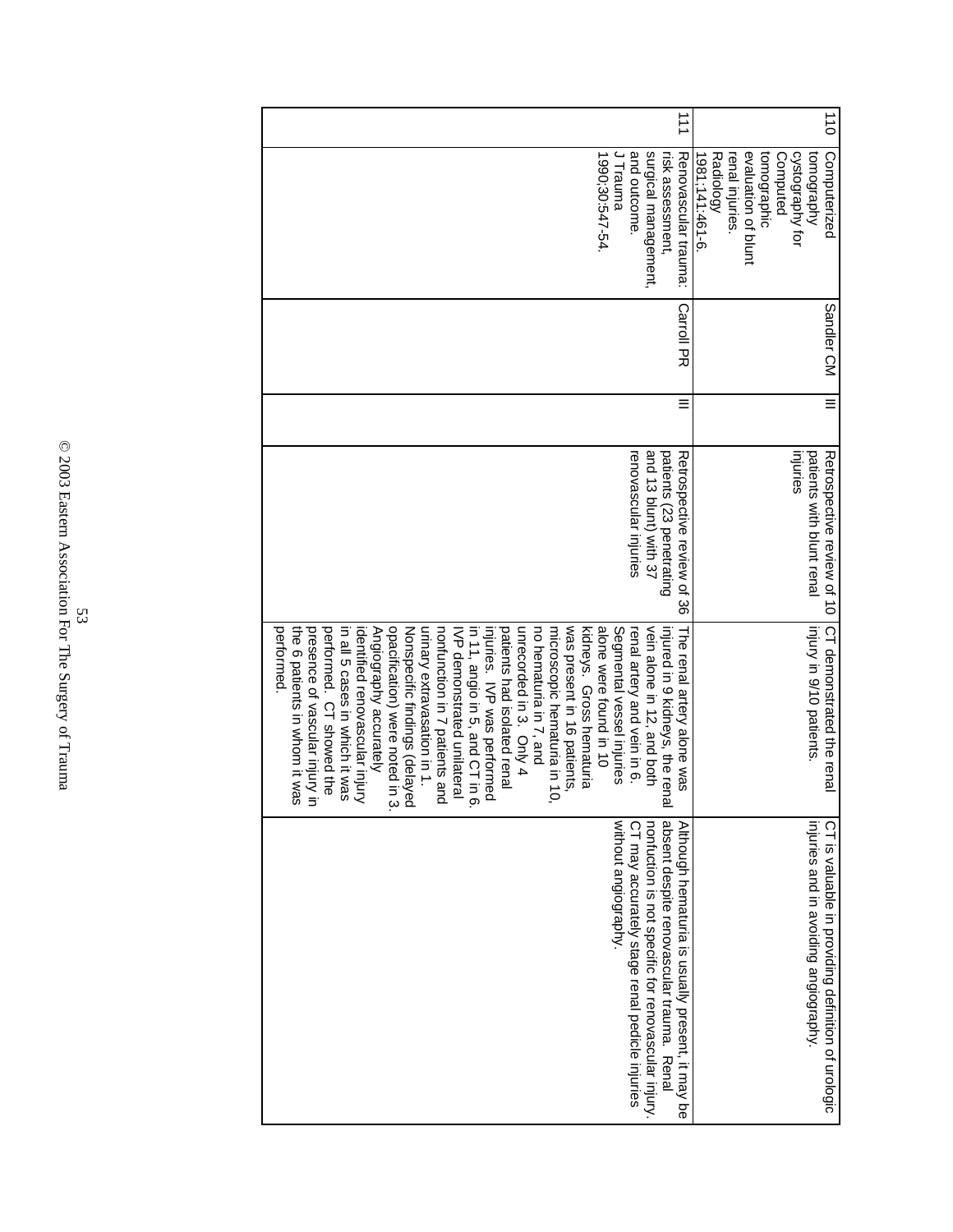| 114                                                                                                                                                                                                                                                                            | $\frac{1}{3}$                                                                                                                                                                                                                                                                                                                                                                                                                                                                  | $\frac{1}{2}$                                                                                                                                                                                                                                                                                                                                                                                                                      |
|--------------------------------------------------------------------------------------------------------------------------------------------------------------------------------------------------------------------------------------------------------------------------------|--------------------------------------------------------------------------------------------------------------------------------------------------------------------------------------------------------------------------------------------------------------------------------------------------------------------------------------------------------------------------------------------------------------------------------------------------------------------------------|------------------------------------------------------------------------------------------------------------------------------------------------------------------------------------------------------------------------------------------------------------------------------------------------------------------------------------------------------------------------------------------------------------------------------------|
| mjuries.<br>တ<br>Am Surg 1986;52:30-<br>Renal vascular                                                                                                                                                                                                                         | J Trauma<br>patient.<br>1985;25:892-6<br>the multiple injured<br>Renal pedicle injury in                                                                                                                                                                                                                                                                                                                                                                                       | J Trauma<br>trauma.<br>1975;15:553-66<br>assessment of renal<br>Arteriography in the                                                                                                                                                                                                                                                                                                                                               |
| $\leq$<br>Meacham                                                                                                                                                                                                                                                              | Cass AS                                                                                                                                                                                                                                                                                                                                                                                                                                                                        | Lang EK                                                                                                                                                                                                                                                                                                                                                                                                                            |
| Ξ                                                                                                                                                                                                                                                                              | $\equiv$                                                                                                                                                                                                                                                                                                                                                                                                                                                                       | $\equiv$                                                                                                                                                                                                                                                                                                                                                                                                                           |
| vascular injuries<br>penetrating) with renal<br>patients (6 blunt, 9<br>Retrospective review of 17                                                                                                                                                                             | pedicle injuries<br>penetrating) with renal<br>patients (25 blunt, 6<br>Retrospective review of 31                                                                                                                                                                                                                                                                                                                                                                             | trauma (51 penetrating<br>139 blunt).<br>190 patients with renal<br>Retrospective review of                                                                                                                                                                                                                                                                                                                                        |
| with renal artery injury and<br>was abnormal in 4/5 patients<br>abnormal in 5/5 patients with<br>1/1 patients with renal vein<br>Gross hematuria was present<br>injury. Arteriogram was<br>Persateria found in 5. IVP<br>in 6 patients and microscopic<br>renal artery injury. | undergo IVP and the<br>5, no hematuria in 12, and<br>Gross hematuria was found in<br>diagnosis was made at<br>diagnosis. 8 patients did not<br>underwent IVP. Of the<br>13, microscopic hematuria in<br>autopsy in 2.<br>arteriography in 1 and<br>extravasation and 3 had<br>remaining 5 patients, 2 had<br>found in 18/21 patients who<br>unknown in 1. A<br>laparotomy in 6 and at<br>incomplete filling, requiring<br>laparotomy in 2 for the<br>nontunctioning kidney was | 3% of patients managed<br>with blunt trauma were<br>nonoperatively.<br>were managed<br>managed nonoperatively;<br>angiogram. 113/139 patients<br>Complications developed in<br>penetrating renal trauma<br>25/51 patients with<br>unstable. The decision to<br>in 176 patients; the remaining<br>nonoperatively was based on<br>patients were clinically<br>nonoperatively.<br>manage surgically vs<br>Arteriograms were performed |
| None stated.                                                                                                                                                                                                                                                                   | was absent in 40% of the renal pedicle injuries.<br>Hematuria, both macroscopic and microscopic,<br>mechanism of injury.<br>requiring a high index of suspicion based on                                                                                                                                                                                                                                                                                                       | operatively managed groups.<br>renal trauma into nonoperatively and<br>Angiography may allow triage of patients with                                                                                                                                                                                                                                                                                                               |